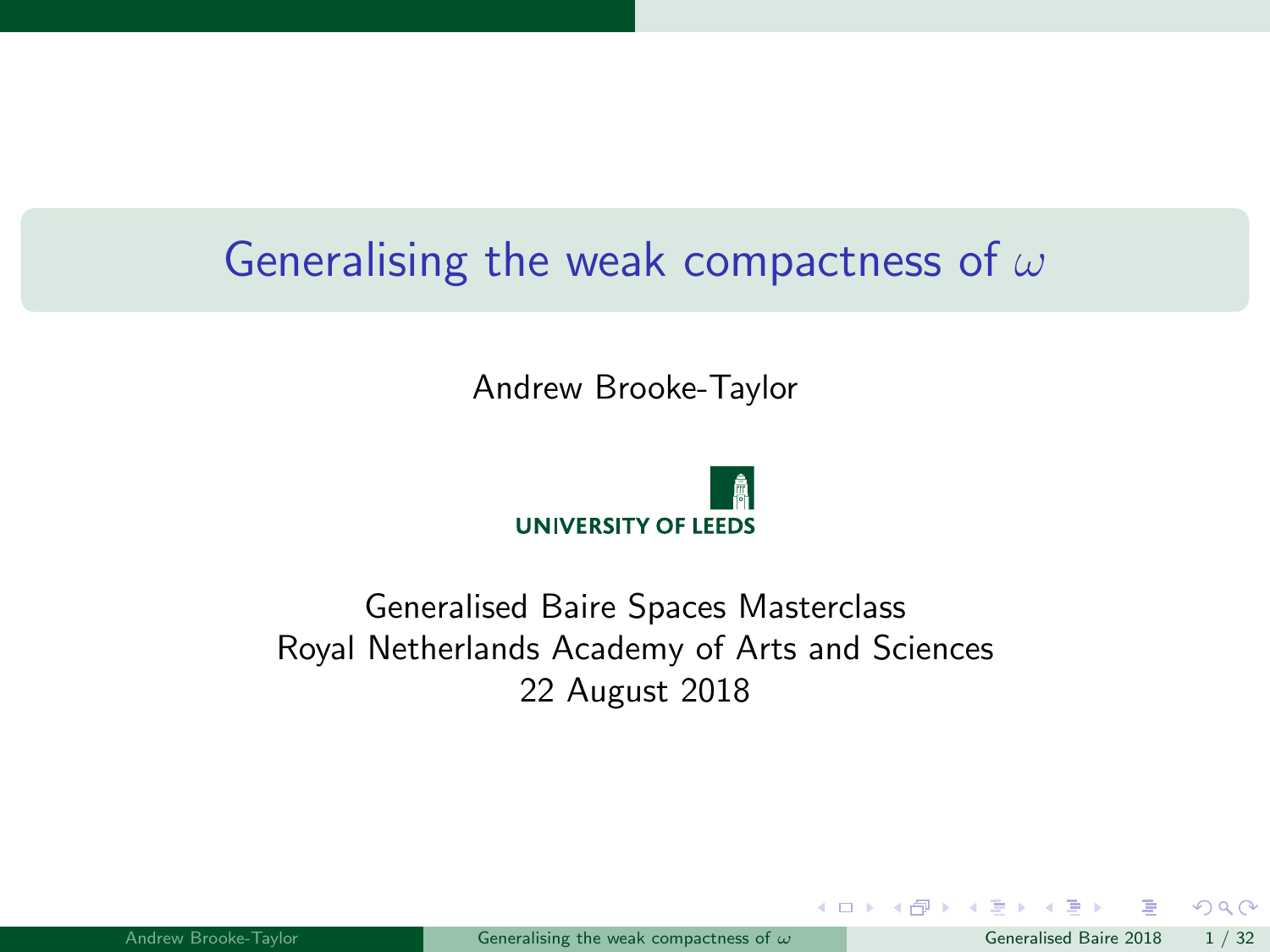One obstacle to generalising results about cardinal characteristics of the continuum is if the arguments use compactness properties of  $\omega$ .

 $QQ$ 

メロト メ都 トメ ヨ トメ ヨト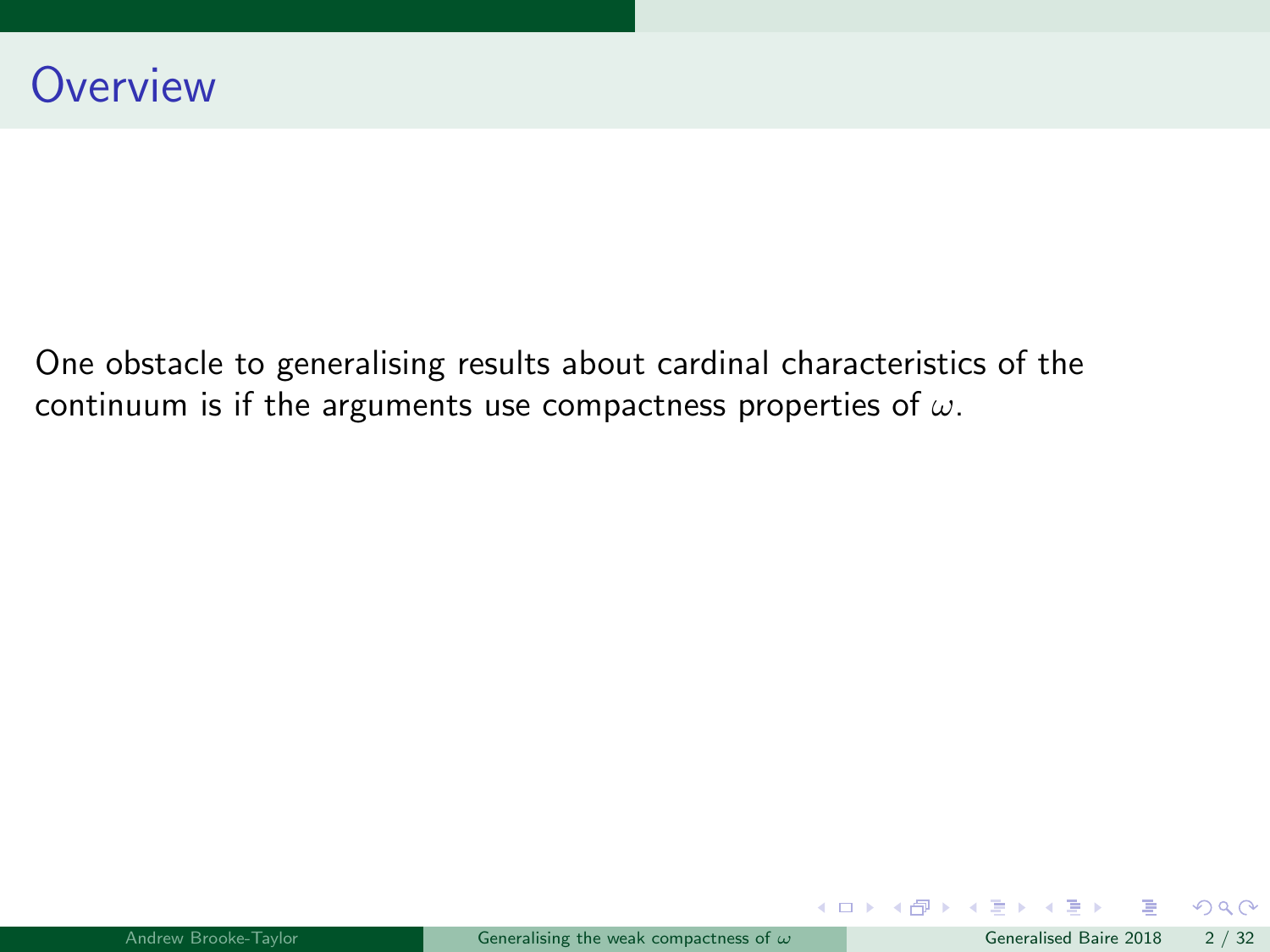One obstacle to generalising results about cardinal characteristics of the continuum is if the arguments use compactness properties of  $\omega$ . In these cases, assuming your cardinal is weakly compact will often allow the argument to generalise.

メロト メ母 トメミト メミト

 $QQ$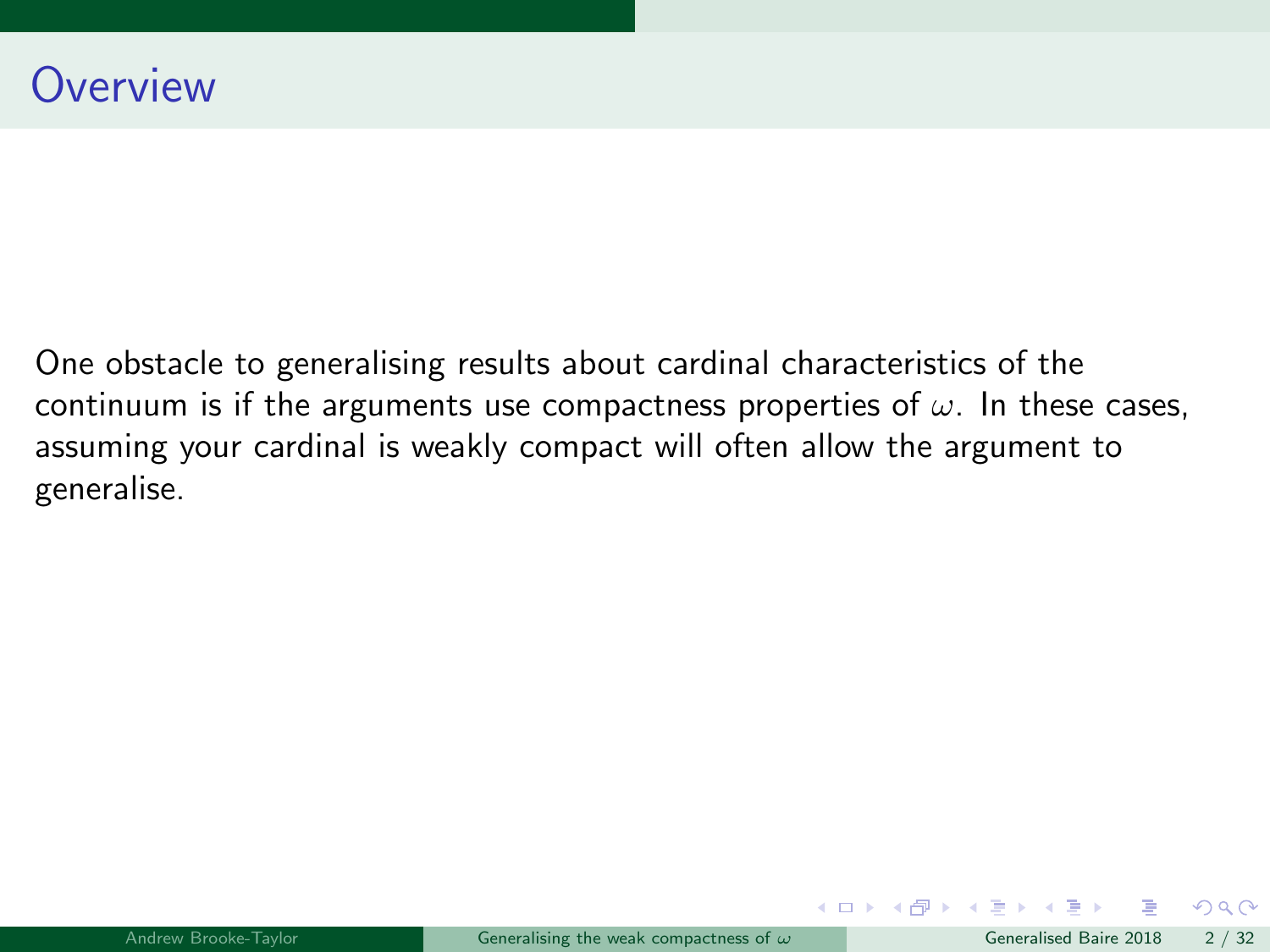One obstacle to generalising results about cardinal characteristics of the continuum is if the arguments use compactness properties of  $\omega$ . In these cases, assuming your cardinal is weakly compact will often allow the argument to generalise.

In this tutorial I want to give a couple of examples of this, digging into the necessary preliminaries on the way.

 $\Omega$ 

メロト メ何 トメ ヨ トメ ヨ ト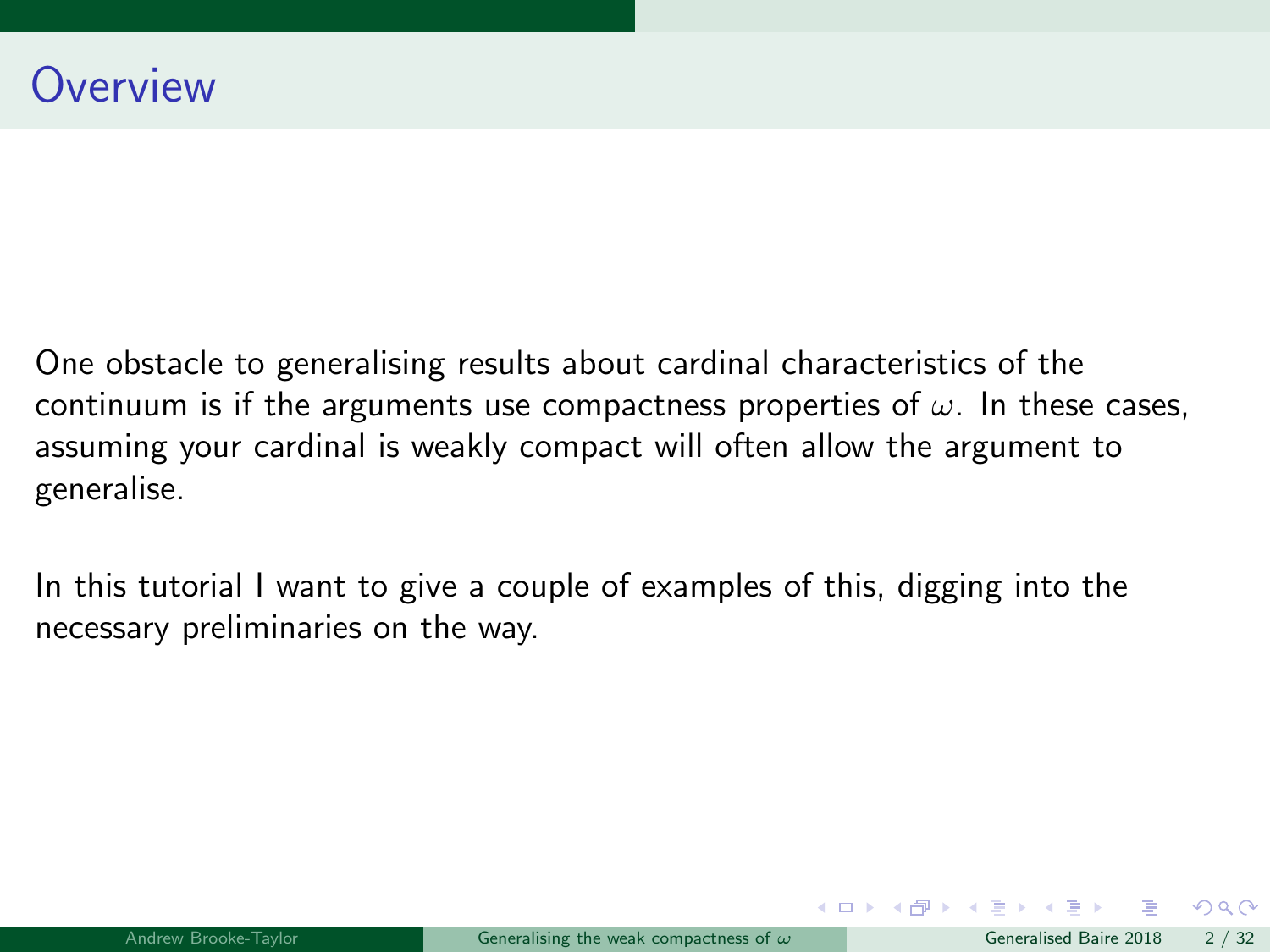There are many equivalent formulations of weak compactness; we will use a couple of different ones.

 $\equiv$ 

 $299$ 

メロトメ 御下 メミトメ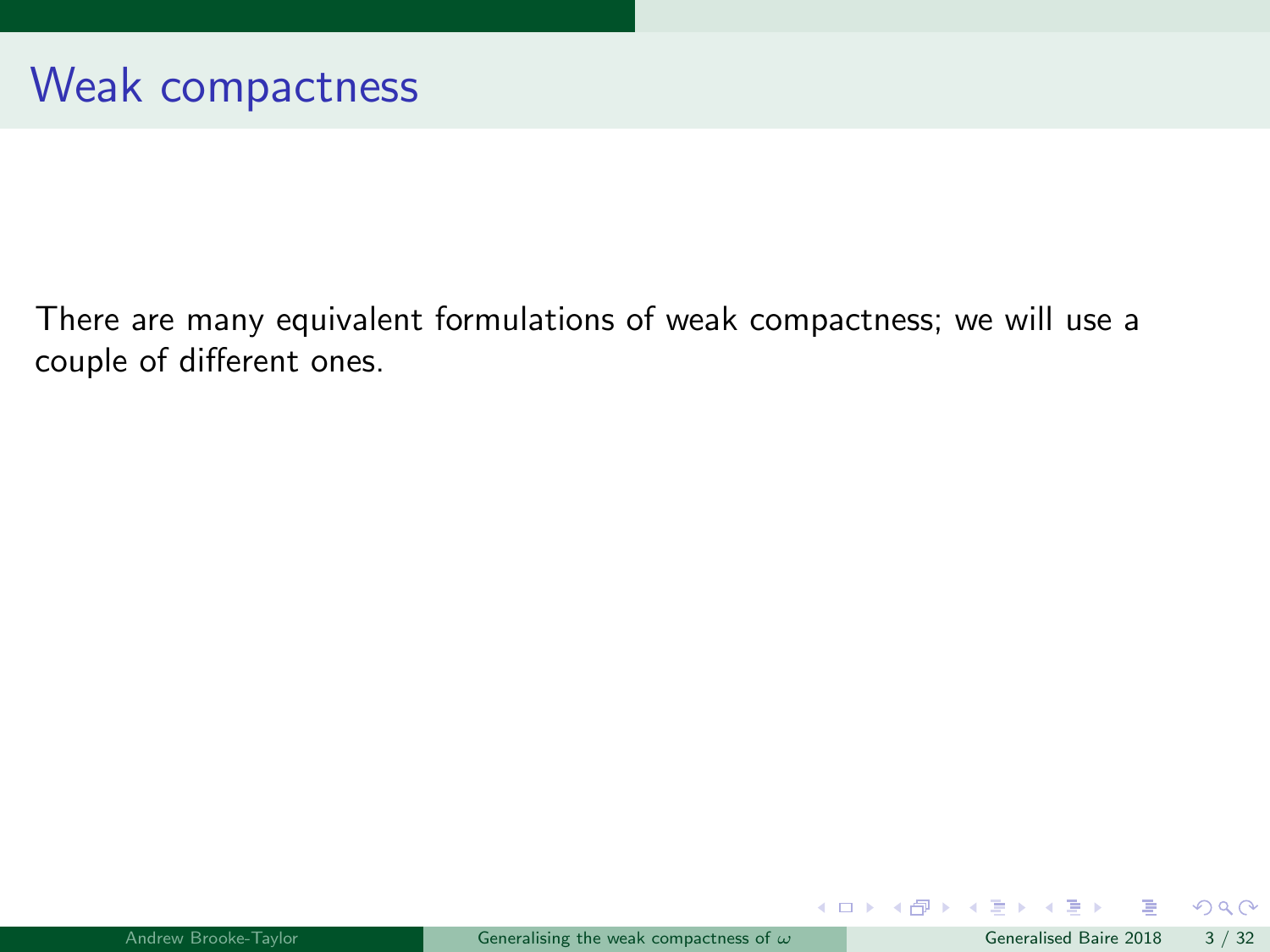There are many equivalent formulations of weak compactness; we will use a couple of different ones.

Notice in each case that, if we didn't simply decree that weakly compact cardinals (and inaccessible cardinals) must be uncountable, then  $\omega$  would fit the definition.

 $\Omega$ 

イロト イ押ト イヨト イ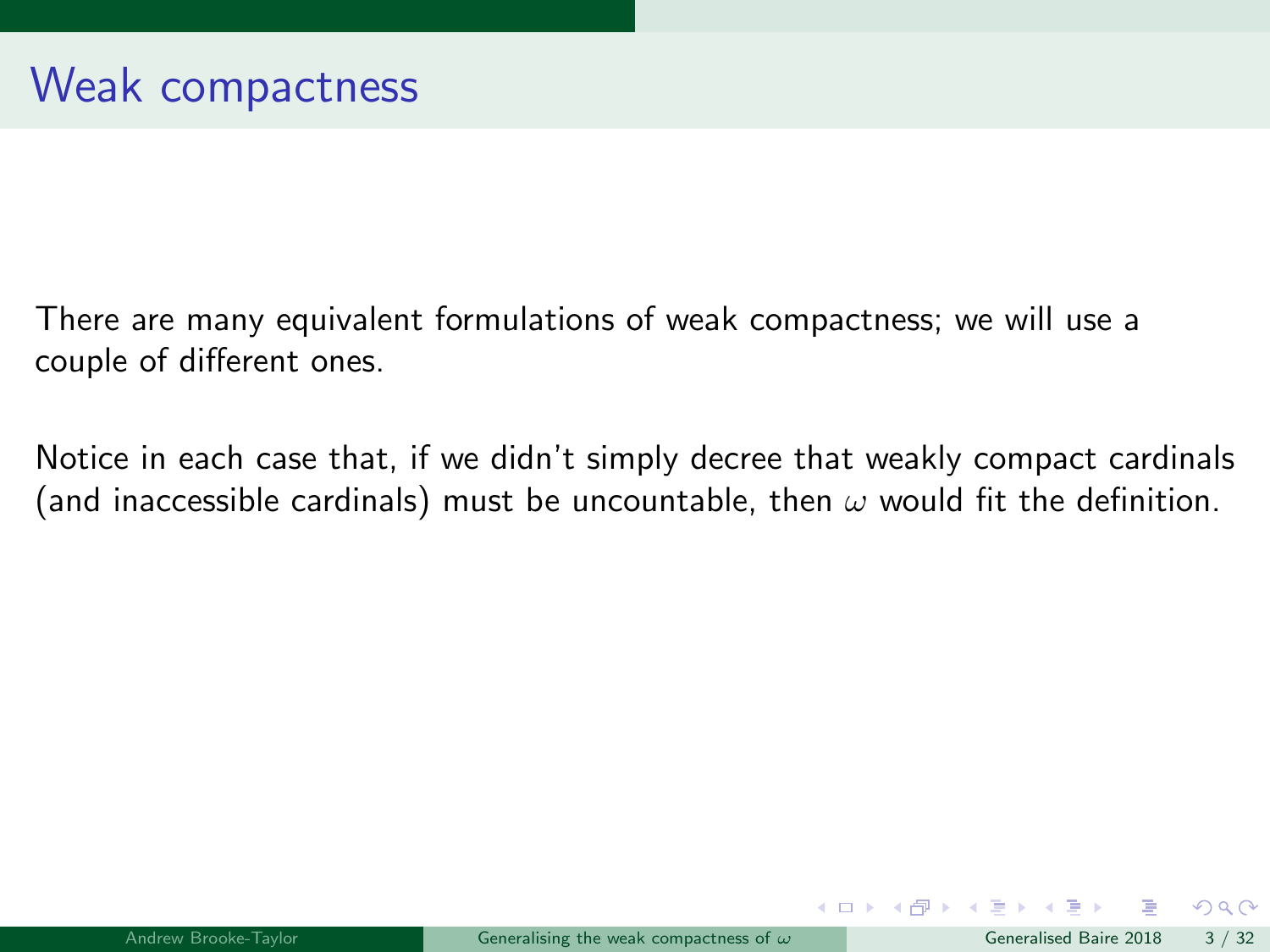<span id="page-6-0"></span>There are many equivalent formulations of weak compactness; we will use a couple of different ones.

Notice in each case that, if we didn't simply decree that weakly compact cardinals (and inaccessible cardinals) must be uncountable, then  $\omega$  would fit the definition.

## Recommended Reference:

The Exercises for Section 4.2 of Chang & Keisler's Model Theory (but note that their definition of weakly compact needs to have inaccessibility added to it).

 $\Omega$ 

 $\left\{ \begin{array}{ccc} 1 & 0 & 0 \\ 0 & 1 & 0 \end{array} \right\}$  ,  $\left\{ \begin{array}{ccc} 0 & 0 & 0 \\ 0 & 0 & 0 \end{array} \right\}$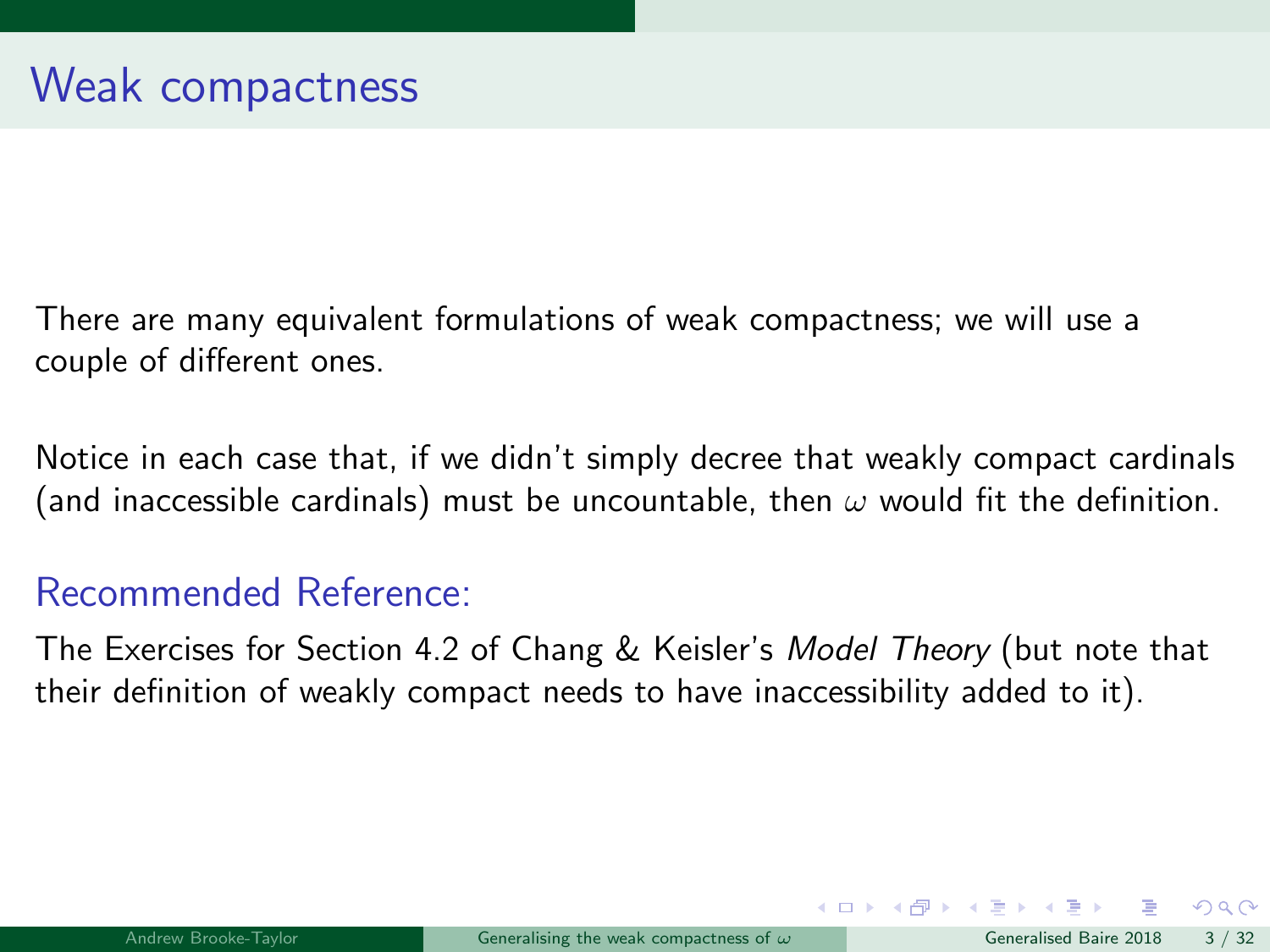<span id="page-7-0"></span>For any vocabulary  $\Sigma$  (i.e. set of function and relation symbols) and for any cardinal  $\kappa$  the language  $\mathcal{L}_{\kappa,\kappa}$  consists of formulas built via the usual construction rules along with:

**•** Conjunctions and disjunctions of less than  $\kappa$  many formulas: if  $\delta < \kappa$  and  $\varphi_{\gamma}$ is a formula for every  $\gamma < \delta$ , then

$$
\bigvee_{\gamma<\delta}\varphi_\gamma\qquad\text{and}\qquad\bigwedge_{\gamma<\delta}\varphi_\gamma
$$

are formulas.

• Less than  $\kappa$ -fold quantifications: if  $\mathbf{x} = (x_{\gamma} : \gamma < \delta)$  is an  $\delta$ -tuple of variables for some  $\delta < \kappa$  and  $\varphi$  is a formula, then

$$
\exists {\bf x} \varphi \qquad \text{and} \qquad \forall {\bf x} \varphi
$$

are formulas.

Satisfaction of these formulas is defined as you woul[d e](#page-6-0)x[pe](#page-8-0)[c](#page-6-0)[t.](#page-7-0)

 $\sqrt{2}$ 

KIND OF BUILDING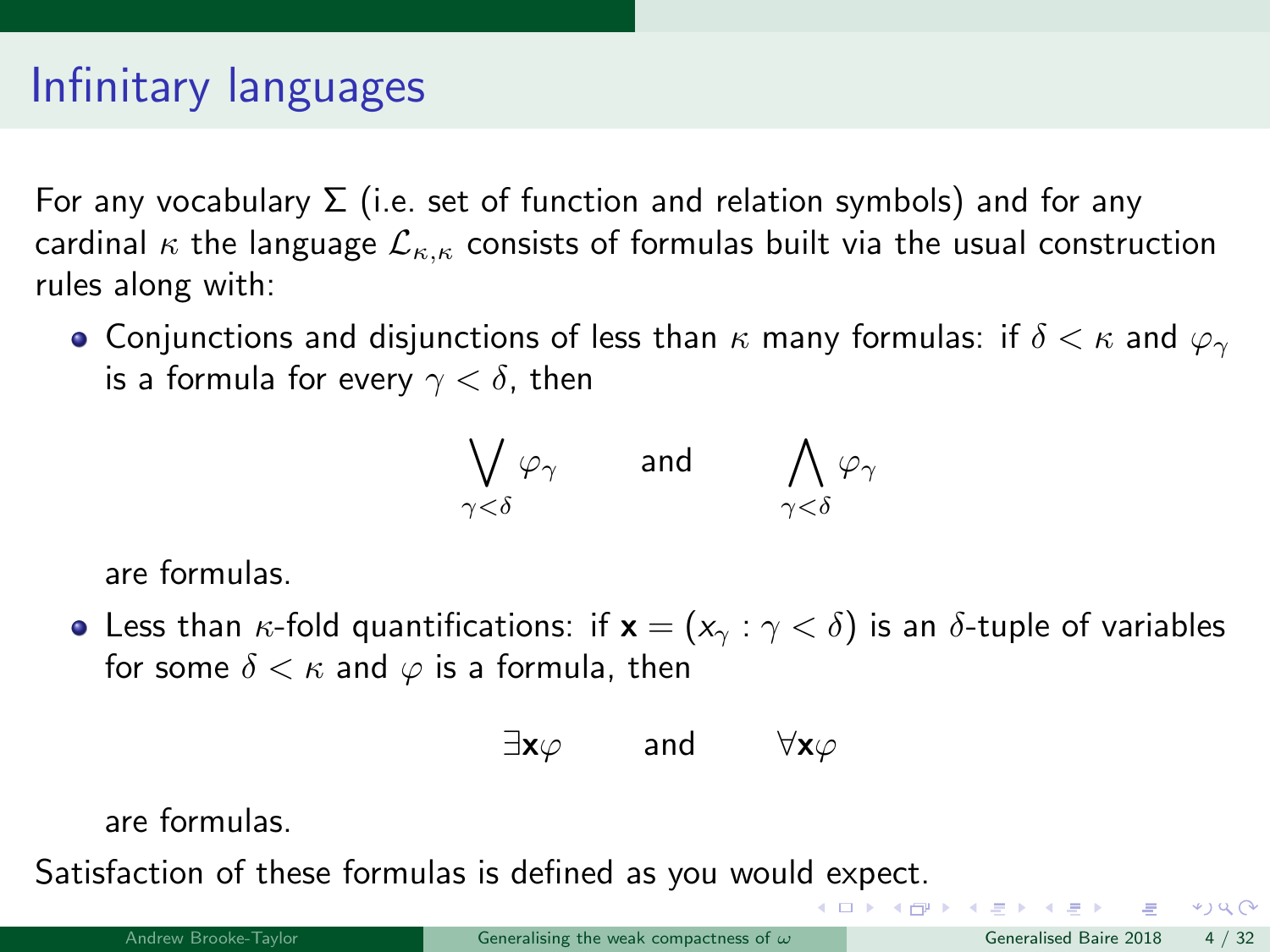## <span id="page-8-0"></span>E.g.

Being well-ordered can be expressed by a sentence of  $\mathcal{L}_{\omega_1, \omega_1}$ :

$$
\neg \exists (x_i : i \in \omega) \left( \bigwedge_{i \in \omega} x_i > x_{i+1} \right)
$$

 $299$ 

メロトメ 倒 トメ ミトメ ミト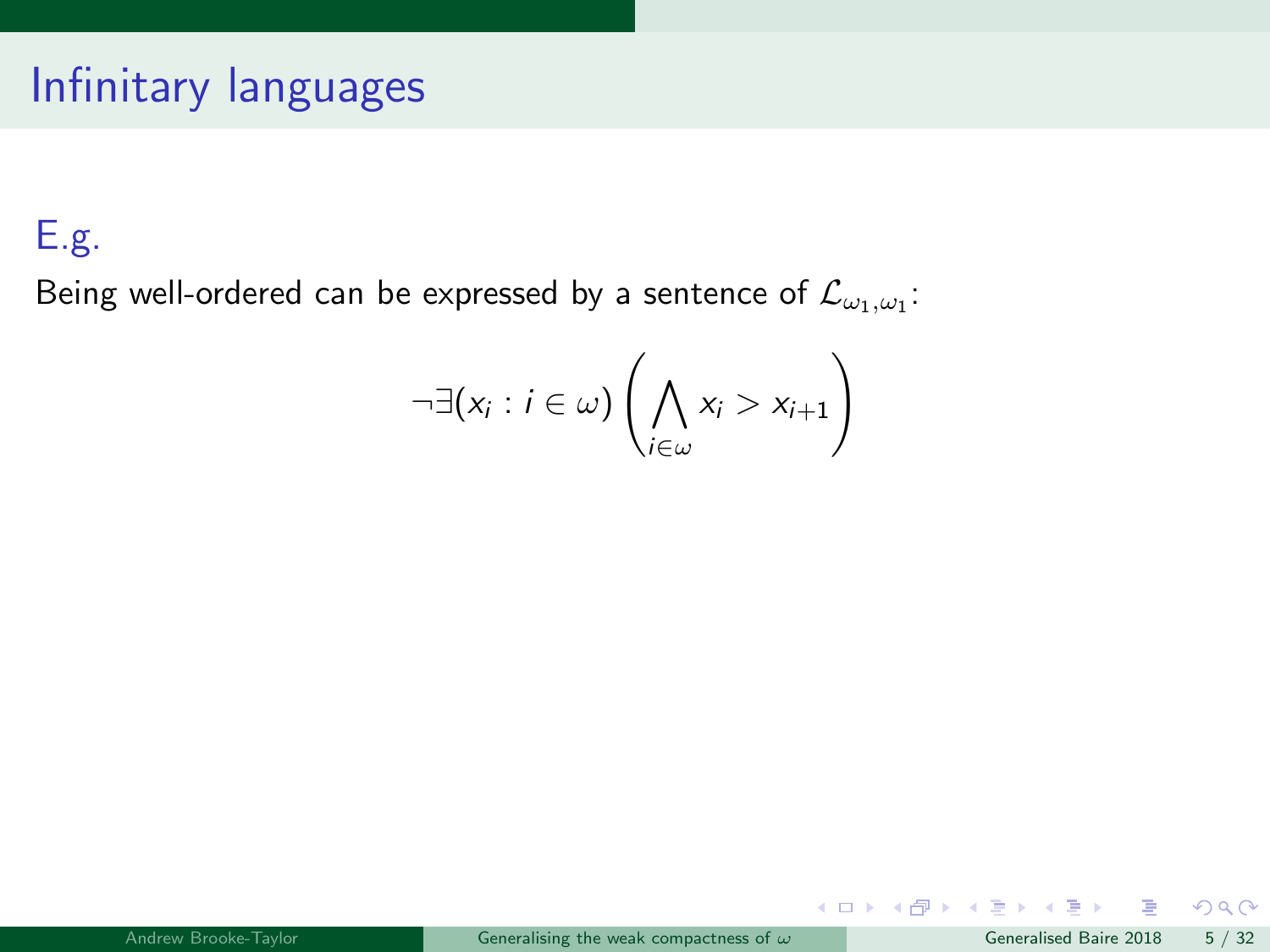## E.g.

Being well-ordered can be expressed by a sentence of  $\mathcal{L}_{\omega_1, \omega_1}$ :

$$
\neg \exists (x_i : i \in \omega) \left( \bigwedge_{i \in \omega} x_i > x_{i+1} \right)
$$

## Weak compactness, 1st formulation

An uncountable cardinal  $\kappa$  is weakly compact if and only if, for every set of T of  $\mathcal{L}_{\kappa,\kappa}$  sentences over a vocabulary  $\Sigma$  of cardinality at most  $\kappa$ , if every subset of  $T$ of cardinality less than  $\kappa$  has a model then T itself has a model.

 $\Omega$ 

 $\left\{ \begin{array}{ccc} 1 & 0 & 0 \\ 0 & 1 & 0 \end{array} \right.$   $\left\{ \begin{array}{ccc} 0 & 0 & 0 \\ 0 & 0 & 0 \end{array} \right.$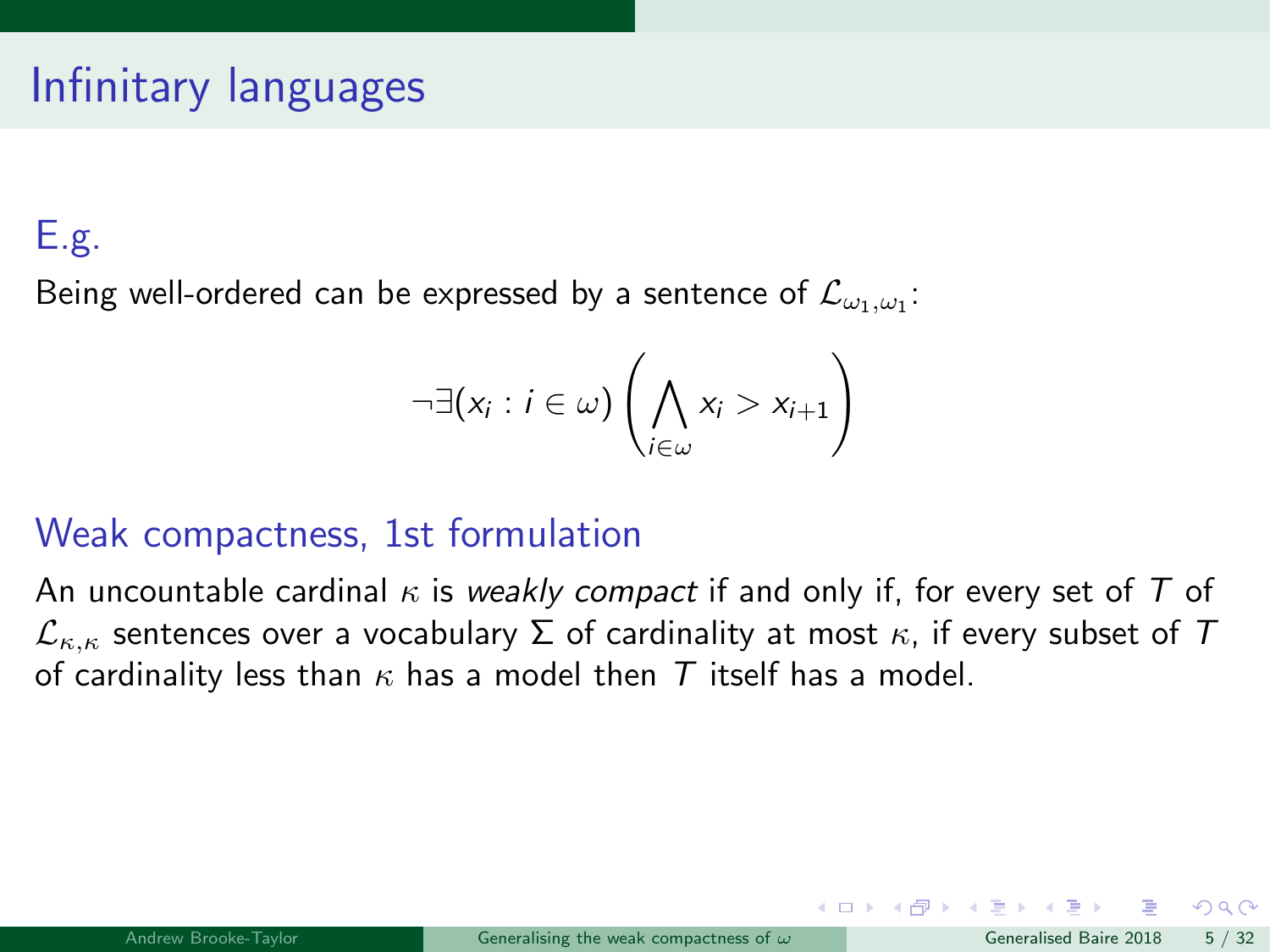## E.g.

Being well-ordered can be expressed by a sentence of  $\mathcal{L}_{\omega_1, \omega_1}$ :

$$
\neg \exists (x_i : i \in \omega) \left( \bigwedge_{i \in \omega} x_i > x_{i+1} \right)
$$

## Weak compactness, 1st formulation

An uncountable cardinal  $\kappa$  is weakly compact if and only if, for every set of T of  $\mathcal{L}_{\kappa,\kappa}$  sentences over a vocabulary  $\Sigma$  of cardinality at most  $\kappa$ , if every subset of  $T$ of cardinality less than  $\kappa$  has a model then T itself has a model.

Note that if the constraint on  $|\Sigma|$  is dropped, then this defines *strongly compact* cardinals.

 $\Omega$ 

 $\left\{ \begin{array}{ccc} 1 & 0 & 0 \\ 0 & 1 & 0 \end{array} \right.$   $\left\{ \begin{array}{ccc} 0 & 0 & 0 \\ 0 & 0 & 0 \end{array} \right.$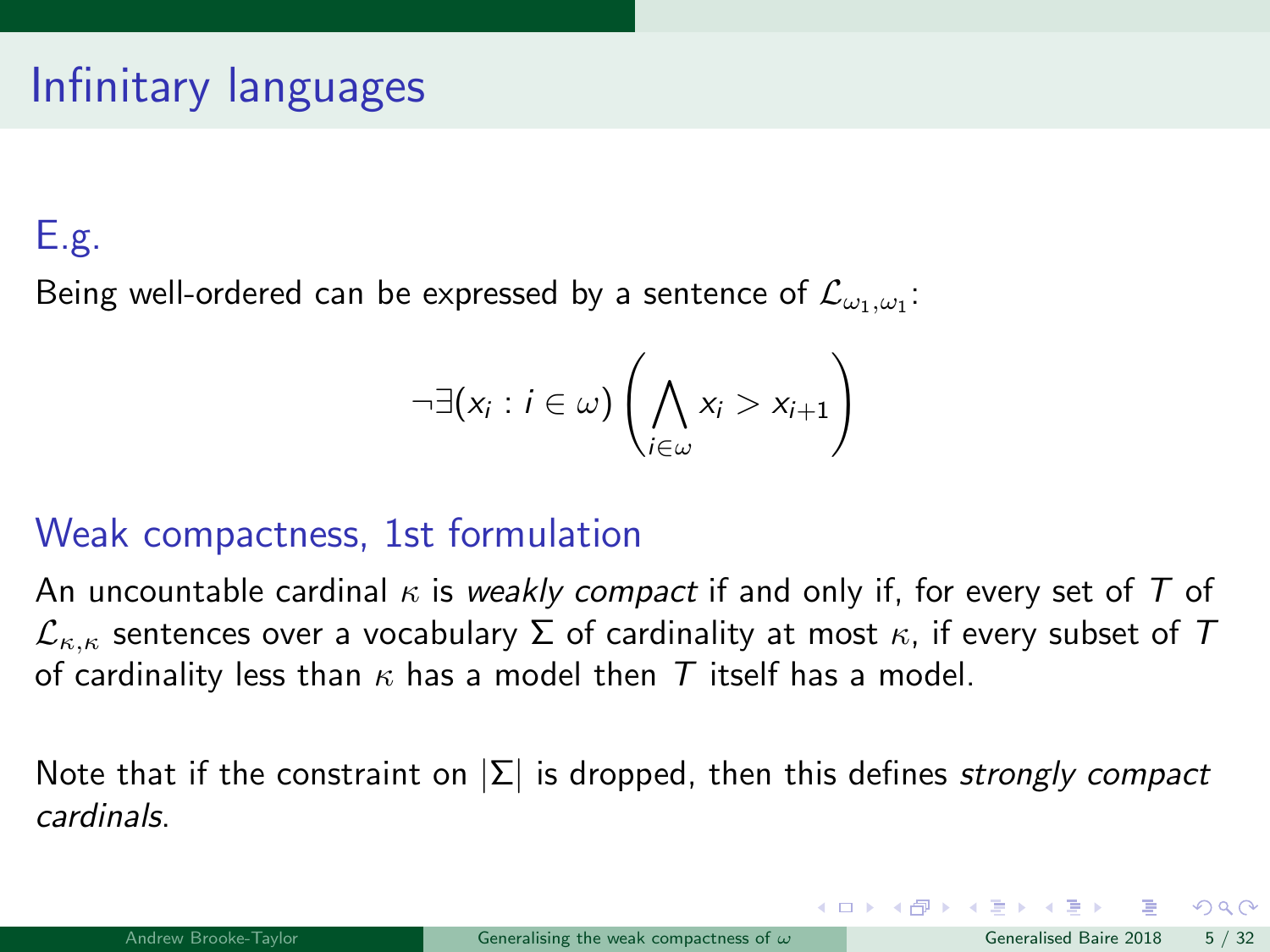## Elementary embeddings

### Weak compactness, 2nd formulation

An uncountable cardinal  $\kappa$  is weakly compact if and only if, for any structure M of size  $\kappa$  for a vocabulary  $\Sigma$  of cardinality  $\kappa$ , there is a  $\Sigma$ -structure N such that M is a proper elementary substructure of N in the  $\mathcal{L}_{\kappa,\kappa}$  sense.

 $\Omega$ 

**K ロ ト K 何 ト K ヨ ト**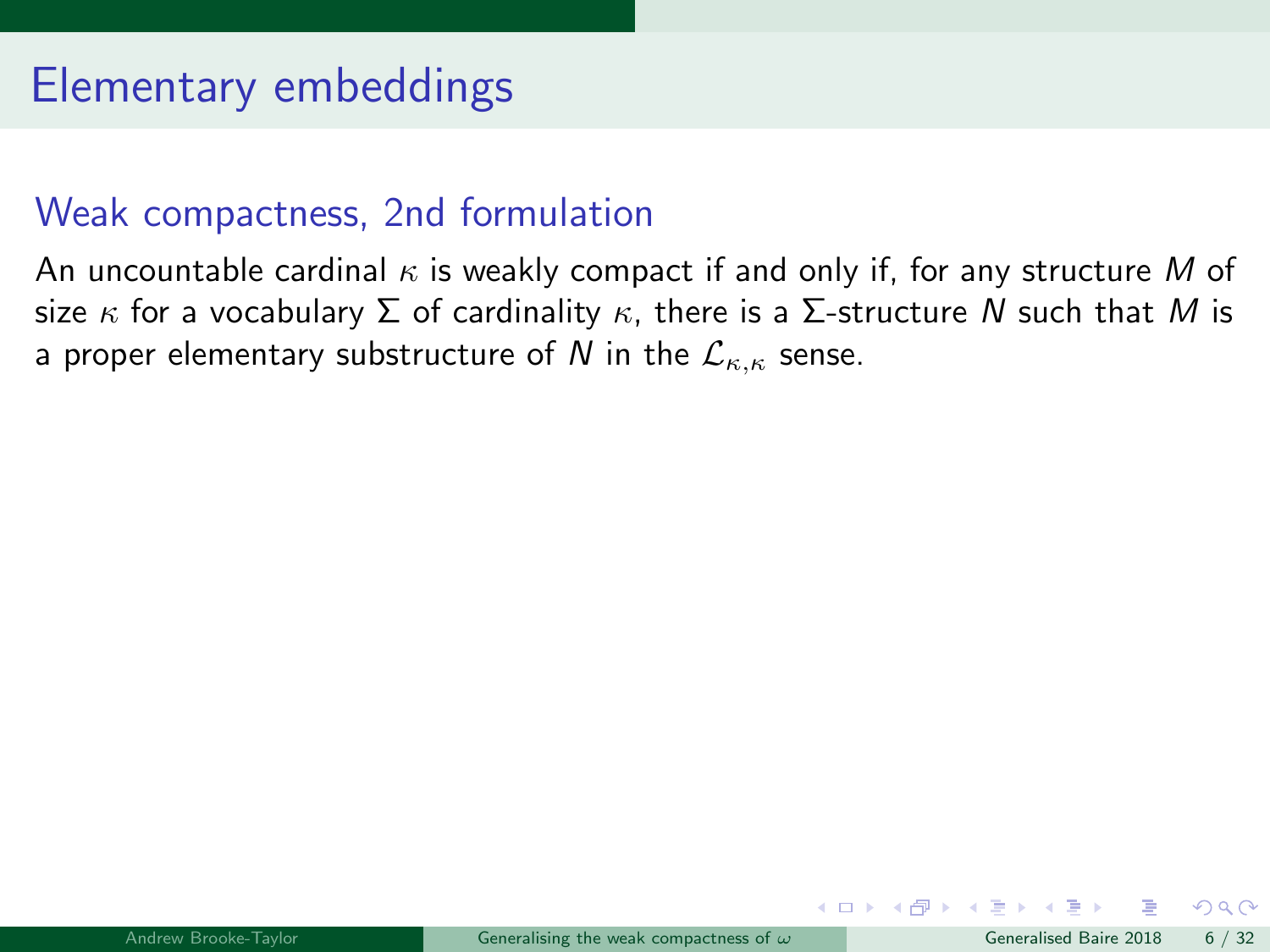## Elementary embeddings

### Weak compactness, 2nd formulation

An uncountable cardinal  $\kappa$  is weakly compact if and only if, for any structure M of size  $\kappa$  for a vocabulary  $\Sigma$  of cardinality  $\kappa$ , there is a  $\Sigma$ -structure N such that M is a proper elementary substructure of N in the  $\mathcal{L}_{\kappa,\kappa}$  sense.

## Proof sketch that formulation  $1 \Rightarrow$  formulation 2

Add to the vocabulary a constant  $c_m$  for each element m of M, and consider the the complete  $\mathcal{L}_{\kappa,\kappa}$  theory T of M for this language, with  $c_m$  interpreted as m.

 $\Omega$ 

 $\left\{ \begin{array}{ccc} \square & \rightarrow & \left\{ \bigcap \mathbb{P} \right\} & \left\{ \begin{array}{ccc} \square & \rightarrow & \left\{ \end{array} \right\} \end{array} \right.$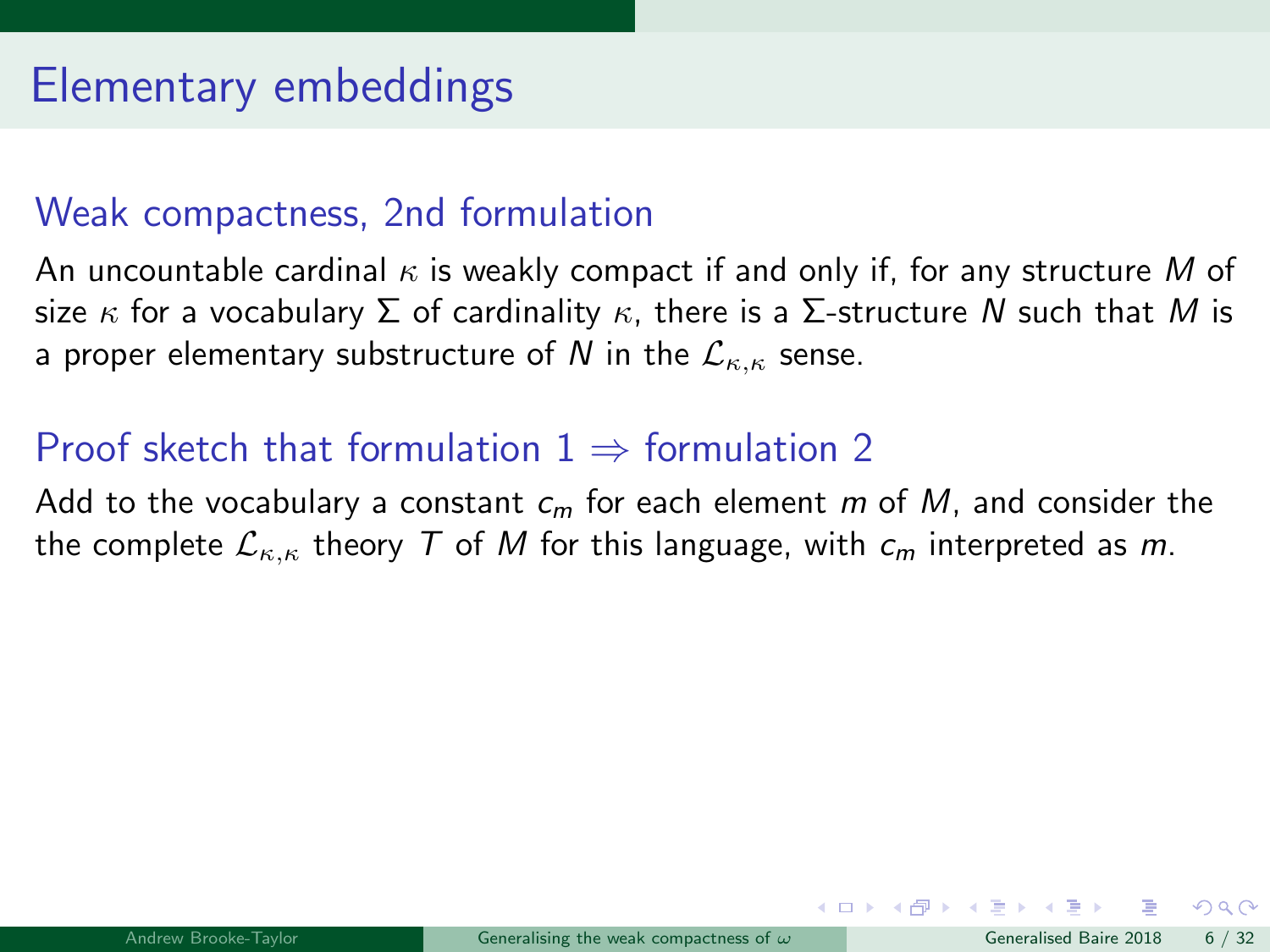## Weak compactness, 2nd formulation

An uncountable cardinal  $\kappa$  is weakly compact if and only if, for any structure M of size  $\kappa$  for a vocabulary  $\Sigma$  of cardinality  $\kappa$ , there is a  $\Sigma$ -structure N such that M is a proper elementary substructure of N in the  $\mathcal{L}_{\kappa,\kappa}$  sense.

## Proof sketch that formulation  $1 \Rightarrow$  formulation 2

Add to the vocabulary a constant  $c_m$  for each element m of M, and consider the the complete  $\mathcal{L}_{\kappa,\kappa}$  theory T of M for this language, with  $c_m$  interpreted as m. Now add another constant  $c$  to the vocabulary and add to the theory all of the sentences  $c\neq c_m$ . Every subset  $A$  of this extended theory  $\mathcal{T}'$  with cardinality  $<\kappa$ has a model (M with a suitable choice of c), so by formulation 1,  $T'$  has a model; this will be N.

 $\Omega$ 

 $\left\{ \begin{array}{ccc} 1 & 0 & 0 \\ 0 & 1 & 0 \end{array} \right\}$  ,  $\left\{ \begin{array}{ccc} 0 & 0 & 0 \\ 0 & 0 & 0 \end{array} \right\}$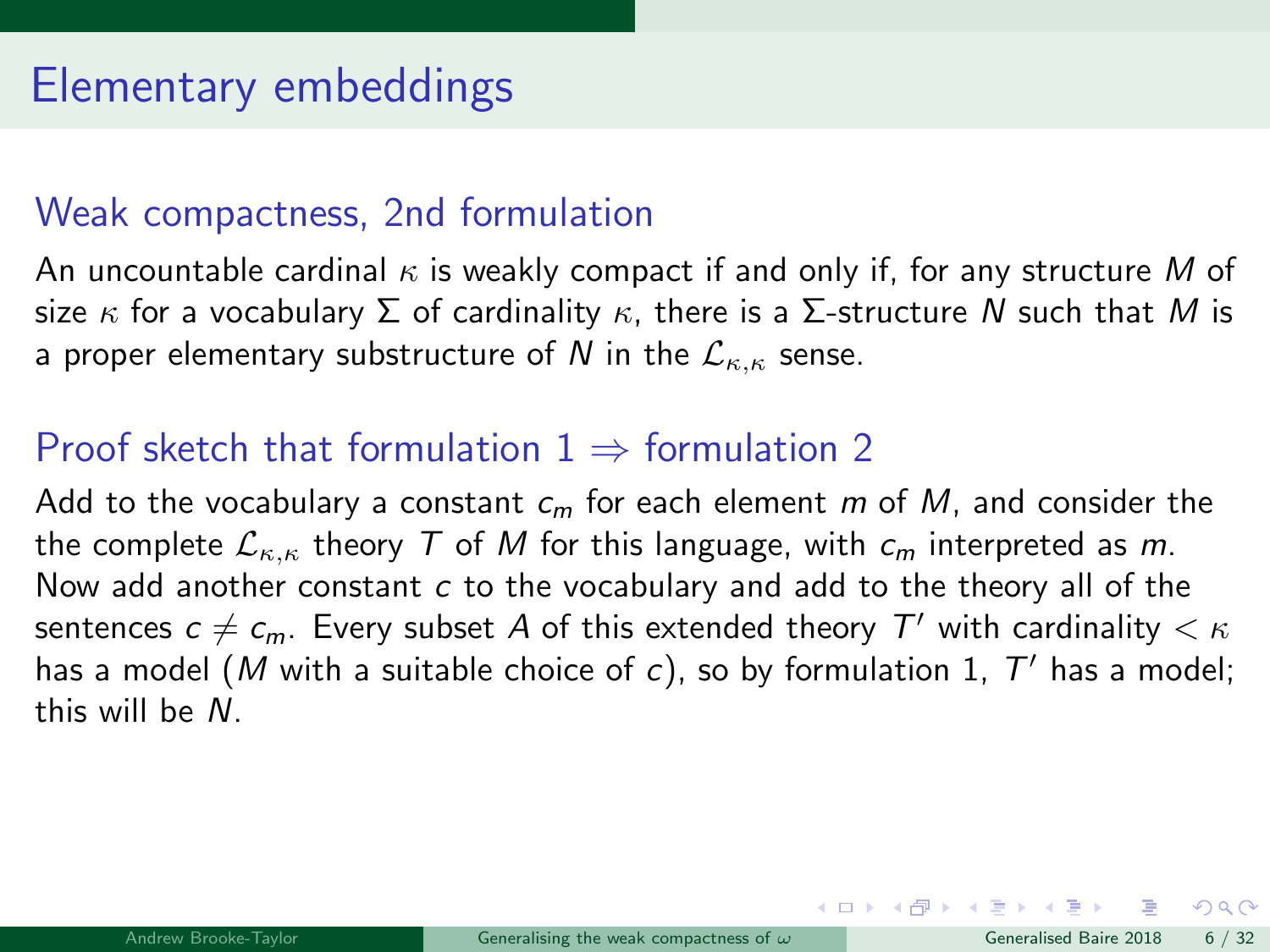## Weak compactness, 2nd formulation

An uncountable cardinal  $\kappa$  is weakly compact if and only if, for any structure M of size  $\kappa$  for a vocabulary  $\Sigma$  of cardinality  $\kappa$ , there is a  $\Sigma$ -structure N such that M is a proper elementary substructure of N in the  $\mathcal{L}_{\kappa,\kappa}$  sense.

## Proof sketch that formulation  $1 \Rightarrow$  formulation 2

Add to the vocabulary a constant  $c_m$  for each element m of M, and consider the the complete  $\mathcal{L}_{\kappa,\kappa}$  theory T of M for this language, with  $c_m$  interpreted as m. Now add another constant  $c$  to the vocabulary and add to the theory all of the sentences  $c\neq c_m$ . Every subset  $A$  of this extended theory  $\mathcal{T}'$  with cardinality  $<\kappa$ has a model (M with a suitable choice of c), so by formulation 1,  $T'$  has a model; this will be N.

Remember that well-foundedness is definable in  $\mathcal{L}_{\kappa,\kappa}$  for  $\kappa > \omega$ , so these embeddings can be nice from a set theory point of view.

 $\Omega$ 

イロト イ部ト イミト イミト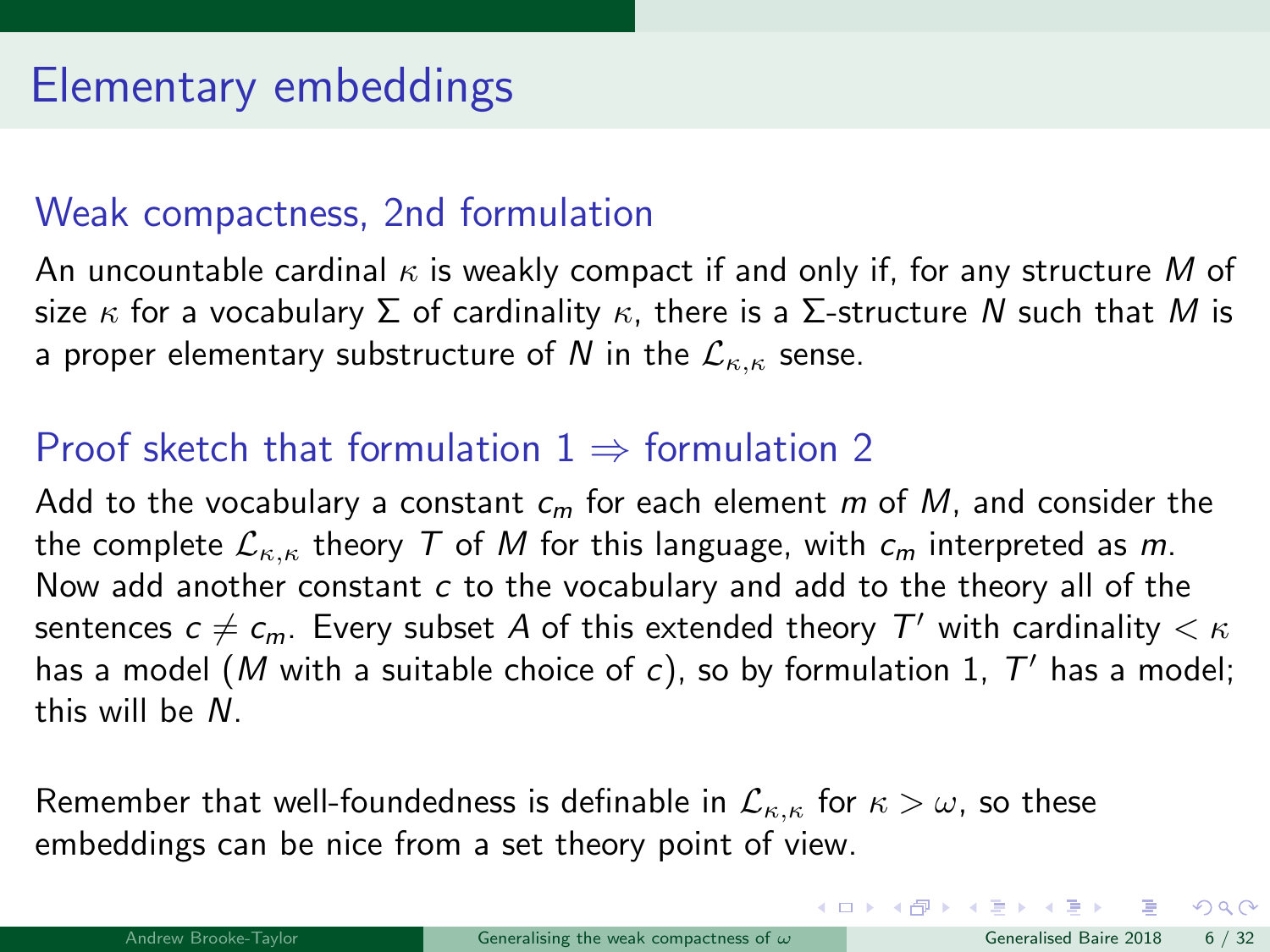

A  $\kappa$ -tree is a tree T of height  $\kappa$  such for every  $\alpha < \kappa$  there are fewer than  $\kappa$  many nodes of  $T$  of height  $\alpha$ .

 $299$ 

メロトメ 倒 トメ ミトメ ミト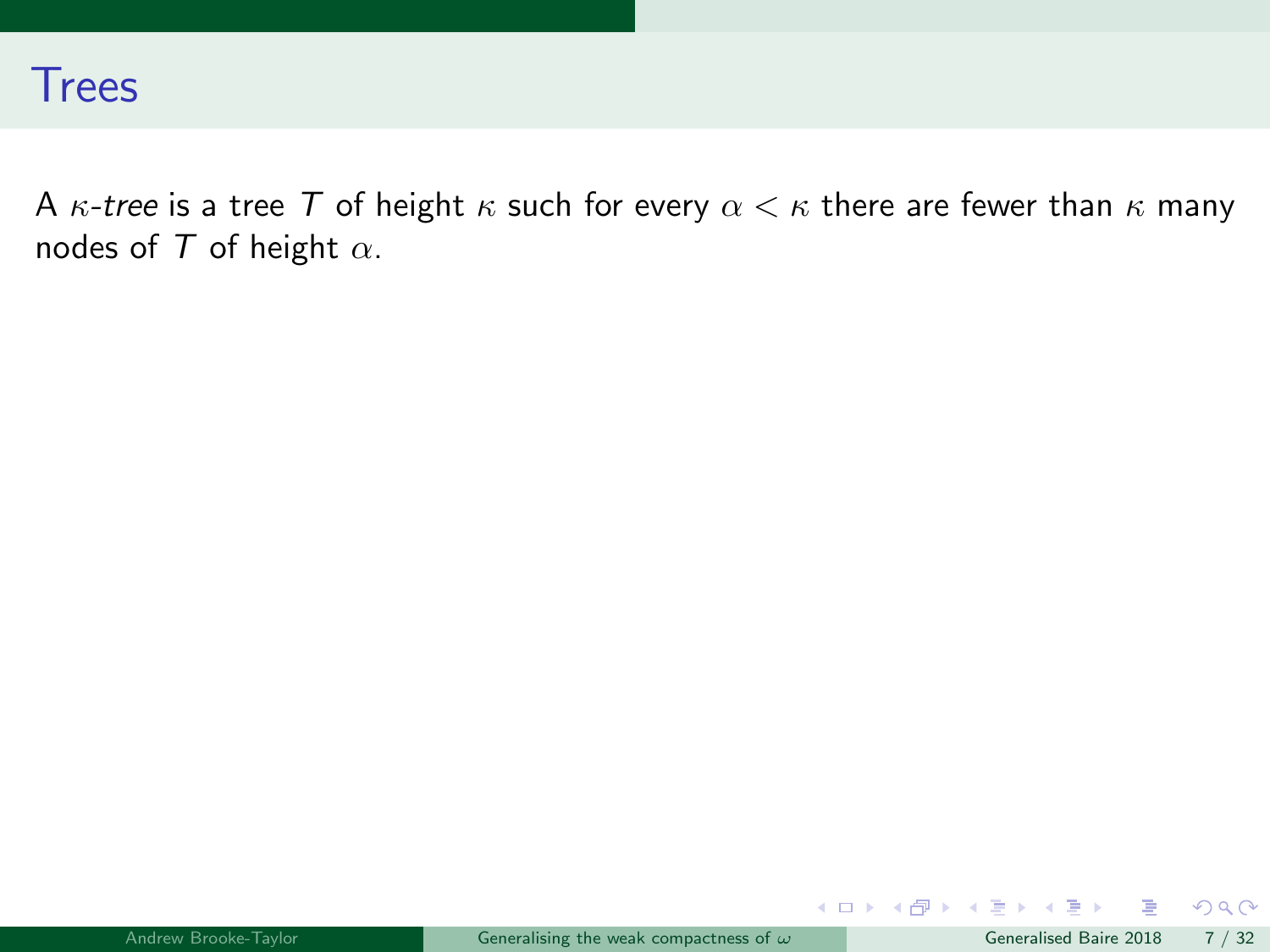

A  $\kappa$ -tree is a tree T of height  $\kappa$  such for every  $\alpha < \kappa$  there are fewer than  $\kappa$  many nodes of T of height  $\alpha$ . A cardinal  $\kappa$  has the tree property if and only if every  $\kappa$ -tree has a cofinal branch (i.e. a branch of height  $\kappa$ ).

 $\Omega$ 

メロト メ何 トメ ヨ トメ ヨ ト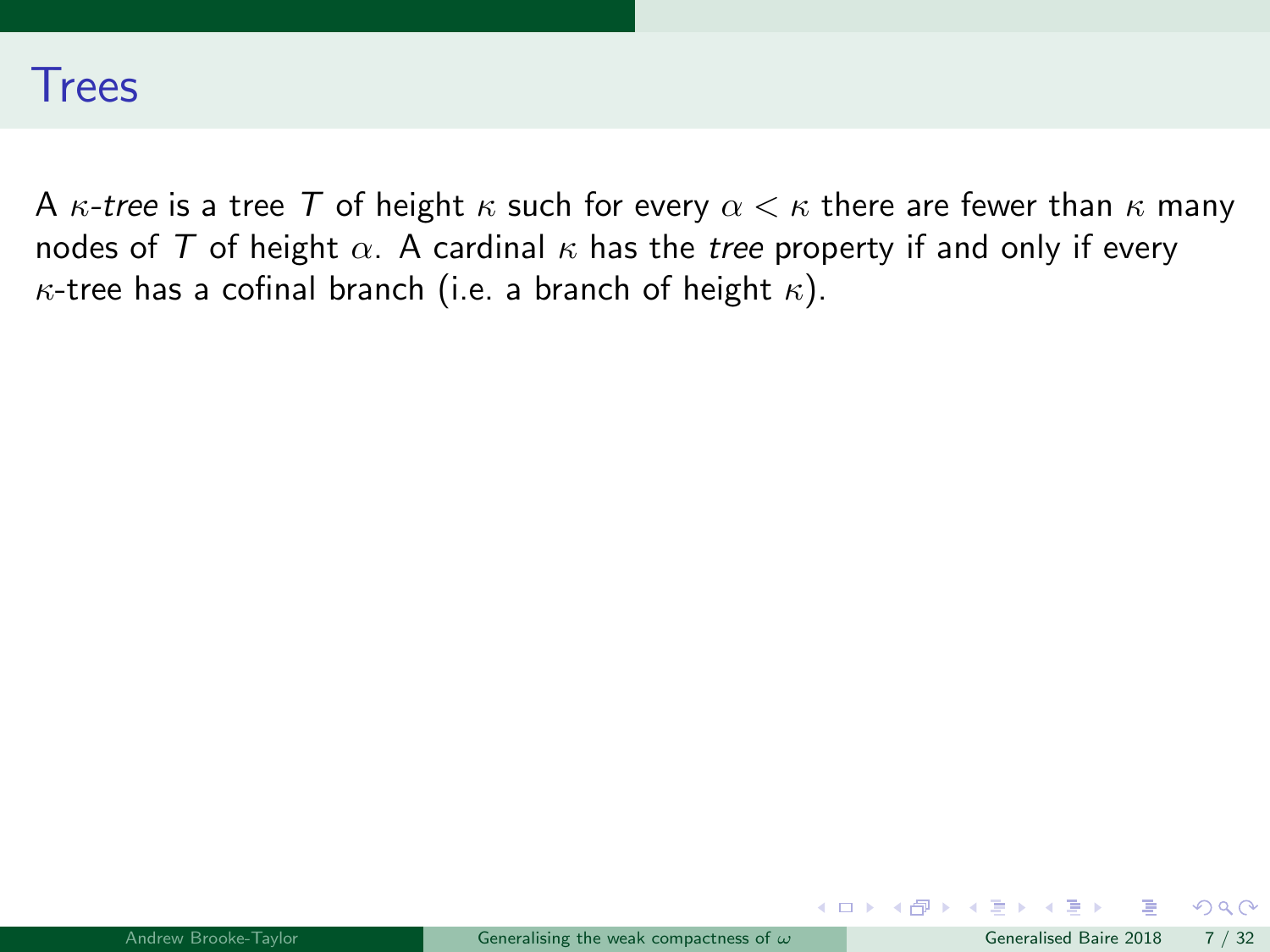A  $\kappa$ -tree is a tree T of height  $\kappa$  such for every  $\alpha < \kappa$  there are fewer than  $\kappa$  many nodes of T of height  $\alpha$ . A cardinal  $\kappa$  has the tree property if and only if every  $\kappa$ -tree has a cofinal branch (i.e. a branch of height  $\kappa$ ).

#### Weak compactness, 3rd formulation

A cardinal is weakly compact if and only if it is inaccessible and has the tree property.

 $\left\{ \begin{array}{ccc} \square & \rightarrow & \left\{ \bigcap \mathbb{P} \right\} & \left\{ \begin{array}{ccc} \square & \rightarrow & \left\{ \end{array} \right\} \end{array} \right.$ 

 $\Omega$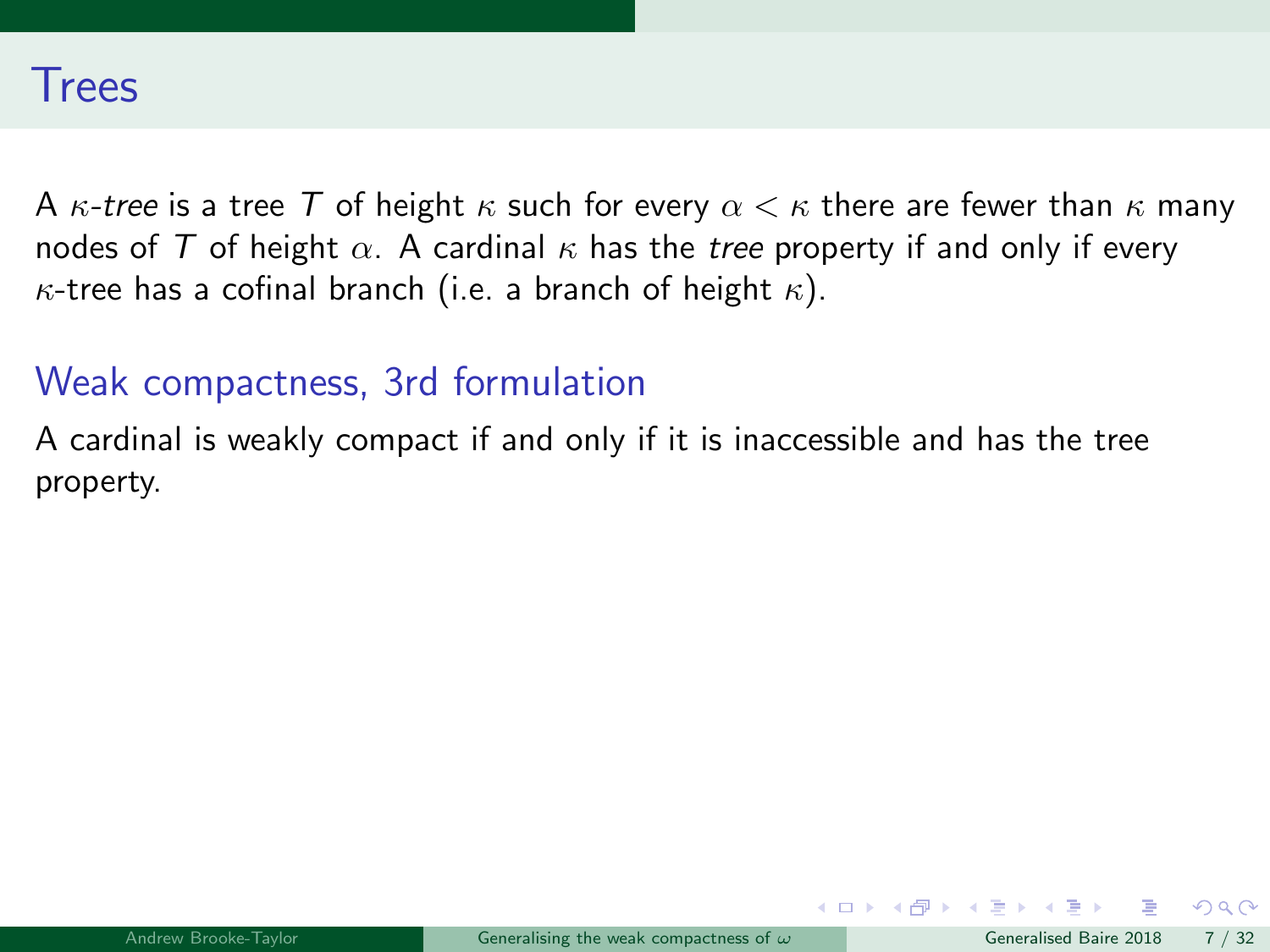A  $\kappa$ -tree is a tree T of height  $\kappa$  such for every  $\alpha < \kappa$  there are fewer than  $\kappa$  many nodes of T of height  $\alpha$ . A cardinal  $\kappa$  has the tree property if and only if every  $\kappa$ -tree has a cofinal branch (i.e. a branch of height  $\kappa$ ).

#### Weak compactness, 3rd formulation

A cardinal is weakly compact if and only if it is inaccessible and has the tree property.

## Proof sketch that formulation  $2 \Rightarrow$  formulation 3

Code your  $\kappa$ -tree T as a subset of  $V_{\kappa}$ , and take

 $M = \langle V_{\kappa}, \in, T$ , enough extra stuff to make  $V_{\kappa}$  "rigid").

 $\kappa$  is in the model  $\mathcal{N} = \langle X, E, T', \ldots \rangle$  given by formulation 2, and  $T'$  below level  $\kappa$ is just T. Choosing any node t of  $T'$  at level  $\kappa$ , the set of nodes below t is then a cofinal branch through  $T$ .

 $2990$ 

 $\left\{ \begin{array}{ccc} 1 & 0 & 0 \\ 0 & 1 & 0 \end{array} \right\}$  ,  $\left\{ \begin{array}{ccc} 0 & 0 & 0 \\ 0 & 0 & 0 \end{array} \right\}$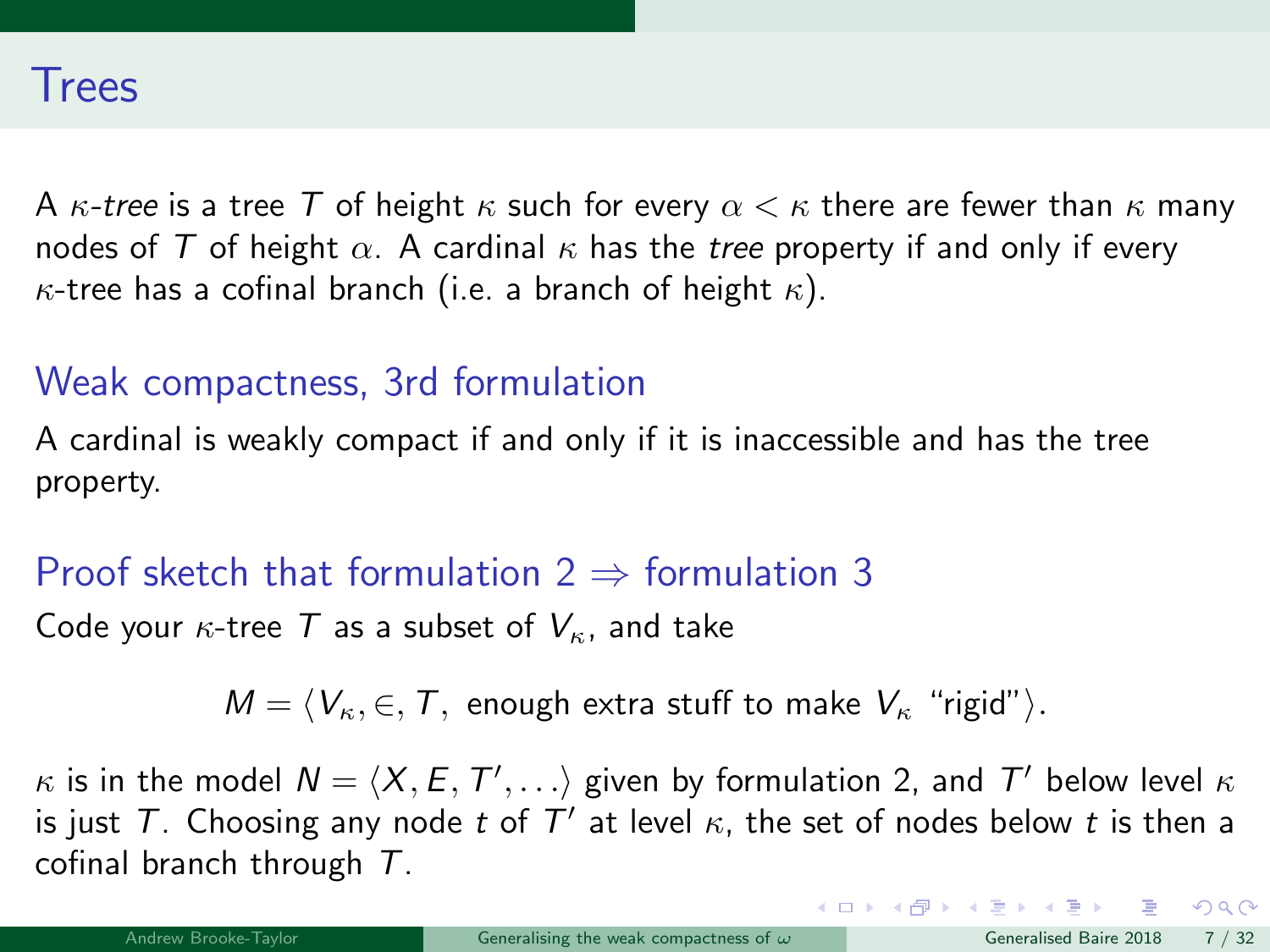#### For  $A, B \subseteq \kappa$  of cardinality  $\kappa$ , say that A splits B if  $|B \cap A| = |B \setminus A| = \kappa$ .

 $299$ 

メロトメ 倒 トメ ミトメ ミト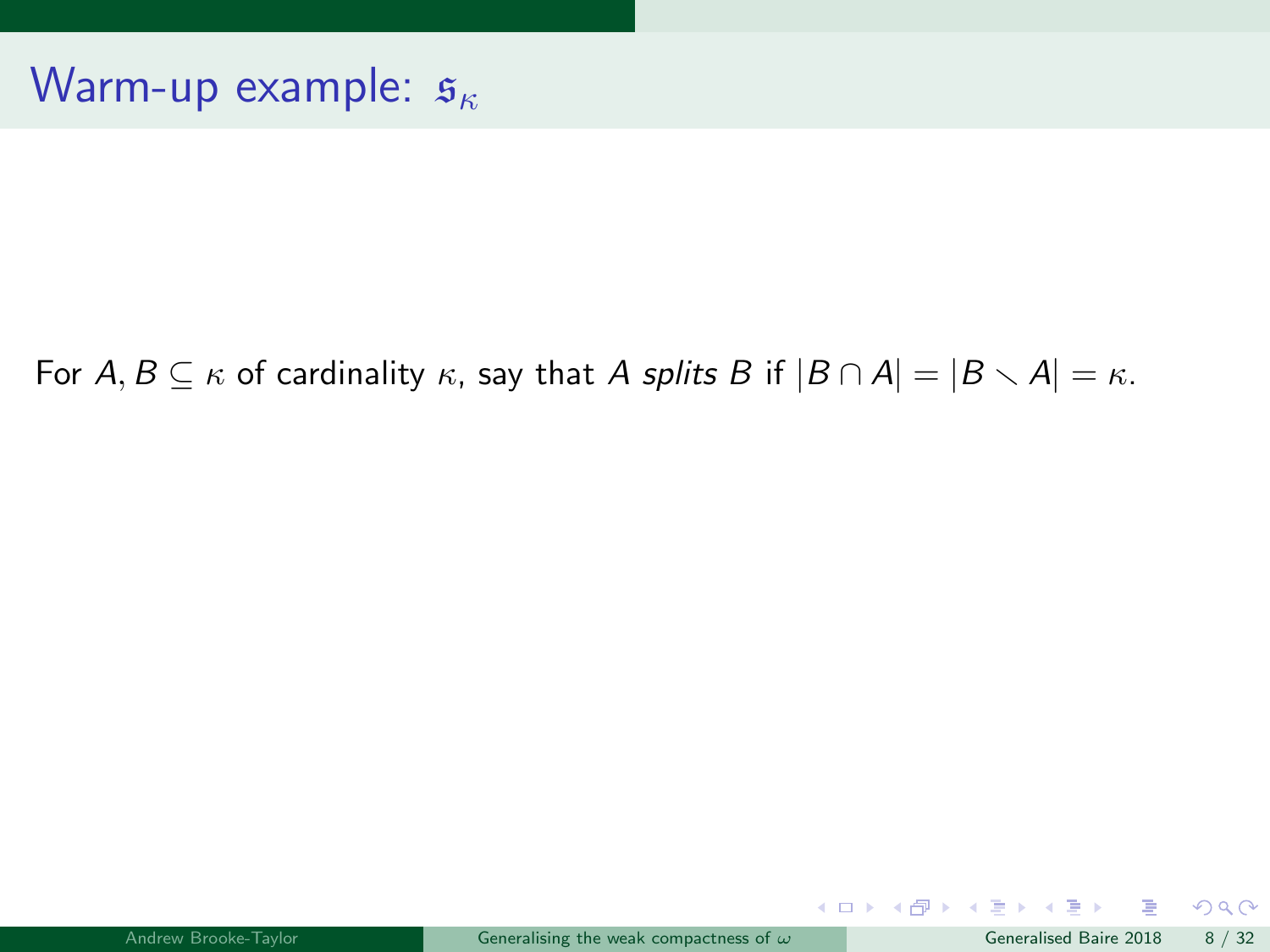For  $A, B \subseteq \kappa$  of cardinality  $\kappa$ , say that A splits B if  $|B \cap A| = |B \setminus A| = \kappa$ .

A family  $\mathcal{A} \subseteq [\kappa]^{\kappa}$  is a *splitting family* if for every  $B \subseteq \kappa$  with  $|B| = \kappa$ , there is an  $A \in \mathcal{A}$  which splits B.

 $QQ$ 

メロメ メ御き メミメ メミメ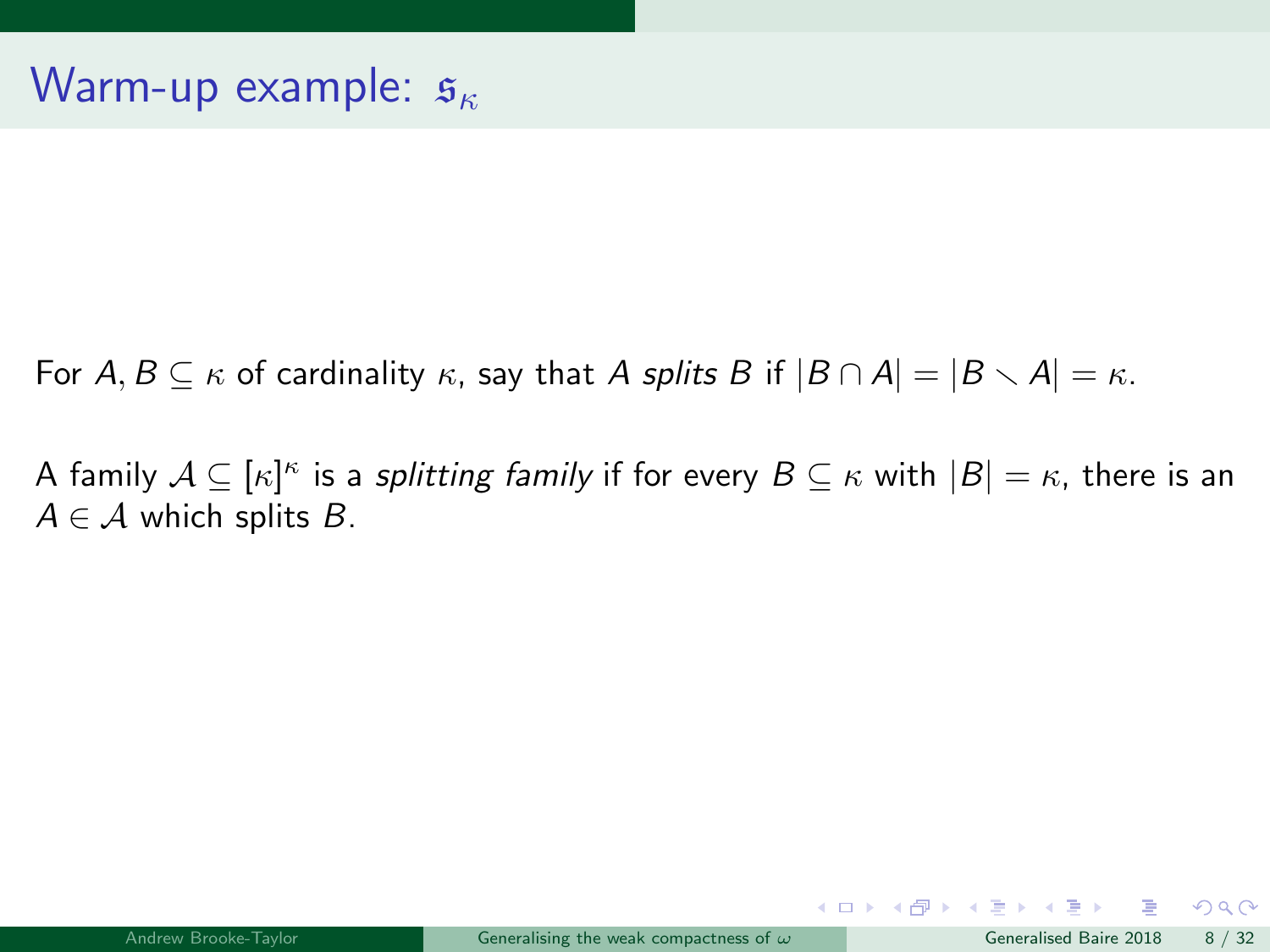For  $A, B \subseteq \kappa$  of cardinality  $\kappa$ , say that A splits B if  $|B \cap A| = |B \setminus A| = \kappa$ .

A family  $\mathcal{A} \subseteq [\kappa]^{\kappa}$  is a *splitting family* if for every  $B \subseteq \kappa$  with  $|B| = \kappa$ , there is an  $A \in \mathcal{A}$  which splits  $B$ .

The splitting number  $s_{\kappa}$  is the least cardinality of a splitting family.

 $QQ$ 

メロト メ都 トメ ヨ トメ ヨト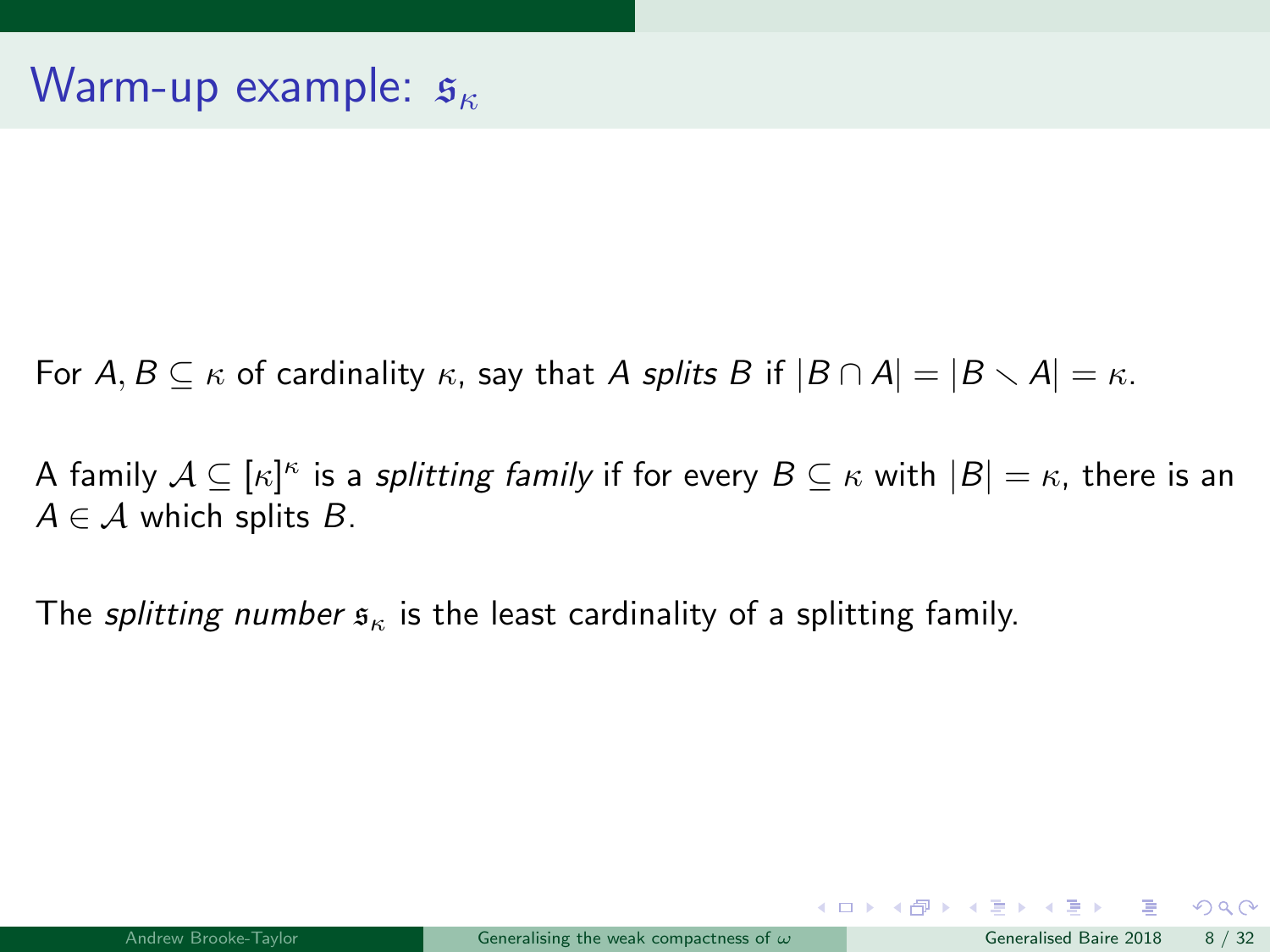$\mathfrak{s}_\omega \geq \omega_1$ 

重

 $299$ 

 $A \equiv \lambda$   $A \equiv \lambda$   $A \equiv \lambda$   $A \equiv \lambda$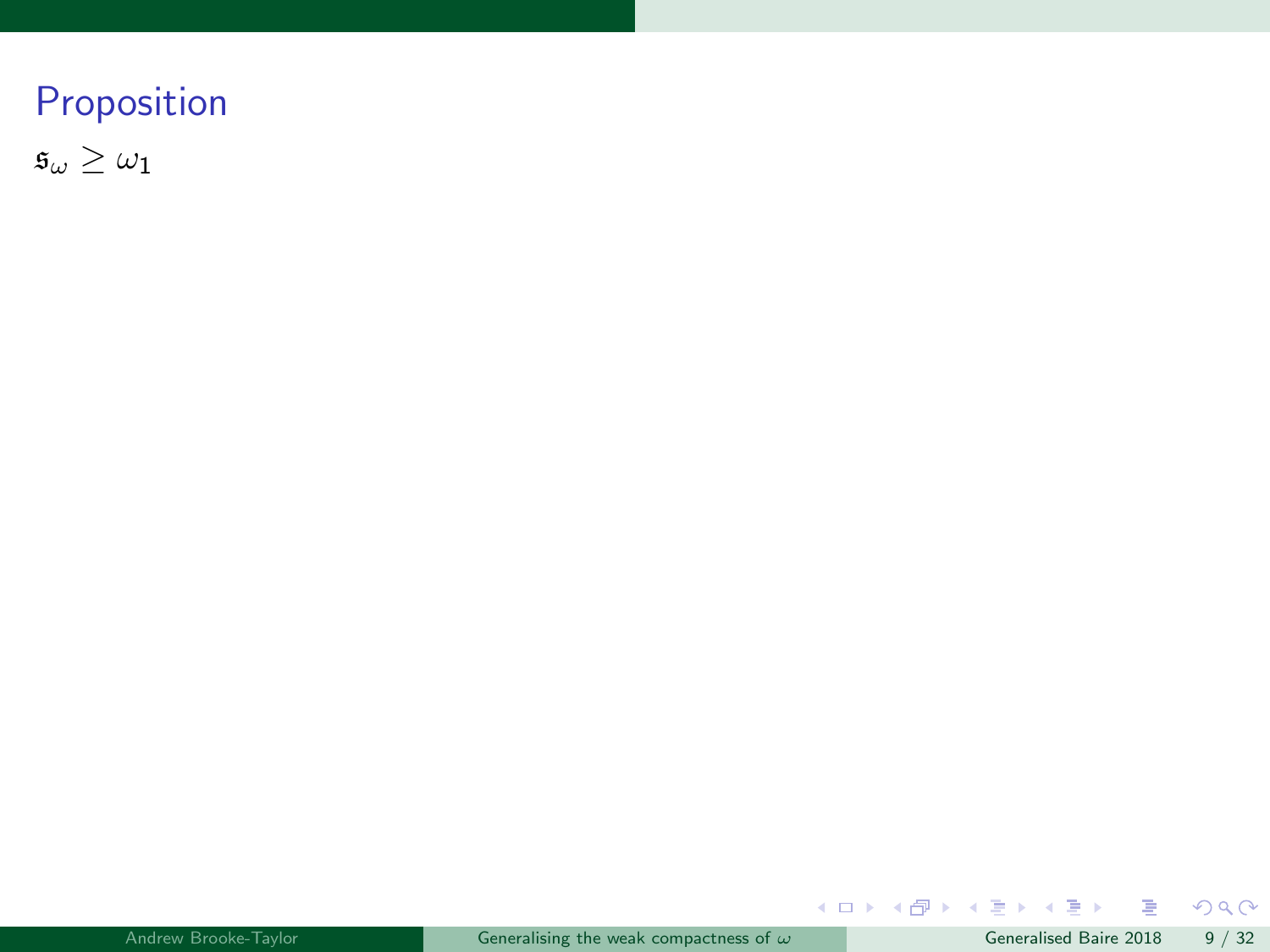$\mathfrak{s}_\omega \geq \omega_1$ 

Proof.

 $299$ 

メロトメ 御 トメ 差 トメ 差 ト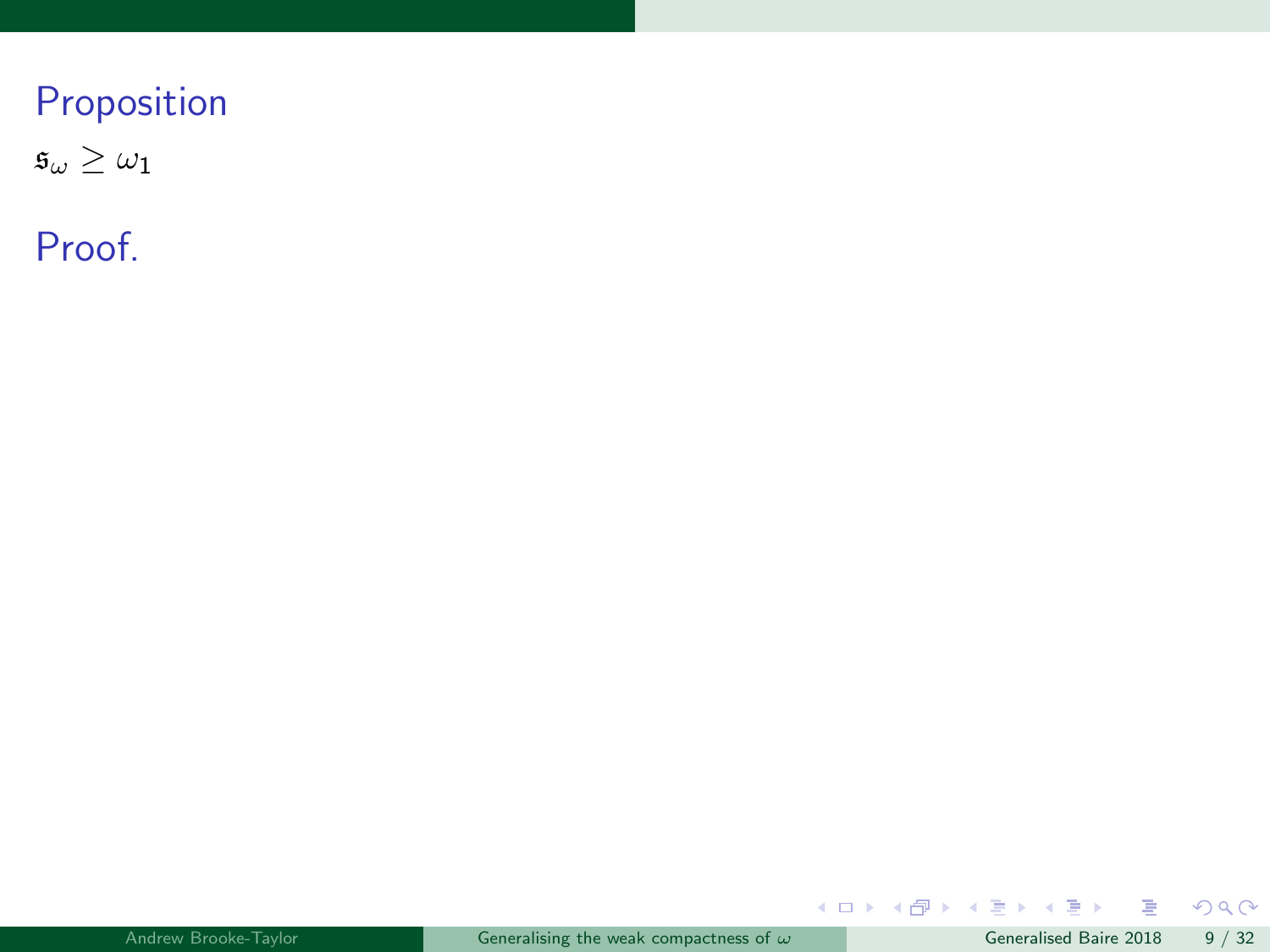$\mathfrak{s}_\omega \geq \omega_1$ 

## Proof.

Diagonalise!

 $299$ 

 $A \equiv \lambda$   $A \equiv \lambda$   $A \equiv \lambda$   $A \equiv \lambda$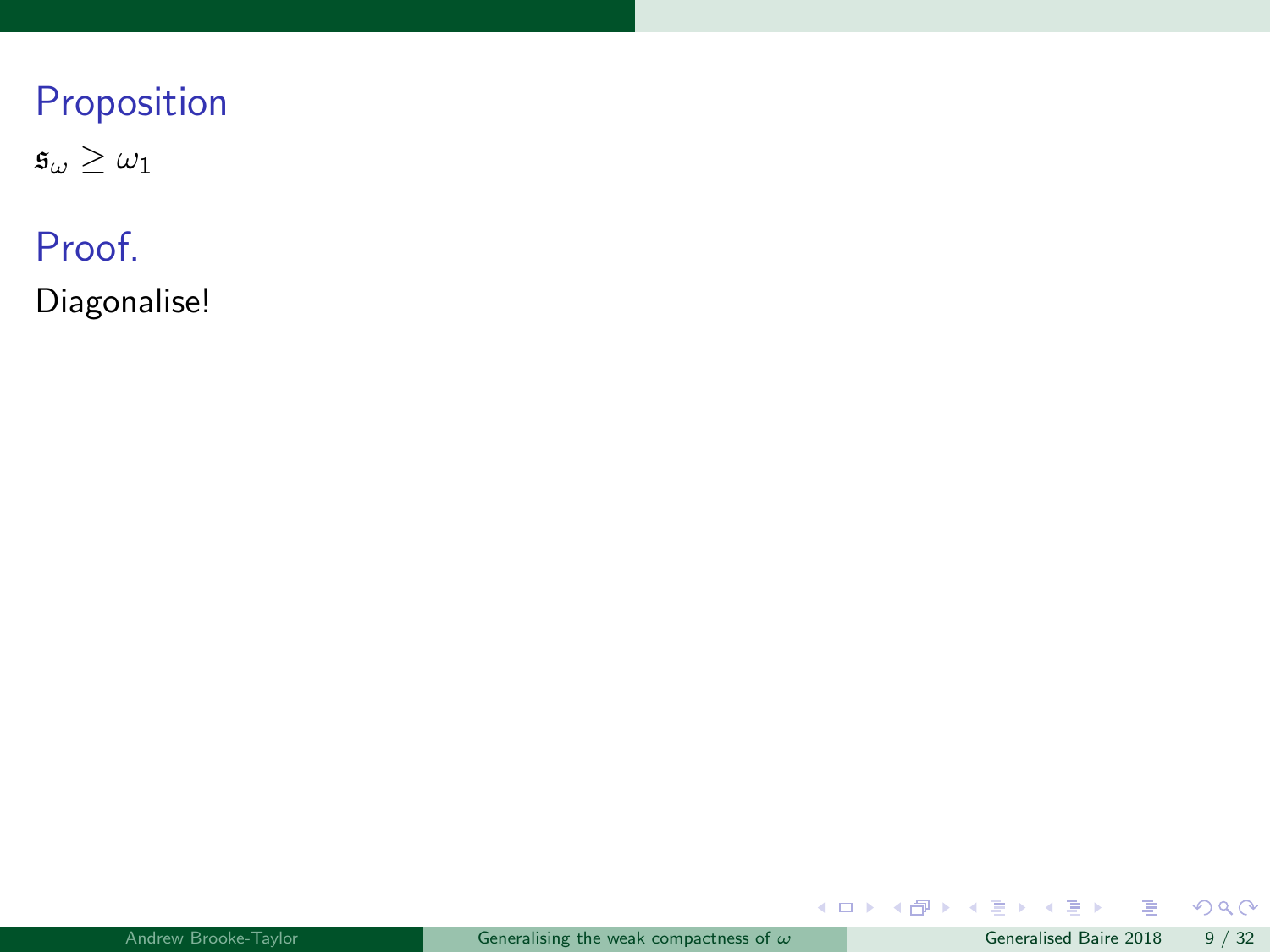$\mathfrak{s}_{\omega} > \omega_1$ 

#### **Proof**

Diagonalise!

Consider any  $\mathcal{A} = \{A_i : i \in \omega\} \subseteq [\omega]^\omega$ . We will inductively define a sequence of infinite subsets  $B_i$  of  $\omega$  and a sequence of elements  $c_i$  of  $\omega$  such that no A in A splits  $C = \{c_i : i \in \omega\}.$ 

 $\Omega$ 

**K ロ ト K 何 ト K ヨ ト**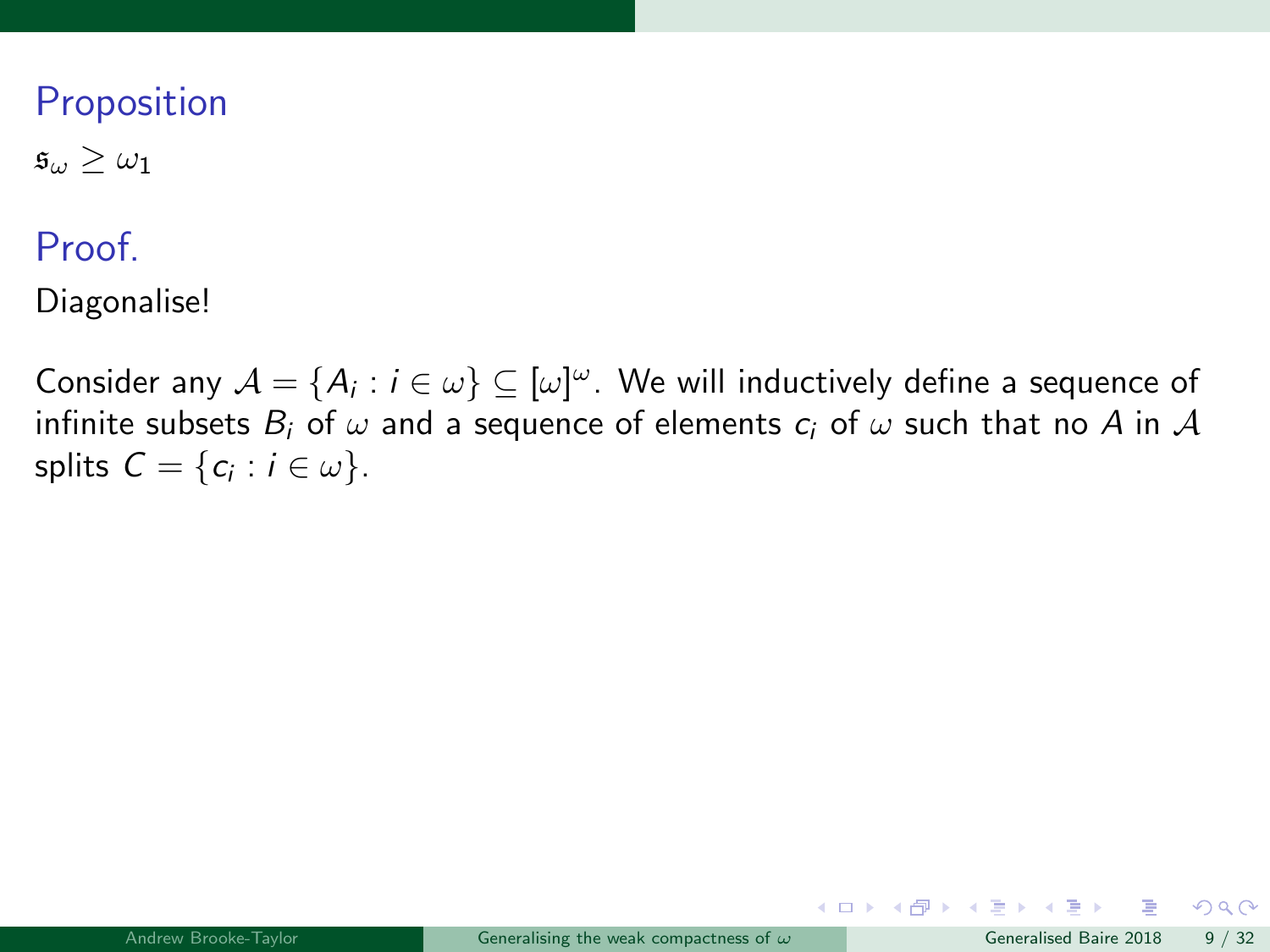$\mathfrak{s}_{\omega} > \omega_1$ 

#### **Proof**

Diagonalise!

Consider any  $\mathcal{A} = \{A_i : i \in \omega\} \subseteq [\omega]^\omega$ . We will inductively define a sequence of infinite subsets  $B_i$  of  $\omega$  and a sequence of elements  $c_i$  of  $\omega$  such that no A in A splits  $C = \{c_i : i \in \omega\}.$ 

For the base case, let  $B_0=\omega$  and  $c_0=0.$  Having defined  $B_i$ , at least one of  $B_i \cap A_i$  and  $B_i \setminus A_i$  is infinite, so pick one that is infinite, and take that to be  $B_{i+1}$ . Then let  $c_{i+1}$  be the least element of  $B_{i+1}$  that is greater than  $c_i$ .

Note that for each  $i\in\omega$ ,  $\{c_j:j>i\}\subseteq B_{i+1}$ , and so is disjoint from or contained in  $A_i$ . So no  $A_i$  splits C.

 $\Omega$ 

 $\left\{ \begin{array}{ccc} 1 & 0 & 0 \\ 0 & 1 & 0 \end{array} \right.$   $\left\{ \begin{array}{ccc} 0 & 0 & 0 \\ 0 & 0 & 0 \end{array} \right.$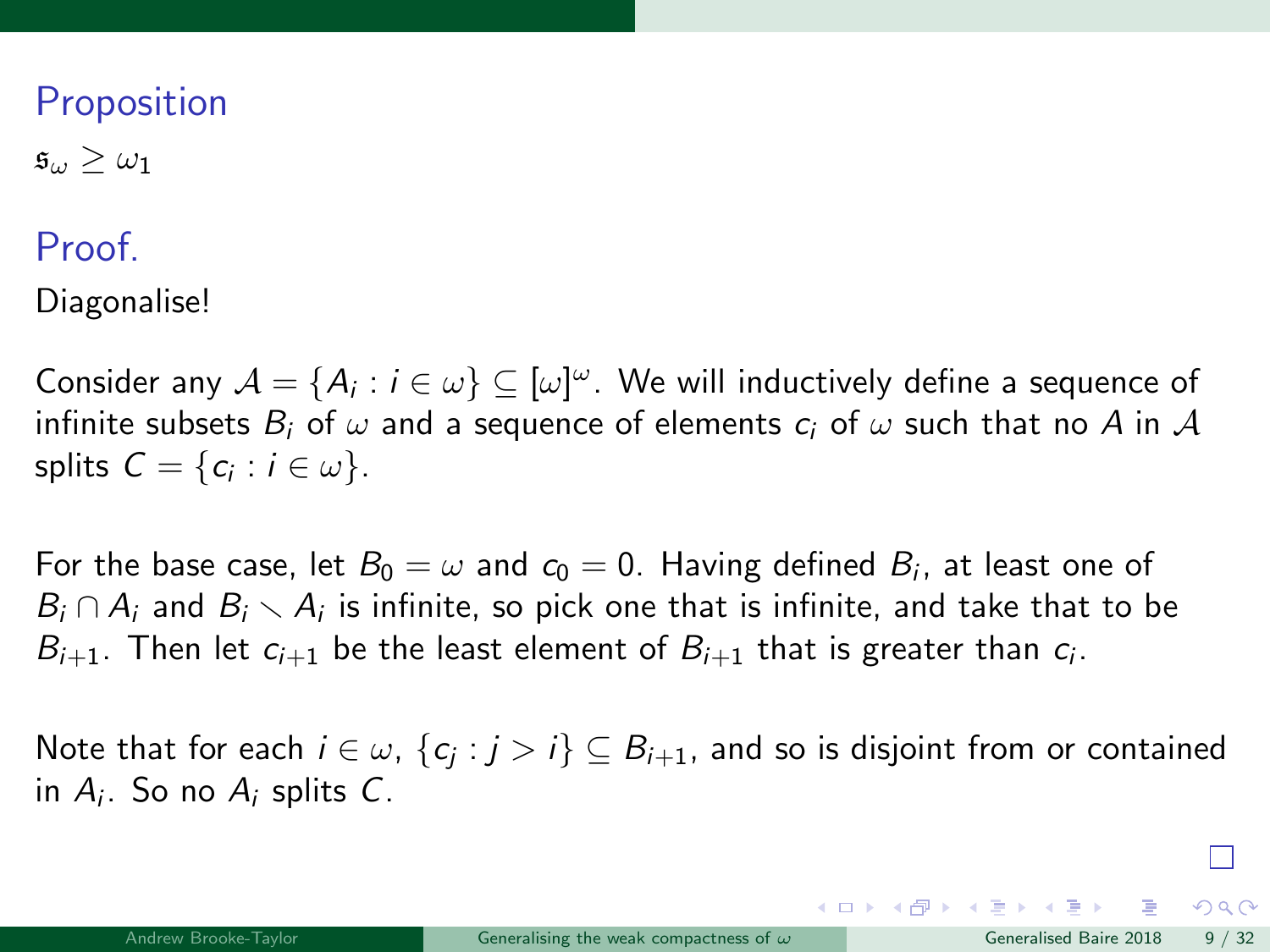# Generalising to higher  $\kappa$

|  | Andrew Brooke-Tavlor |  |  |
|--|----------------------|--|--|
|  |                      |  |  |
|  |                      |  |  |
|  |                      |  |  |

重

 $299$ 

メロトメ 倒 トメ ミトメ ミト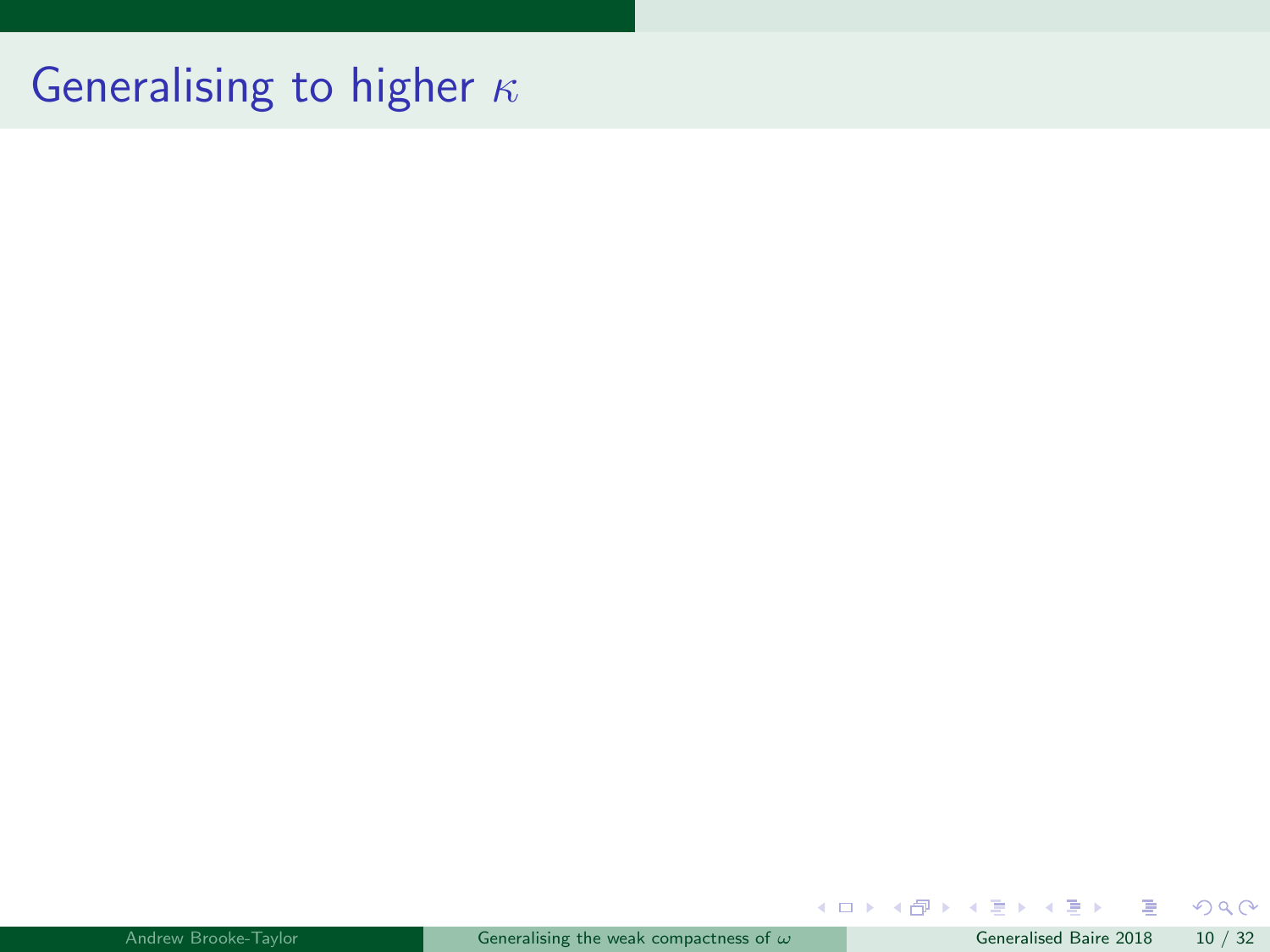# Generalising to higher  $\kappa$

## Potential problems

To generalise this inductive argument to higher  $\kappa$ , we have to be able to deal with limit stages.

At limit stages  $\alpha$  along the way, the natural choice is to take  $B_\alpha = \bigcap_{\gamma<\alpha} B_\gamma.$ What if this intersection is empty, or even just of size  $\langle \kappa \rangle$ ?

 $\Omega$ 

メロト メ何 トメ ヨ トメ ヨ ト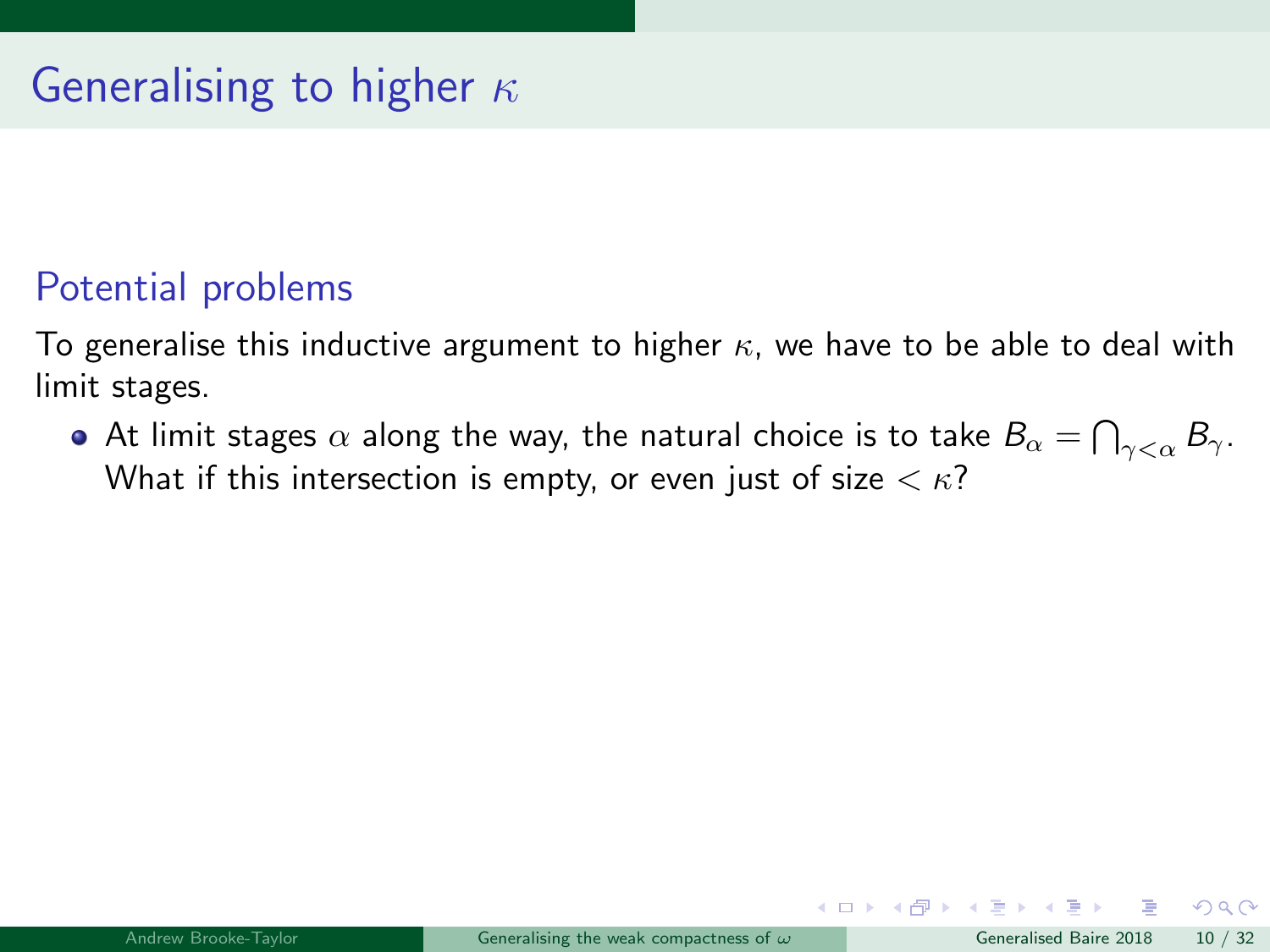# Generalising to higher  $\kappa$

## Potential problems

To generalise this inductive argument to higher  $\kappa$ , we have to be able to deal with limit stages.

- At limit stages  $\alpha$  along the way, the natural choice is to take  $B_\alpha = \bigcap_{\gamma<\alpha} B_\gamma.$ What if this intersection is empty, or even just of size  $\langle \kappa \rangle$ ?
	- **IF The tree of possible choices we could have made for**  $B_{\gamma}$  **is a binary tree. If**  $\kappa$  **is** inaccessible, then at any stage  $\alpha$ , since there are only  $2^{\alpha} < \kappa$  possible nodes, and they between them partition  $\kappa$ , at least one of them must have cardinality κ.

 $\Omega$ 

メロト メ何 トメ ヨ トメ ヨ ト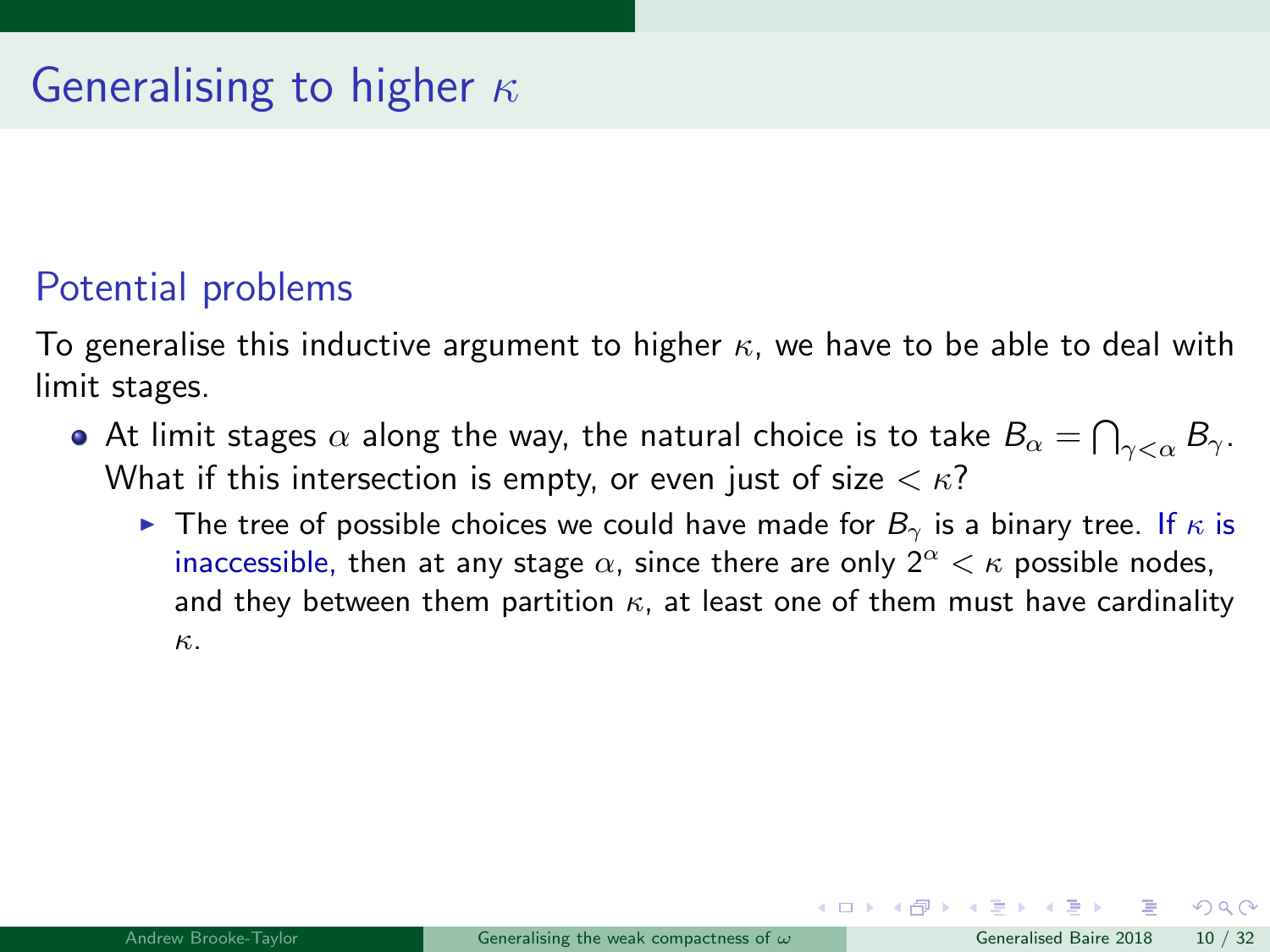## Potential problems

To generalise this inductive argument to higher  $\kappa$ , we have to be able to deal with limit stages.

- At limit stages  $\alpha$  along the way, the natural choice is to take  $B_\alpha = \bigcap_{\gamma<\alpha} B_\gamma.$ What if this intersection is empty, or even just of size  $\langle \kappa \rangle$ ?
	- **IF The tree of possible choices we could have made for**  $B_{\gamma}$  **is a binary tree. If**  $\kappa$  **is** inaccessible, then at any stage  $\alpha$ , since there are only  $2^{\alpha} < \kappa$  possible nodes, and they between them partition  $\kappa$ , at least one of them must have cardinality κ.
- Does this tree of possibilities have a cofinal branch, allowing us to define C?

 $\Omega$ 

 $\left\{ \begin{array}{ccc} 1 & 0 & 0 \\ 0 & 1 & 0 \end{array} \right\}$  ,  $\left\{ \begin{array}{ccc} 0 & 0 & 0 \\ 0 & 0 & 0 \end{array} \right\}$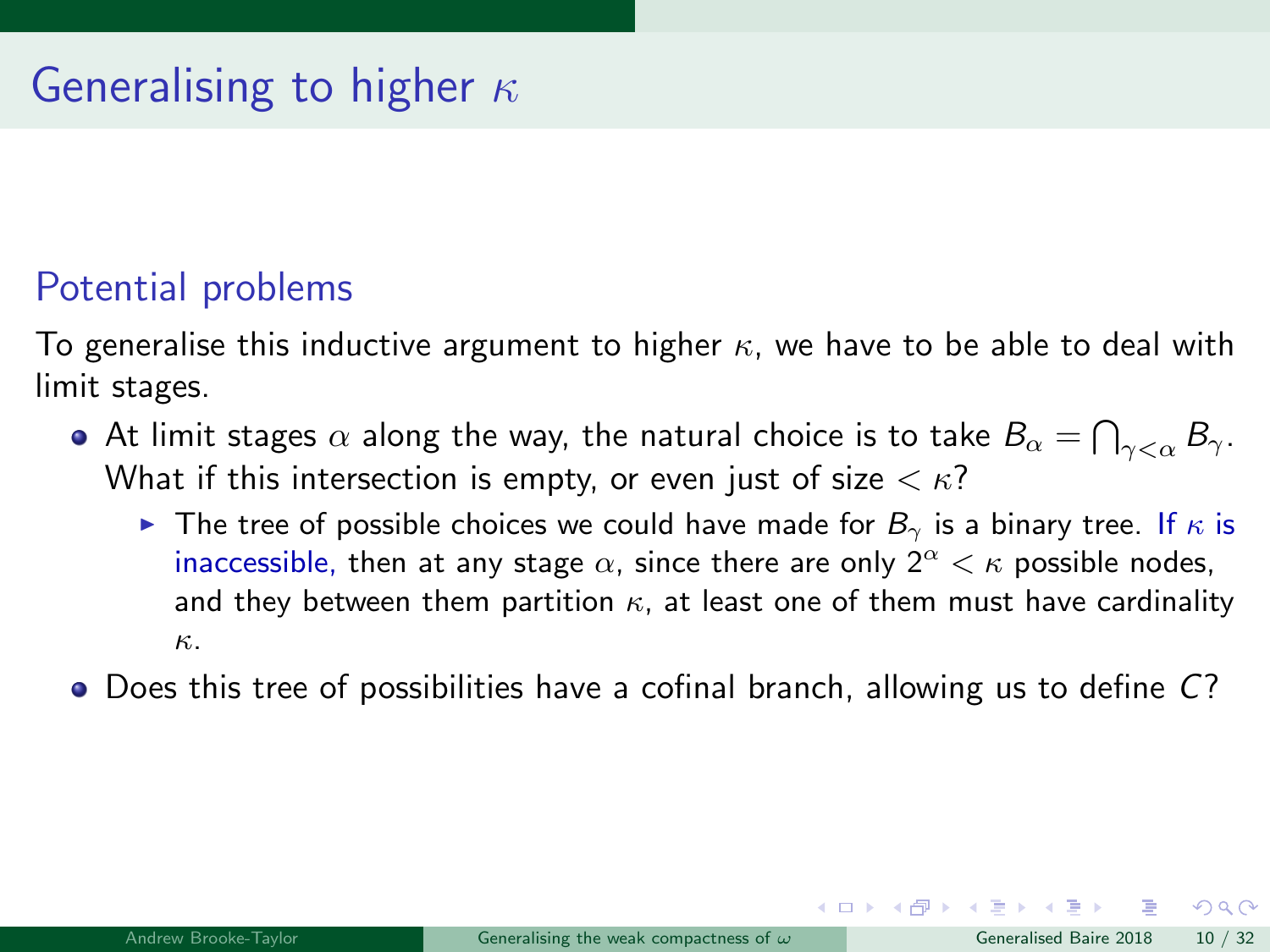## Potential problems

To generalise this inductive argument to higher  $\kappa$ , we have to be able to deal with limit stages.

- At limit stages  $\alpha$  along the way, the natural choice is to take  $B_\alpha = \bigcap_{\gamma<\alpha} B_\gamma.$ What if this intersection is empty, or even just of size  $\langle \kappa \rangle$ ?
	- **IF The tree of possible choices we could have made for**  $B_{\gamma}$  **is a binary tree. If**  $\kappa$  **is** inaccessible, then at any stage  $\alpha$ , since there are only  $2^{\alpha} < \kappa$  possible nodes, and they between them partition  $\kappa$ , at least one of them must have cardinality κ.
- $\bullet$  Does this tree of possibilities have a cofinal branch, allowing us to define  $C$ ?
	- If  $\kappa$  also has the tree property, then yes!

 $\Omega$ 

 $\left\{ \begin{array}{ccc} 1 & 0 & 0 \\ 0 & 1 & 0 \end{array} \right\}$  ,  $\left\{ \begin{array}{ccc} 0 & 0 & 0 \\ 0 & 0 & 0 \end{array} \right\}$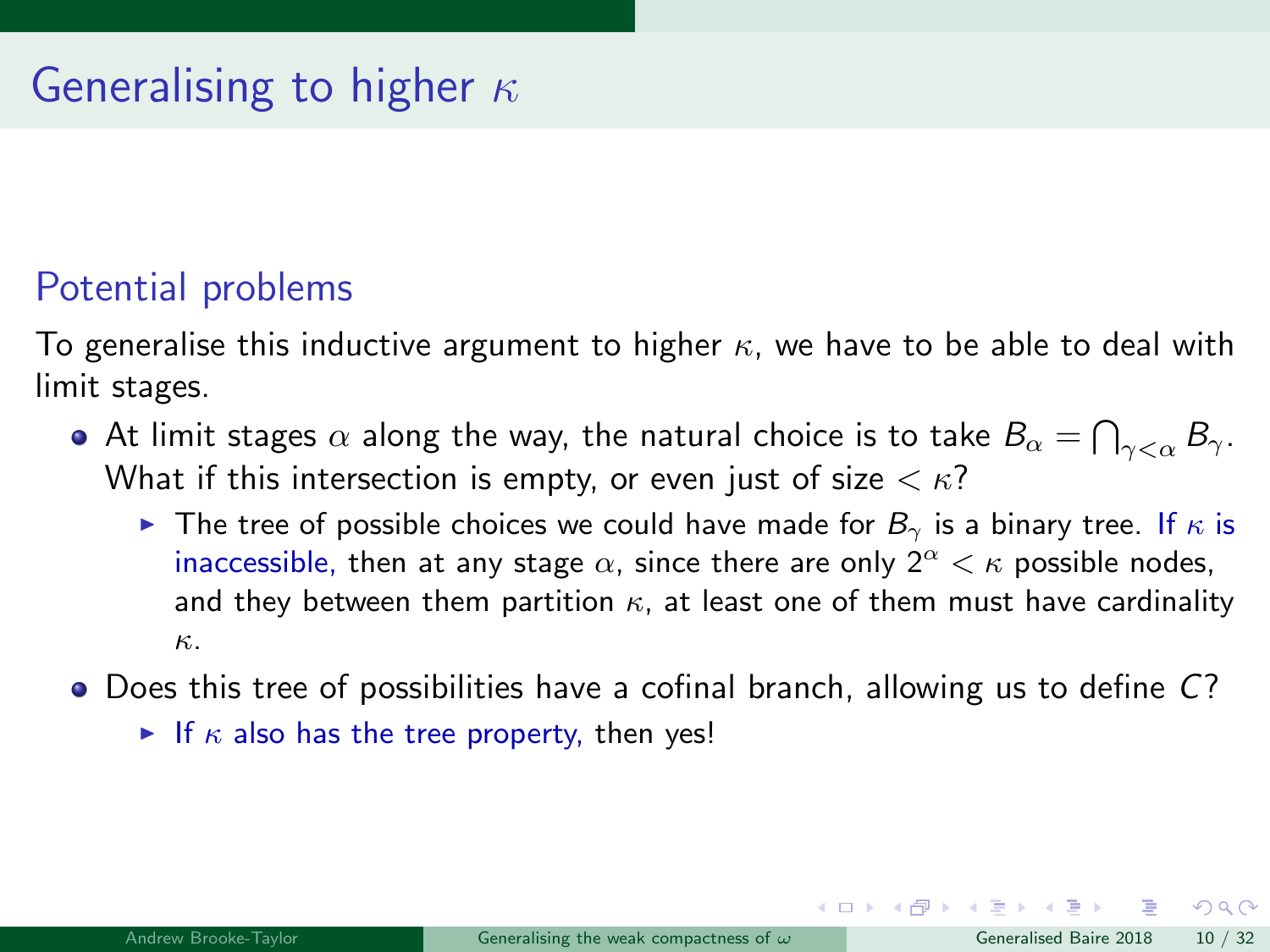So:

Proposition (Kamo; see Zapletal [\[4\]](#page-93-0)) If  $\kappa$  is weakly compact, then  $\mathfrak{s}_{\kappa} > \kappa$ .

B

舌

 $299$ 

メロメ メタメ メミメ メ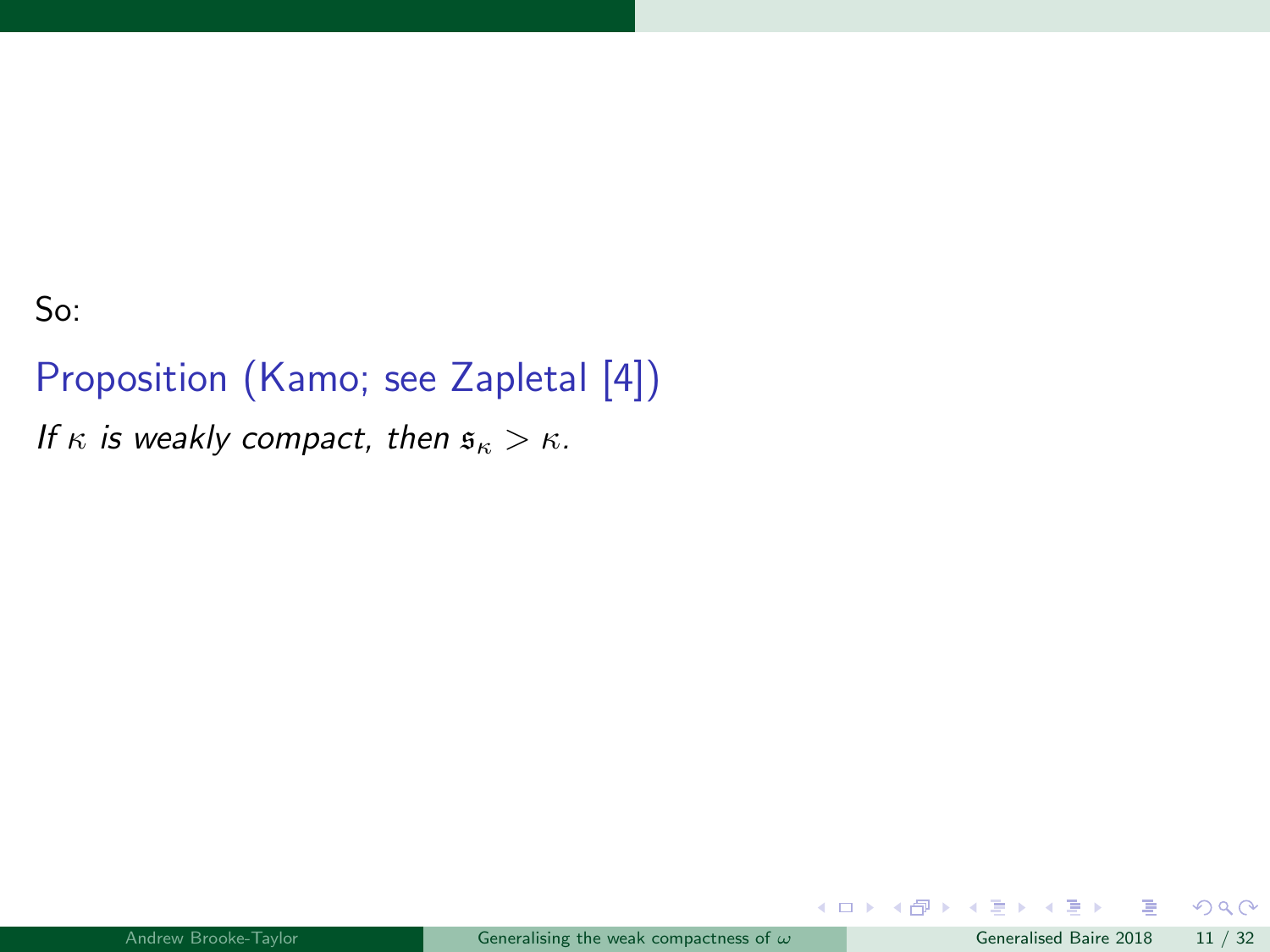#### So:

## Proposition (Kamo; see Zapletal [\[4\]](#page-93-0))

If  $\kappa$  is weakly compact, then  $\mathfrak{s}_{\kappa} > \kappa$ . Actually, this is if and only if.

Ε

 $299$ 

**K ロ ト K 倒 ト K ミ ト**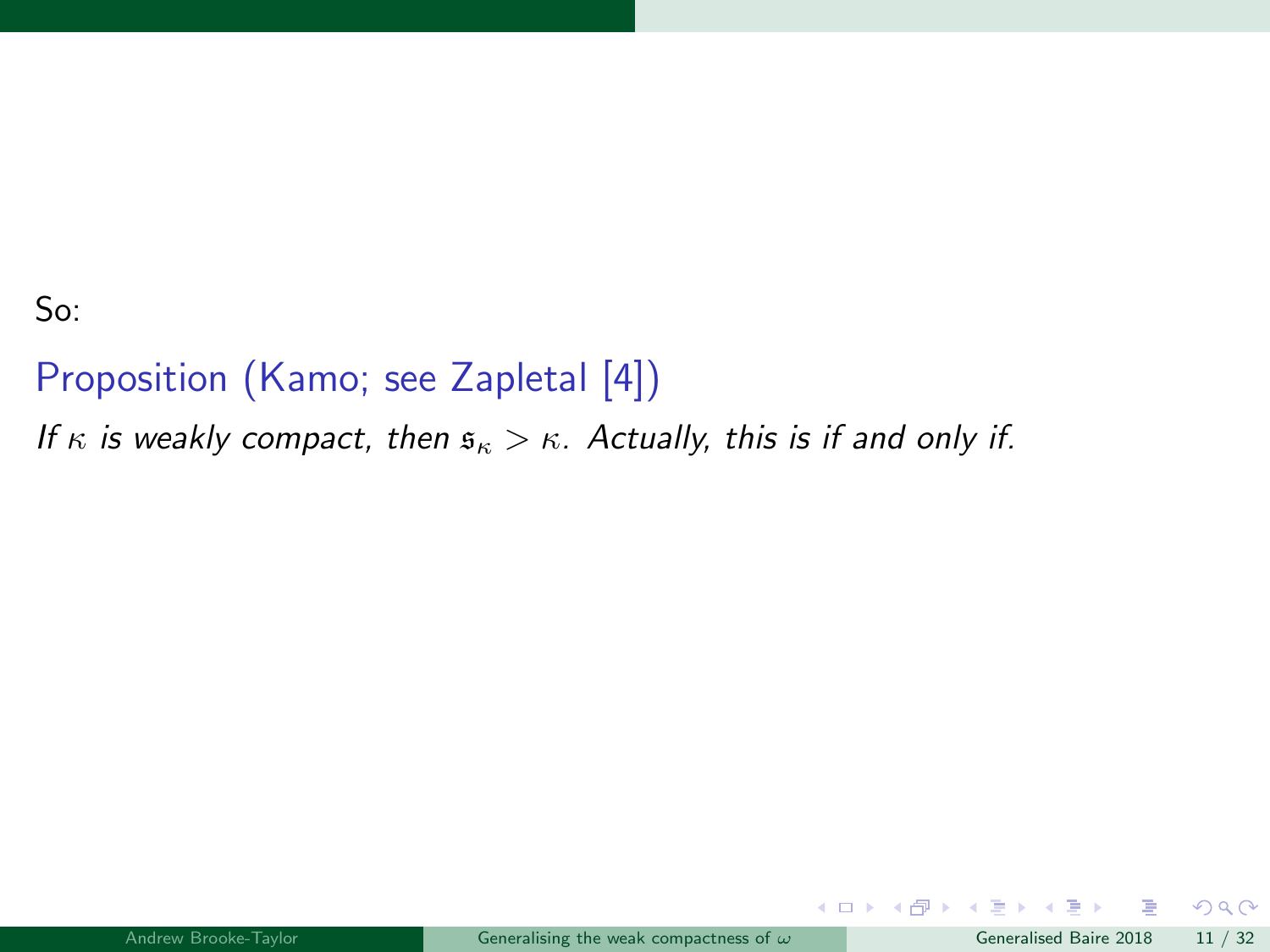#### So:

## Proposition (Kamo; see Zapletal [\[4\]](#page-93-0)) If  $\kappa$  is weakly compact, then  $\mathfrak{s}_{\kappa} > \kappa$ . Actually, this is if and only if.

To get  $s_{\kappa} > \kappa^+$  one requires even more large cardinal strength — see Zapletal [\[4\]](#page-93-0).

 $\Omega$ 

**K ロ ト K 何 ト K ヨ ト**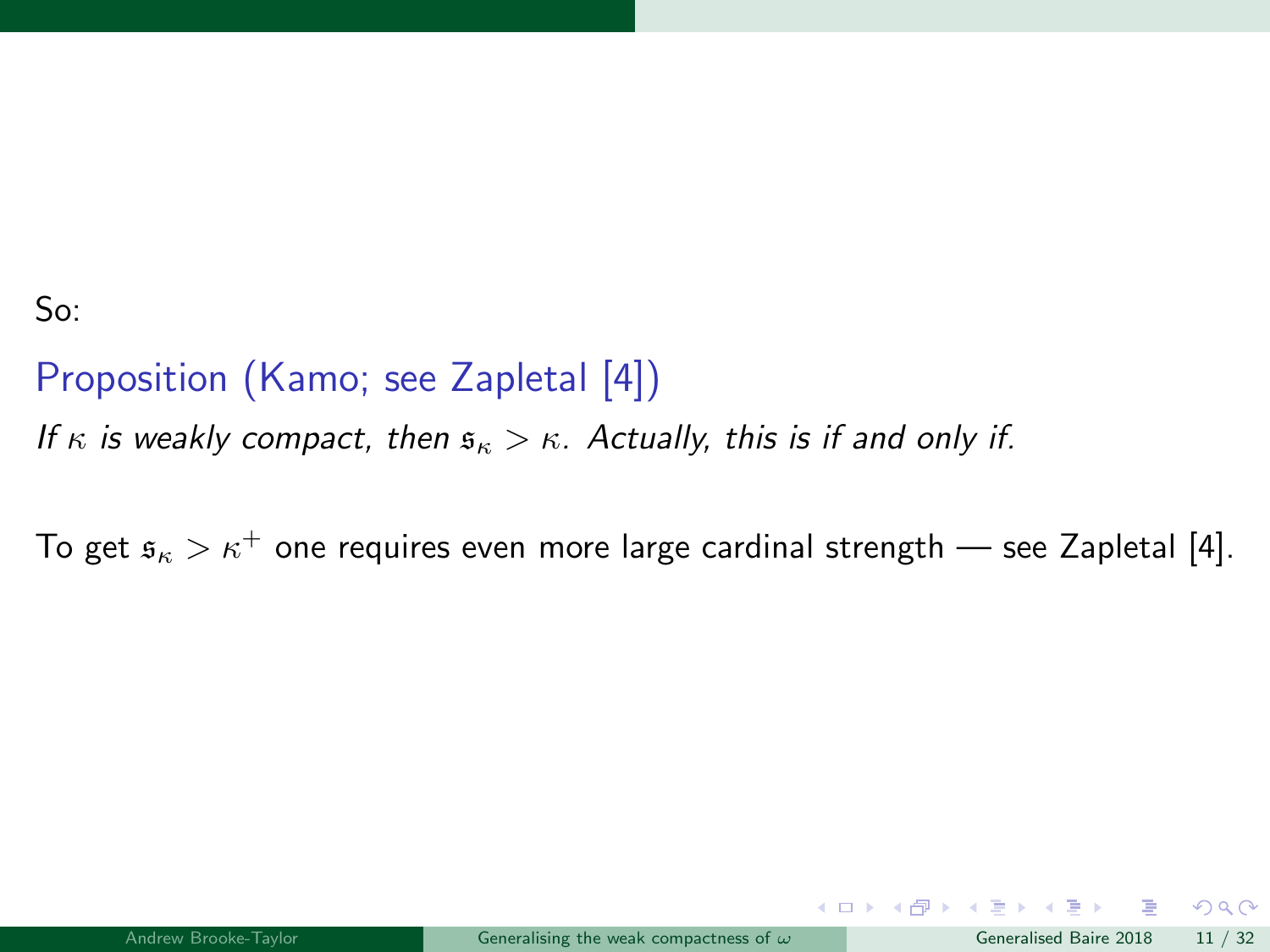Evasion and prediction were introduced by Blass in a paper motivated by group theory [\[1\]](#page-93-1).

画

 $299$ 

 $\left\{ \begin{array}{ccc} 1 & 0 & 0 \\ 0 & 1 & 0 \end{array} \right.$   $\left\{ \begin{array}{ccc} 0 & 0 & 0 \\ 0 & 0 & 0 \end{array} \right.$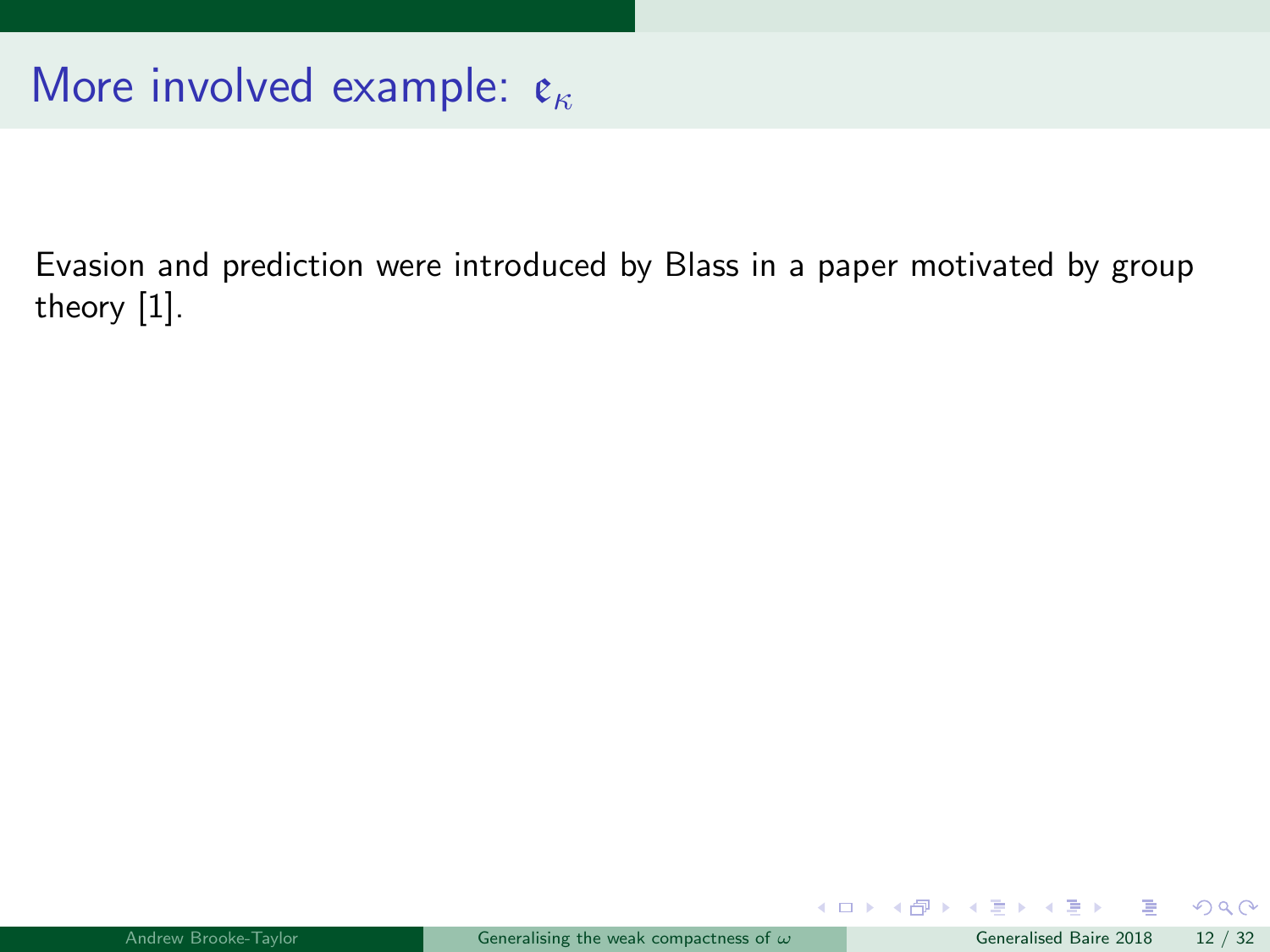Evasion and prediction were introduced by Blass in a paper motivated by group theory [\[1\]](#page-93-0).

#### **Definition**

- A *predictor* is a a function  $\pi$  such that
	- dom $(\pi) \subseteq \kappa$  and  $|\text{dom}(\pi)| = \kappa$ , and
	- for each  $\alpha \in \text{dom}(\pi)$ ,  $\pi(\alpha)$  is a function from  $\kappa^{\alpha}$  to  $\kappa$ .

 $\Omega$ 

メロト メ何 トメ ヨ トメ ヨ ト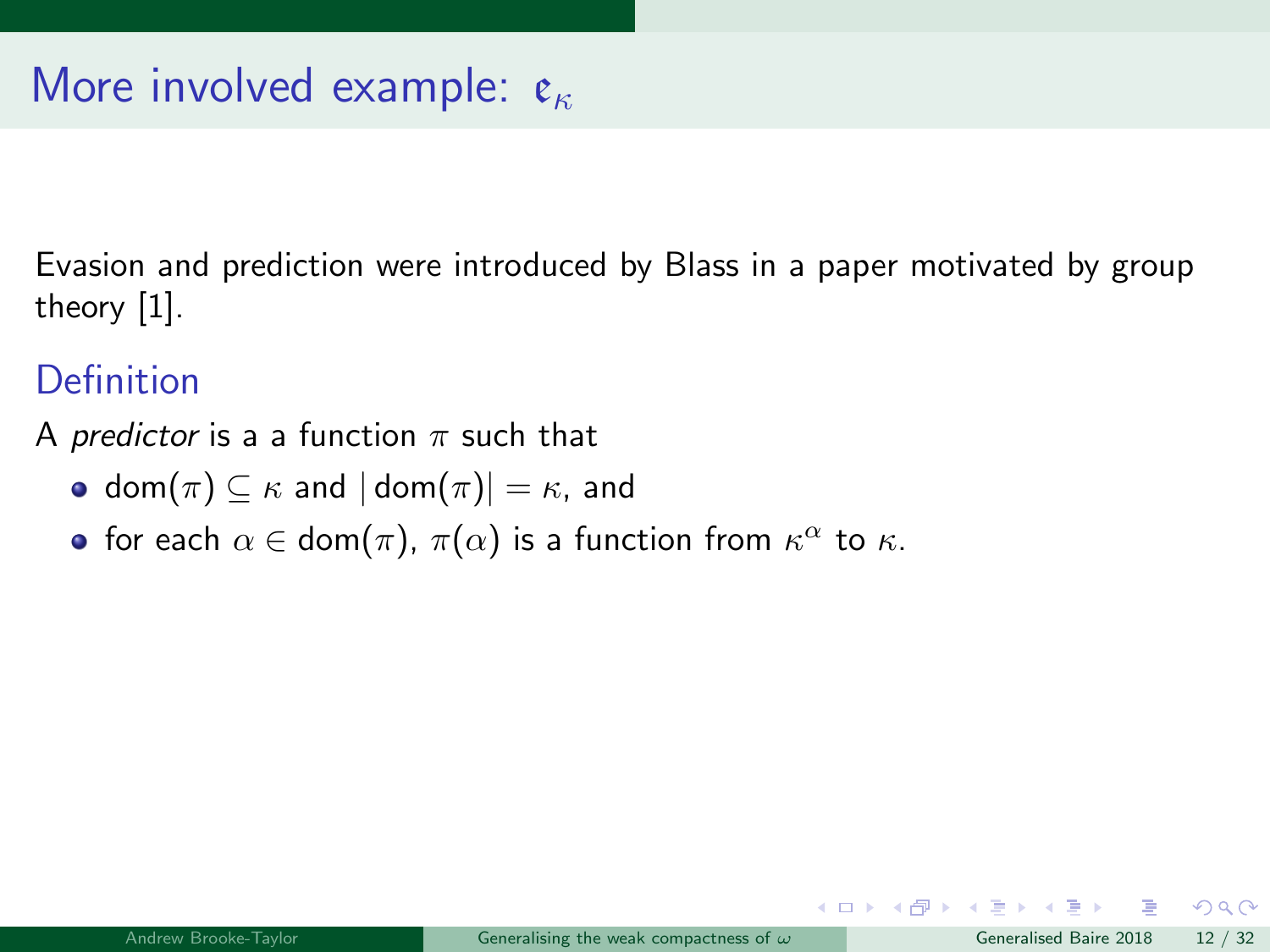Evasion and prediction were introduced by Blass in a paper motivated by group theory [\[1\]](#page-93-0).

#### **Definition**

A *predictor* is a a function  $\pi$  such that

- dom $(\pi) \subseteq \kappa$  and  $|dom(\pi)| = \kappa$ , and
- for each  $\alpha \in \text{dom}(\pi)$ ,  $\pi(\alpha)$  is a function from  $\kappa^{\alpha}$  to  $\kappa$ .

### Definition

Given a predictor  $\pi$  and a function  $f: \kappa \to \kappa$ , we say  $\pi$  predicts f if there is some  $\alpha < \kappa$  such that for all  $\beta > \alpha$ ,  $\pi(\beta)(f \upharpoonright \beta) = f(\beta)$ .

 $QQ$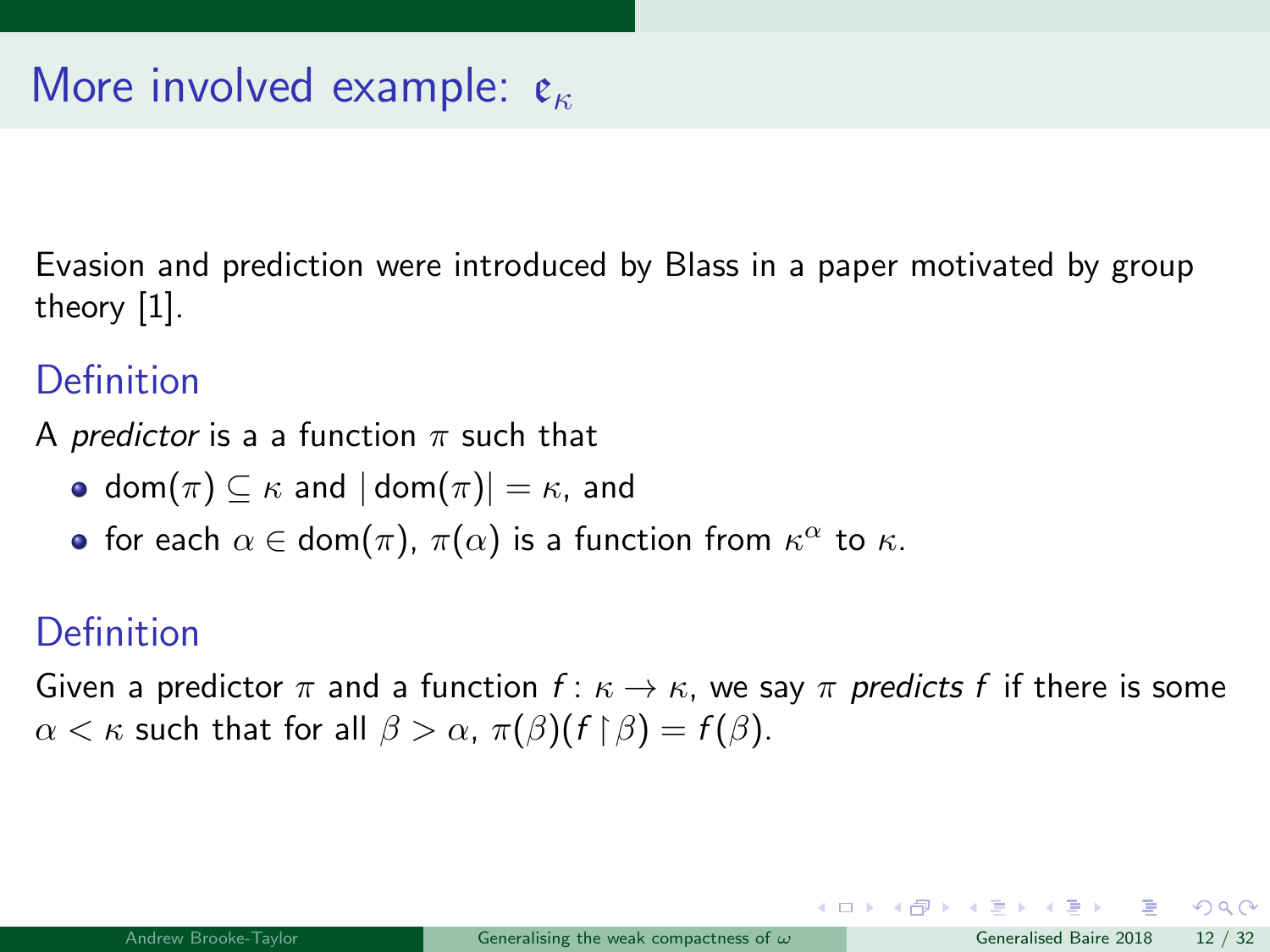#### **Definition**

The evasion number  $\varepsilon_{\kappa}$  is the "bounding number for prediction":

$$
\mathfrak{e}_{\kappa} = \min\{|\mathcal{F}| : \mathcal{F} \subseteq \kappa^{\kappa} \land \neg \exists \text{ predictor } \pi \forall f \in \mathcal{F}(\pi \text{ predicts } f)\}.
$$

 $299$ 

メロトメ 倒 トメ ミトメ ミト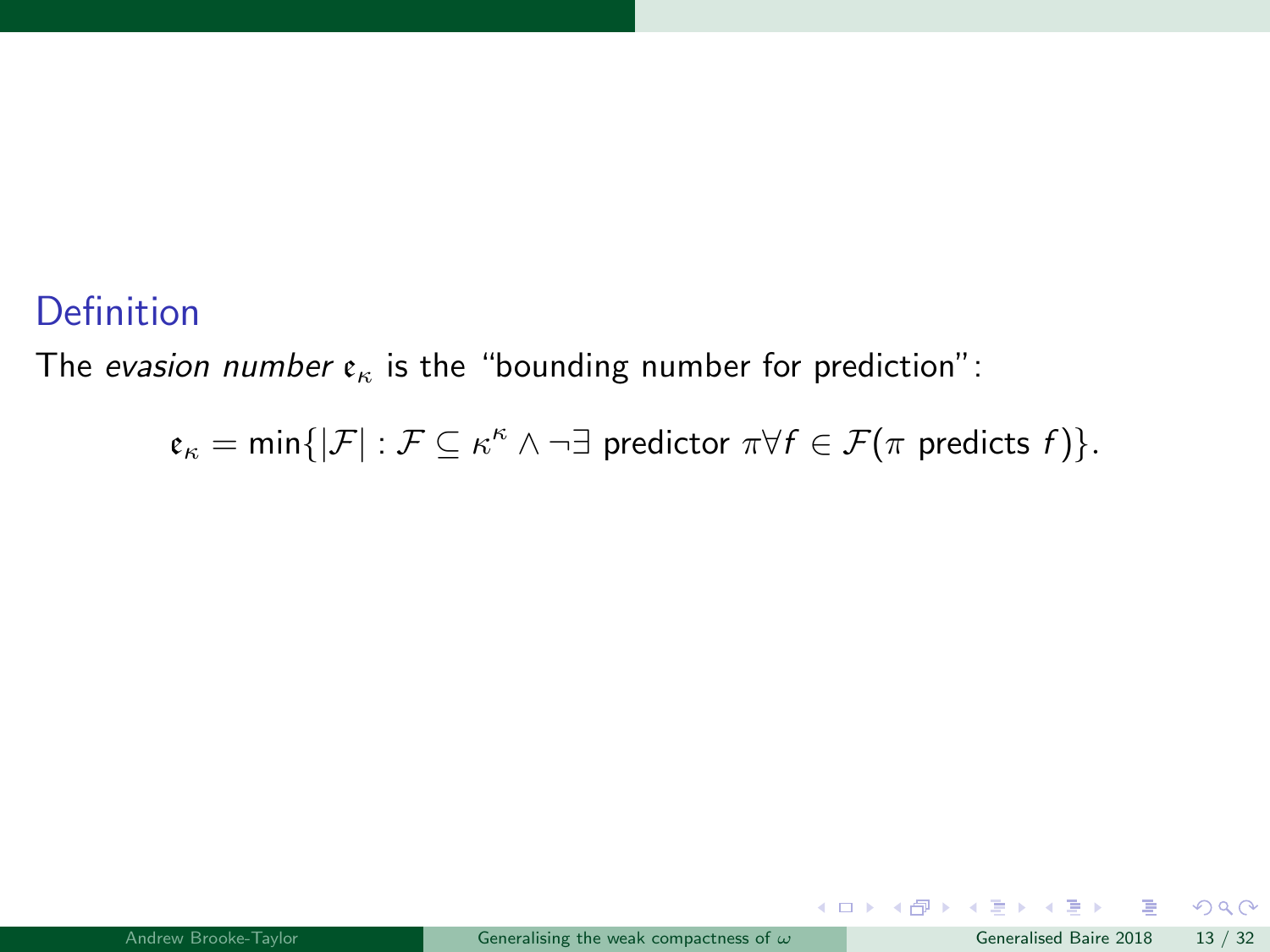#### Definition

The evasion number  $\varepsilon_{\kappa}$  is the "bounding number for prediction":

$$
\mathfrak{e}_\kappa=\min\{|\mathcal{F}|:\mathcal{F}\subseteq\kappa^\kappa\wedge\neg\exists\text{ predictor }\pi\forall f\in\mathcal{F}(\pi\text{ predicts }f)\}.
$$

In the framework of relations introduced in the first talk today,  $\mathfrak{e}_{\kappa}$  is the norm of the dual relation to  $(\kappa^\kappa,$  predictors, is predicted by).

 $QQ$ 

 $\left\{ \begin{array}{ccc} 1 & 0 & 0 \\ 0 & 1 & 0 \end{array} \right.$   $\left\{ \begin{array}{ccc} 0 & 0 & 0 \\ 0 & 0 & 0 \end{array} \right.$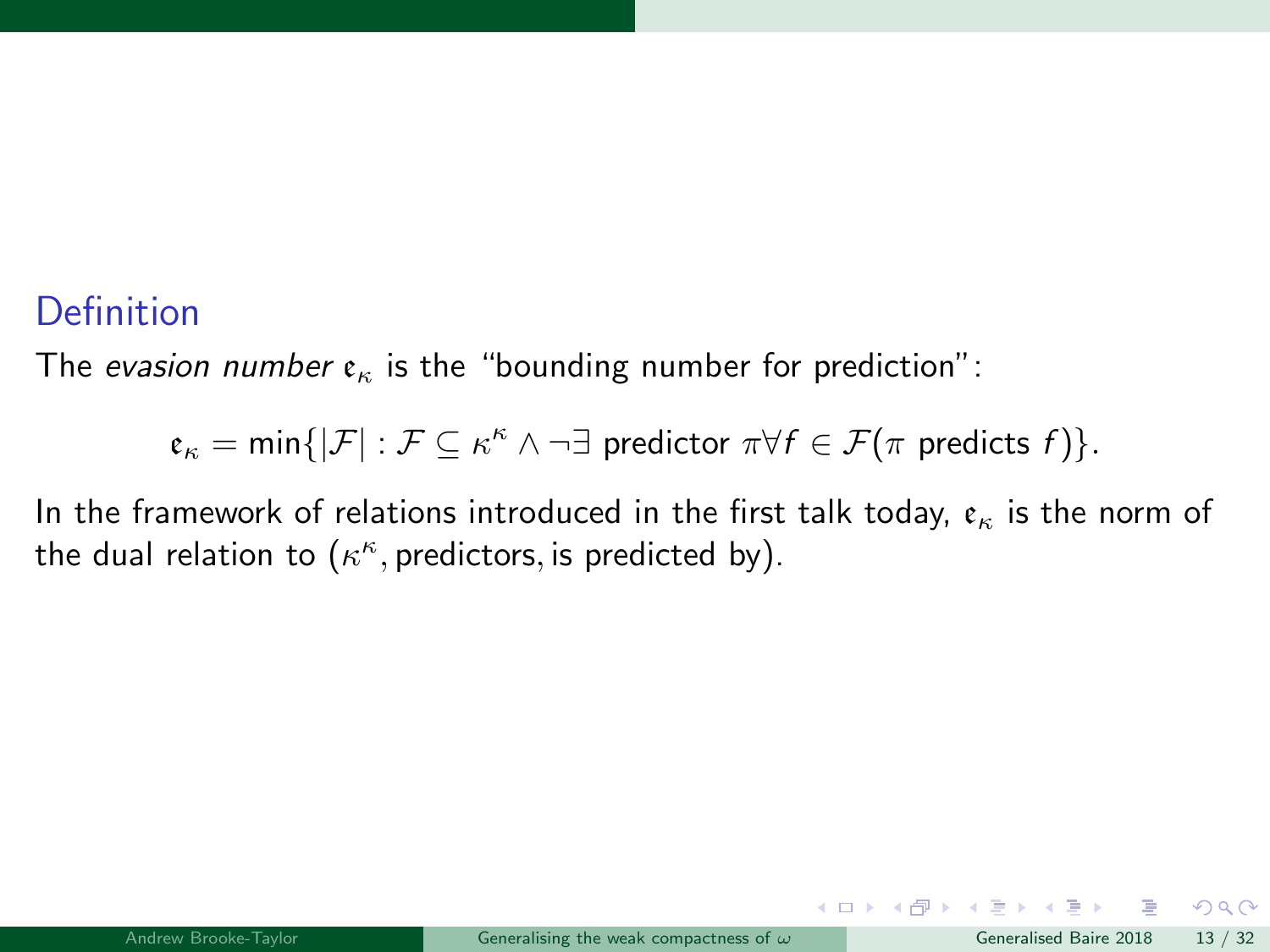$$
\mathfrak{e}_{\kappa} = \min\{|\mathcal{F}| : \mathcal{F} \subseteq \kappa^{\kappa} \land \neg \exists \text{ predictor } \pi \forall f \in \mathcal{F}(\pi \text{ predicts } f)\}.
$$

$$
\mathfrak{b}_{\kappa} = \min\{|\mathcal{F}| : \mathcal{F} \subseteq \kappa^{\kappa} \land \neg \exists g \in \kappa^{\kappa} \forall f \in \mathcal{F}(g \geq^* f)\}.
$$

(Recall  $g \geq^* f$  means there is some  $\alpha < \kappa$  such that for all  $\beta \geq \alpha$ ,  $g(\beta) \geq f(\beta)$ .)

 $\equiv$  990

メロメ メ御 メメ ミメ メ ヨメ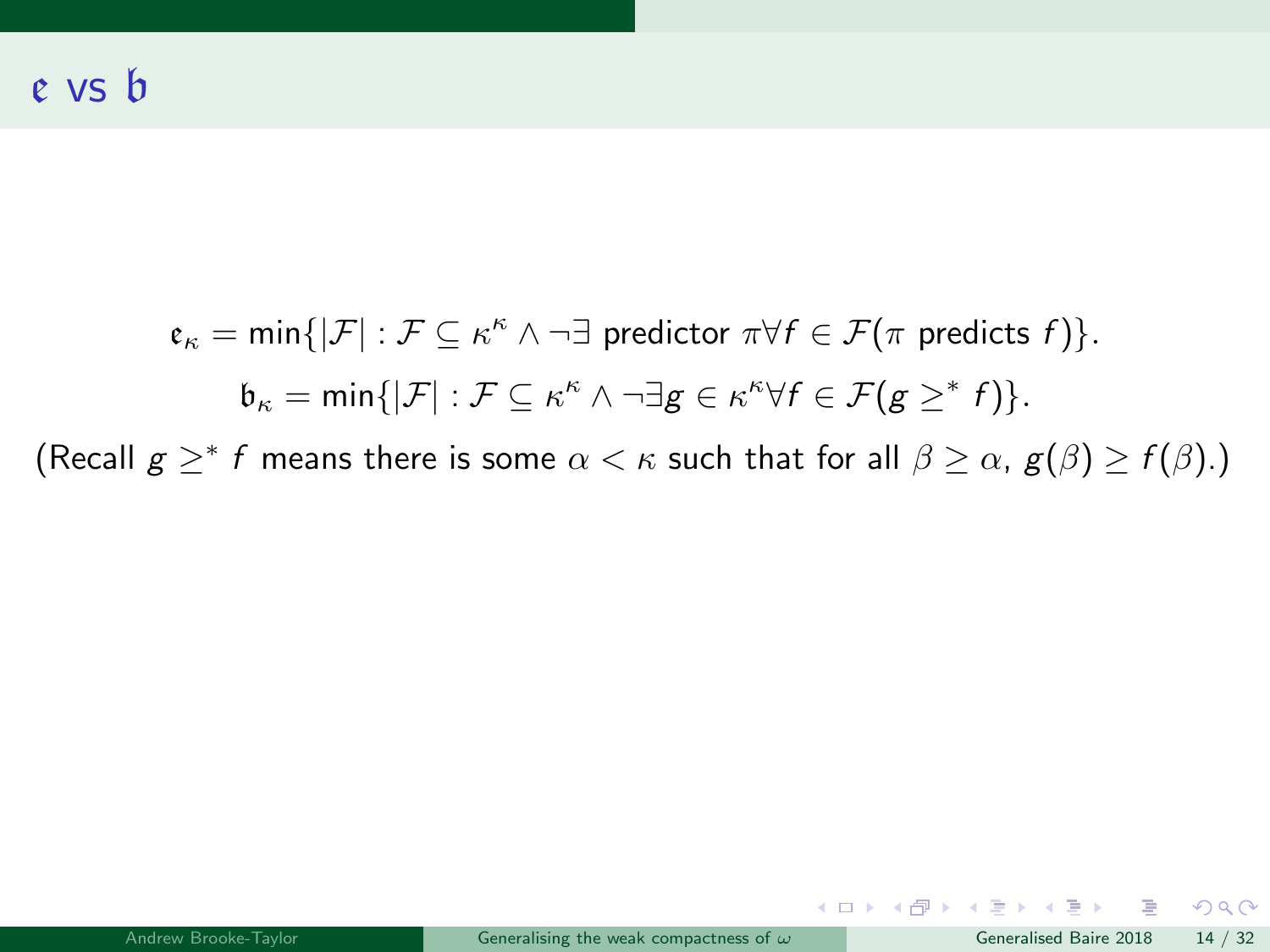$$
\mathfrak{e}_{\kappa} = \min\{|\mathcal{F}| : \mathcal{F} \subseteq \kappa^{\kappa} \land \neg \exists \text{ predictor } \pi \forall f \in \mathcal{F}(\pi \text{ predicts } f)\}.
$$
  
\n
$$
\mathfrak{b}_{\kappa} = \min\{|\mathcal{F}| : \mathcal{F} \subseteq \kappa^{\kappa} \land \neg \exists g \in \kappa^{\kappa} \forall f \in \mathcal{F}(g \geq^* f)\}.
$$

(Recall  $g \geq^* f$  means there is some  $\alpha < \kappa$  such that for all  $\beta \geq \alpha$ ,  $g(\beta) \geq f(\beta)$ .)

 $\mathfrak{e}_{\omega}$  is independent of  $\mathfrak{b}_{\omega}$ : there is a model in which  $\mathfrak{e}_{\omega} > \mathfrak{b}_{\omega}$ , a model in which  $\mathfrak{e}_{\omega} < \mathfrak{b}_{\omega}$ , and a model in which  $\mathfrak{e}_{\omega} = \mathfrak{b}_{\omega}$ .

イロト イ団 トイミト イミト ニヨー りんぺ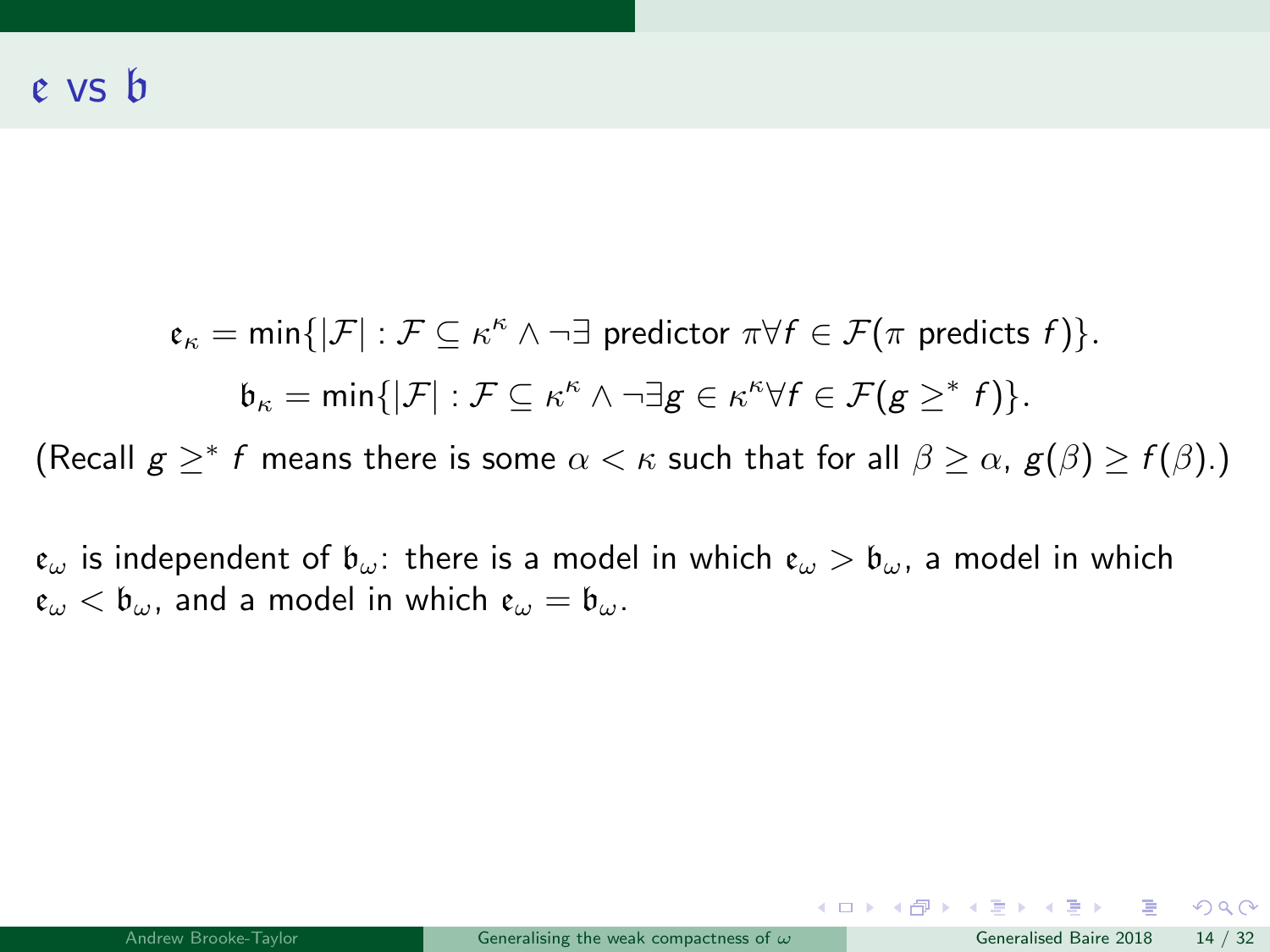$\mathfrak{e}_\kappa = \min \{|\mathcal{F}| : \mathcal{F} \subseteq \kappa^\kappa \wedge \neg \exists \text{ predictor } \pi \forall f \in \mathcal{F}(\pi \text{ predicts } f)\}.$  $\mathfrak{b}_{\kappa} = \min\{|\mathcal{F}| : \mathcal{F} \subseteq \kappa^{\kappa} \wedge \neg \exists \mathbf{g} \in \kappa^{\kappa} \forall \mathbf{f} \in \mathcal{F}(\mathbf{g} \geq^* \mathbf{f})\}.$ (Recall  $g \geq^* f$  means there is some  $\alpha < \kappa$  such that for all  $\beta \geq \alpha$ ,  $g(\beta) \geq f(\beta)$ .)

 $e_{\omega}$  is independent of  $b_{\omega}$ : there is a model in which  $e_{\omega} > b_{\omega}$ , a model in which  $\mathfrak{e}_{\omega} < \mathfrak{b}_{\omega}$ , and a model in which  $\mathfrak{e}_{\omega} = \mathfrak{b}_{\omega}$ .

I will focus on Brendle and Shelah's construction of a model with  $e_{\omega} > b_{\omega}$  [\[2\]](#page-93-1).

 $\equiv$   $\cap$   $\alpha$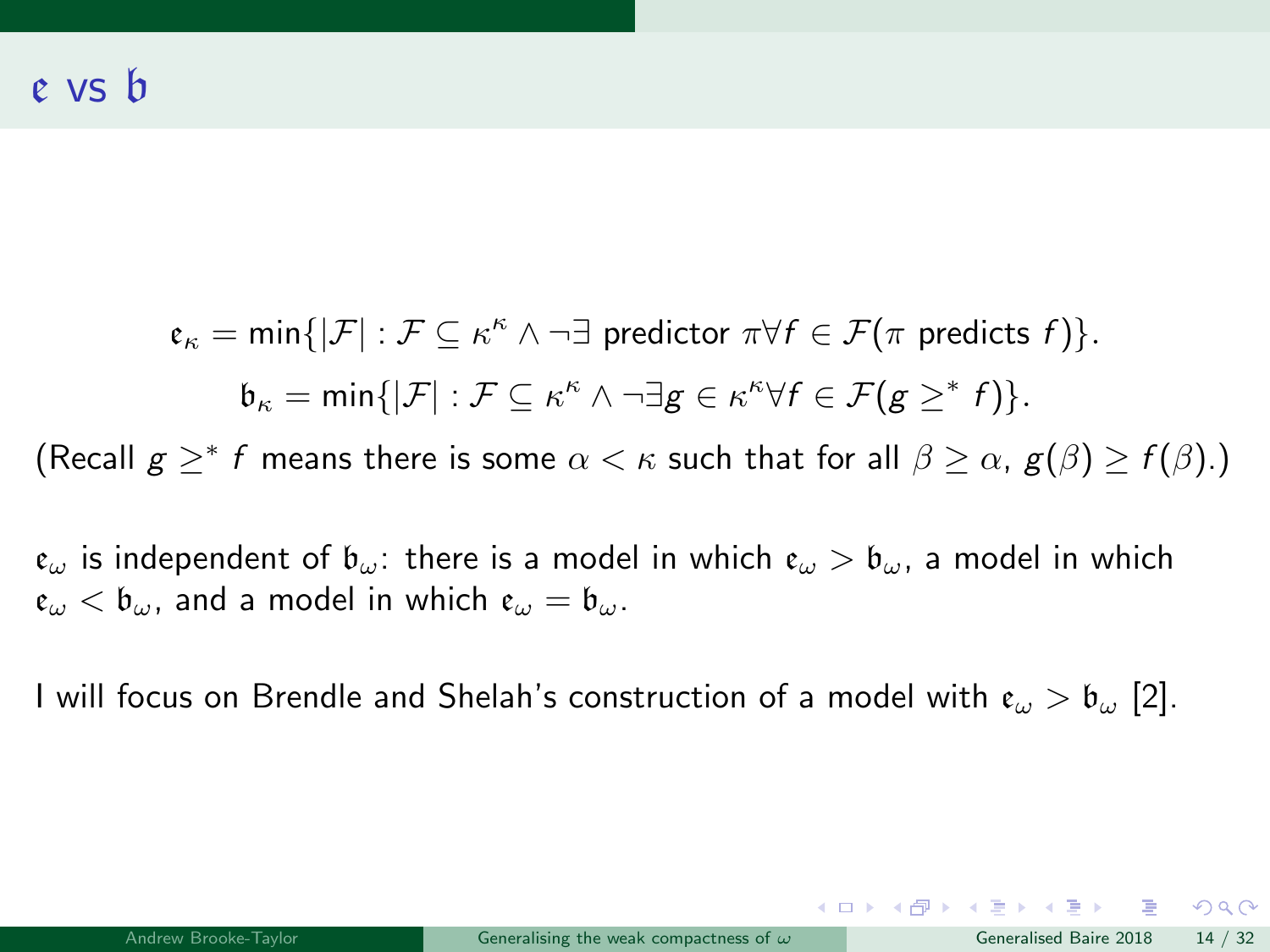How to get a model of  $e_{\omega} > b_{\omega}$ ? The natural approach:

**•** start with a model of CH, where  $e_{\omega} = b_{\omega} = \omega_1$ ,

 $299$ 

メロトメ 倒 トメ ミトメ ミト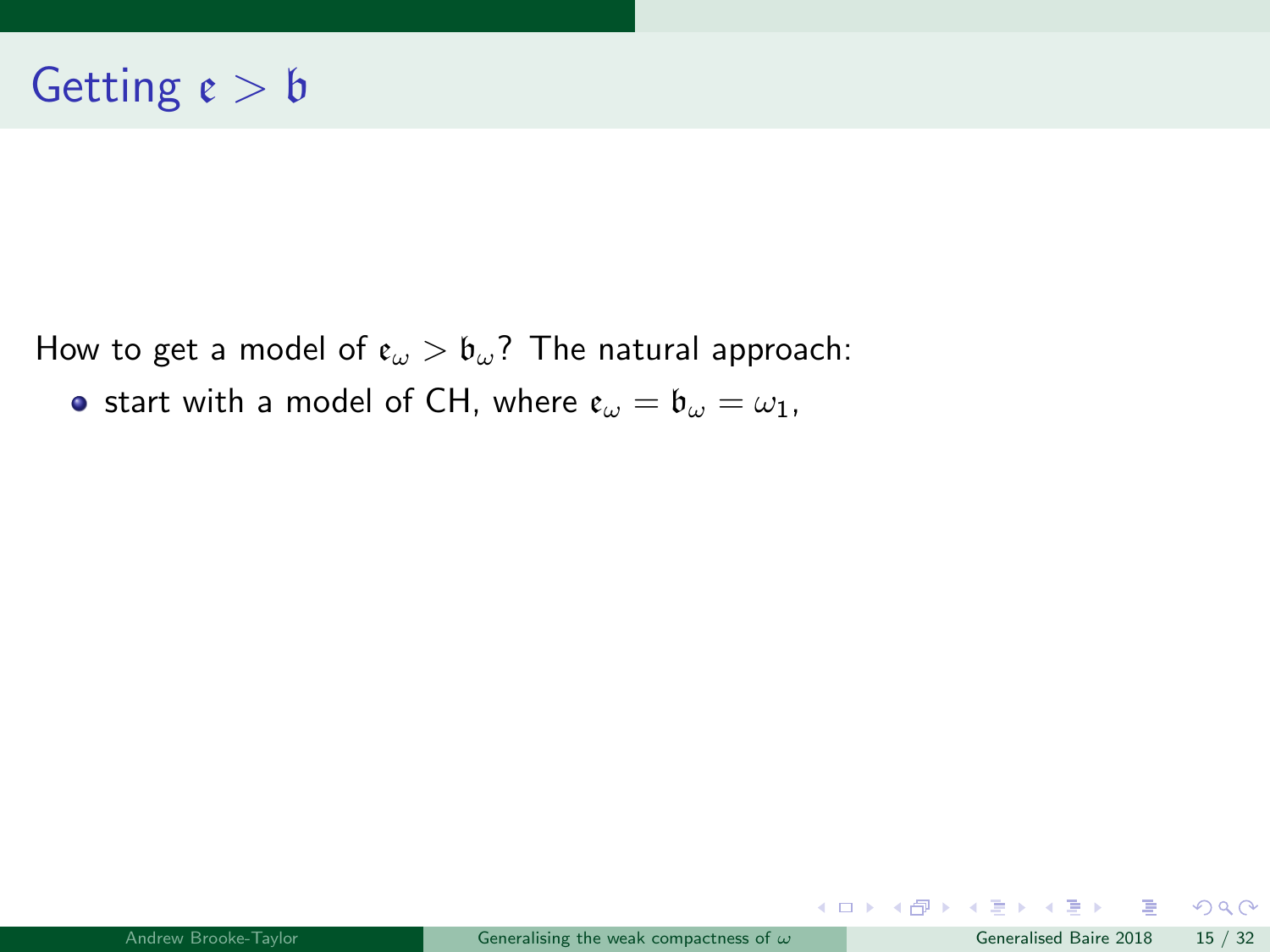How to get a model of  $\epsilon_{\omega} > \epsilon_{\omega}$ ? The natural approach:

- **•** start with a model of CH, where  $e_{\omega} = b_{\omega} = \omega_1$ ,
- force to make  $\mathfrak{e}_{\omega}$  large, whilst keeping  $\mathfrak{b}_{\omega}$  small.

B

 $2990$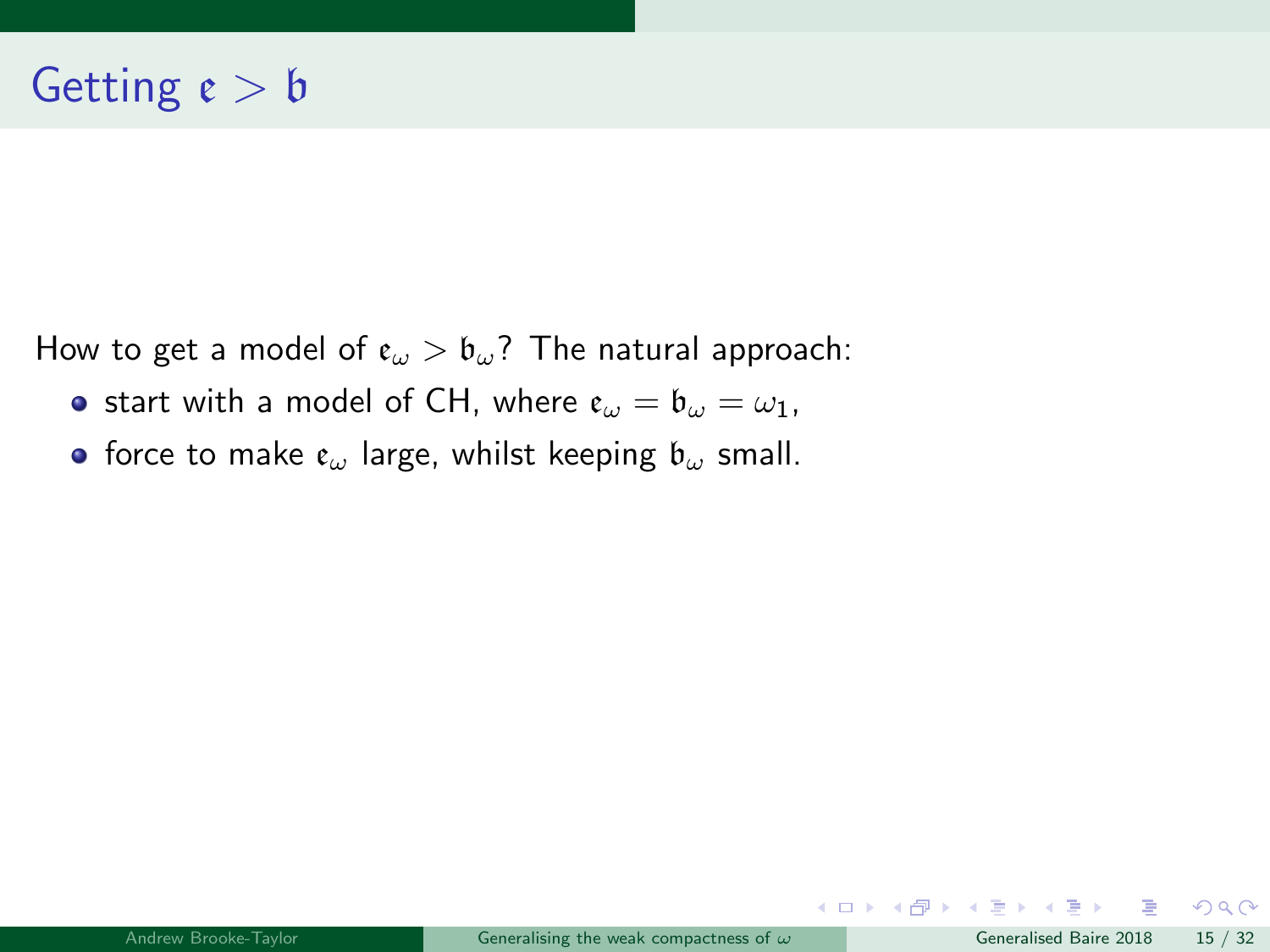How to get a model of  $\mathfrak{e}_{\omega} > \mathfrak{b}_{\omega}$ ? The natural approach:

- **•** start with a model of CH, where  $e_{\omega} = b_{\omega} = \omega_1$ ,
- **•** force to make  $e_{\omega}$  large, whilst keeping  $b_{\omega}$  small.

A natural approach to this latter:

- do the most obvious forcing to make  $e_{\omega}$  large, and
- hope for the best.

 $\Omega$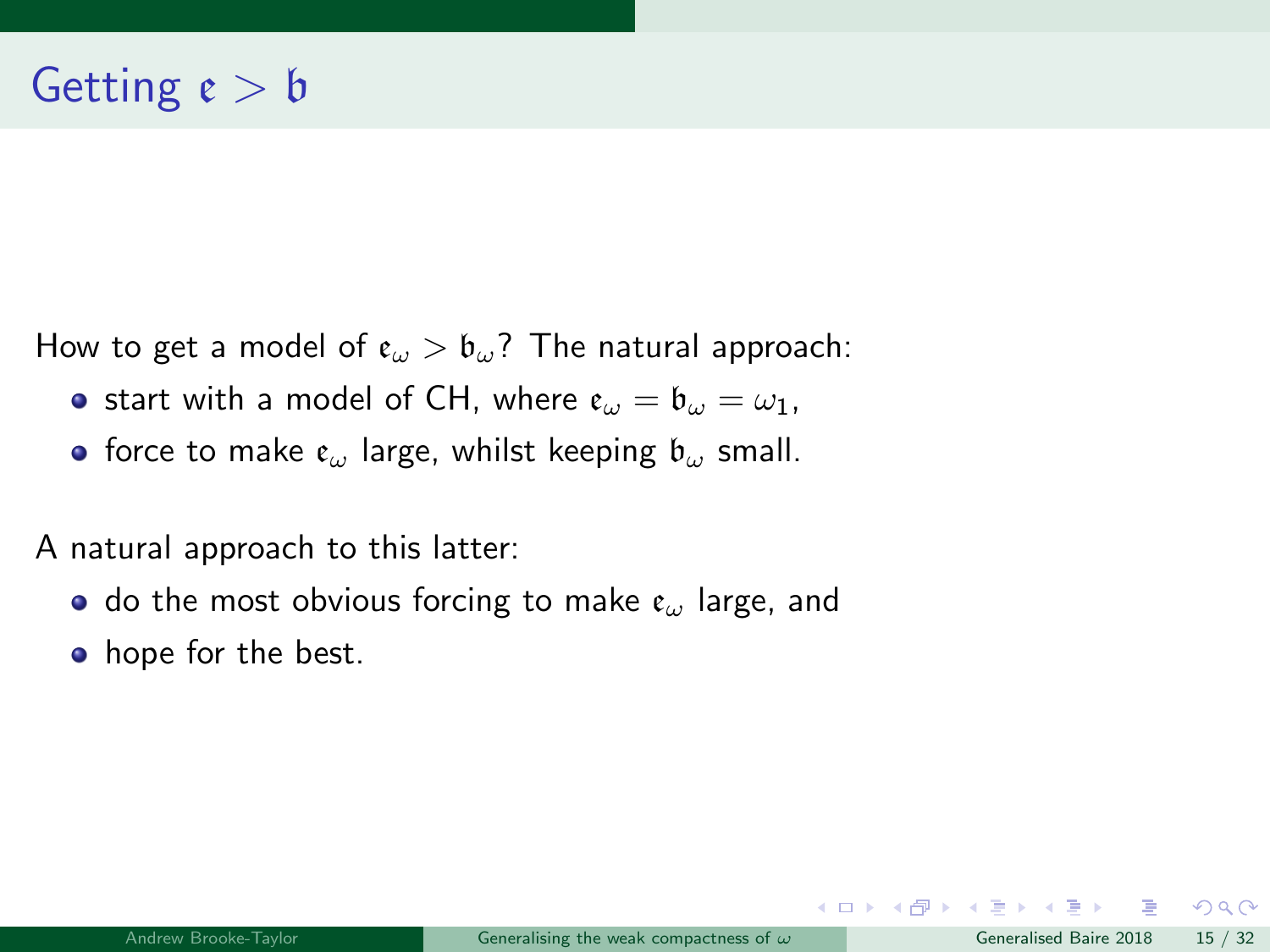How to get a model of  $\mathfrak{e}_{\omega} > \mathfrak{b}_{\omega}$ ? The natural approach:

- **•** start with a model of CH, where  $e_{\omega} = b_{\omega} = \omega_1$ ,
- **•** force to make  $e_{\omega}$  large, whilst keeping  $b_{\omega}$  small.

A natural approach to this latter:

- do the most obvious forcing to make  $e_{\omega}$  large, and
- **•** use a clever argument to show that  $\mathfrak{b}_{\omega}$  remains small.

 $\Omega$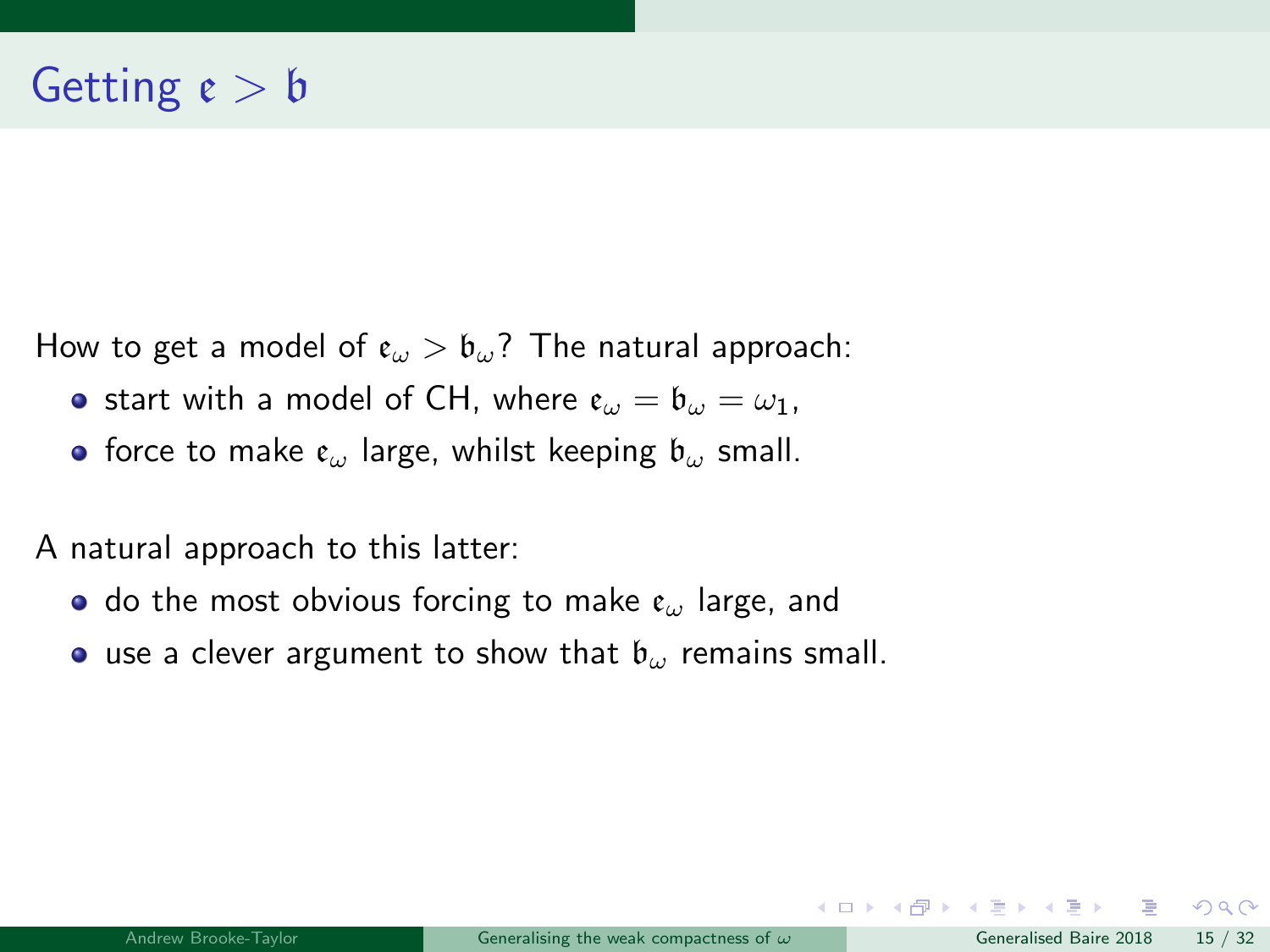force to kill all ground model unbounded sets: add a new bound for them all,

 $\Omega$ 

 $\left\{ \begin{array}{ccc} 1 & 0 & 0 \\ 0 & 1 & 0 \end{array} \right.$   $\left\{ \begin{array}{ccc} 0 & 0 & 0 \\ 0 & 0 & 0 \end{array} \right.$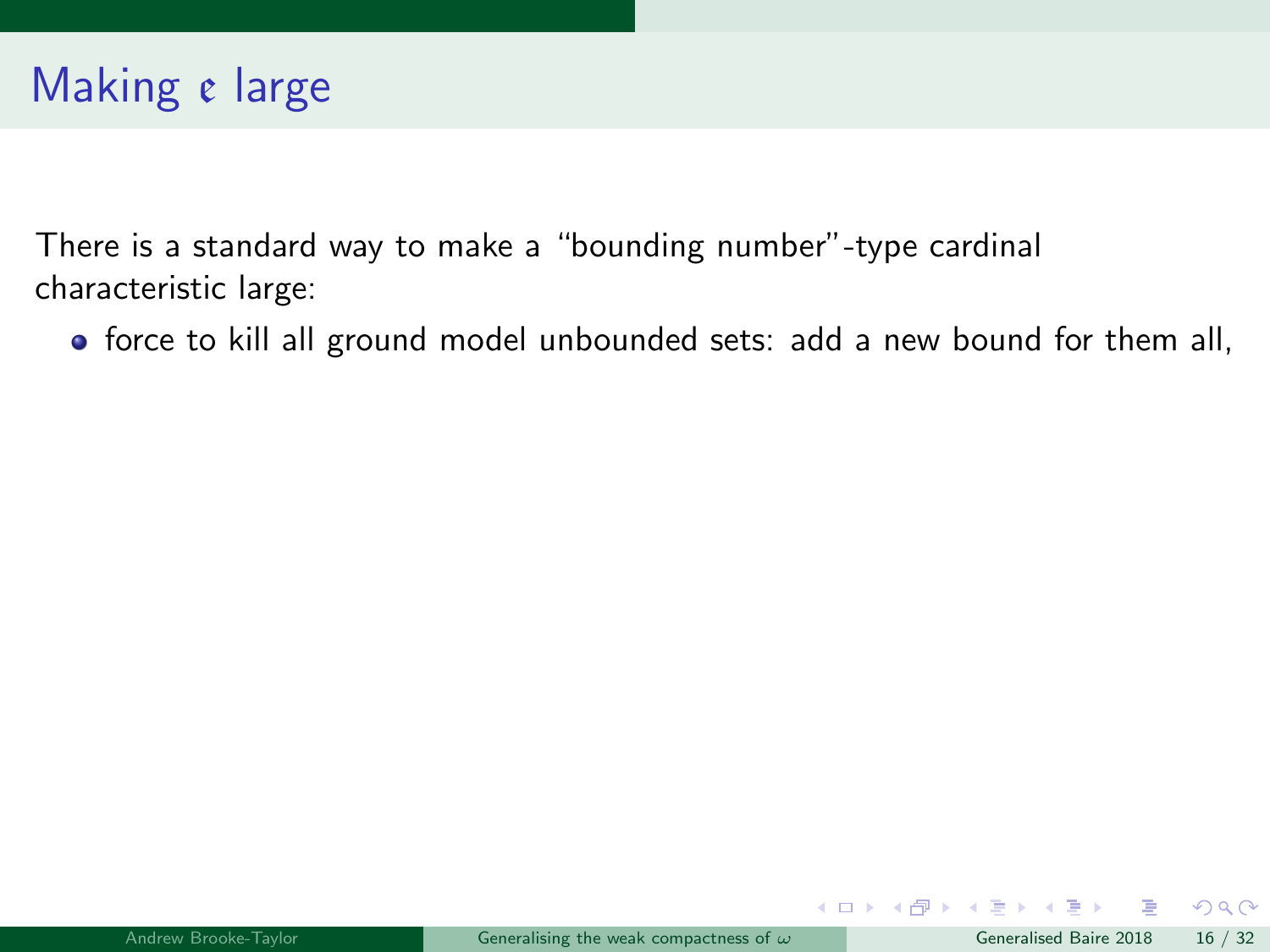- force to kill all ground model unbounded sets: add a new bound for them all,
- $\bullet$  do a long (however large you want the cardinal) iteration of these forcings with finite support.

 $QQ$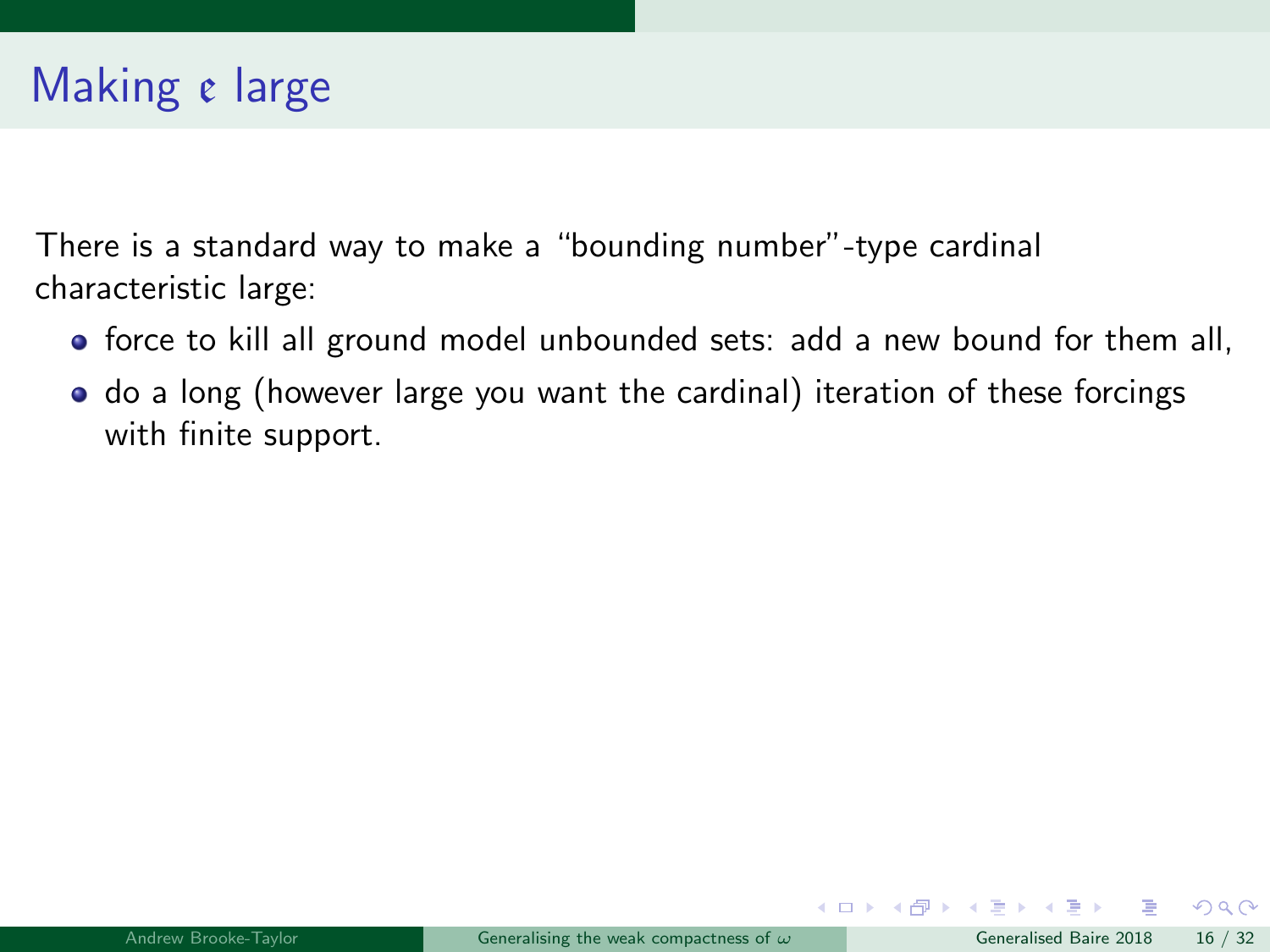- force to kill all ground model unbounded sets: add a new bound for them all,
- do a long (however large you want the cardinal) iteration of these forcings with finite support. Any small potentially unbounded set appears after an initial fragment of the iteration, and then is forced to be bounded at the next step.

 $\Omega$ 

 $\left\{ \begin{array}{ccc} 1 & 0 & 0 \\ 0 & 1 & 0 \end{array} \right.$   $\left\{ \begin{array}{ccc} 0 & 0 & 0 \\ 0 & 0 & 0 \end{array} \right.$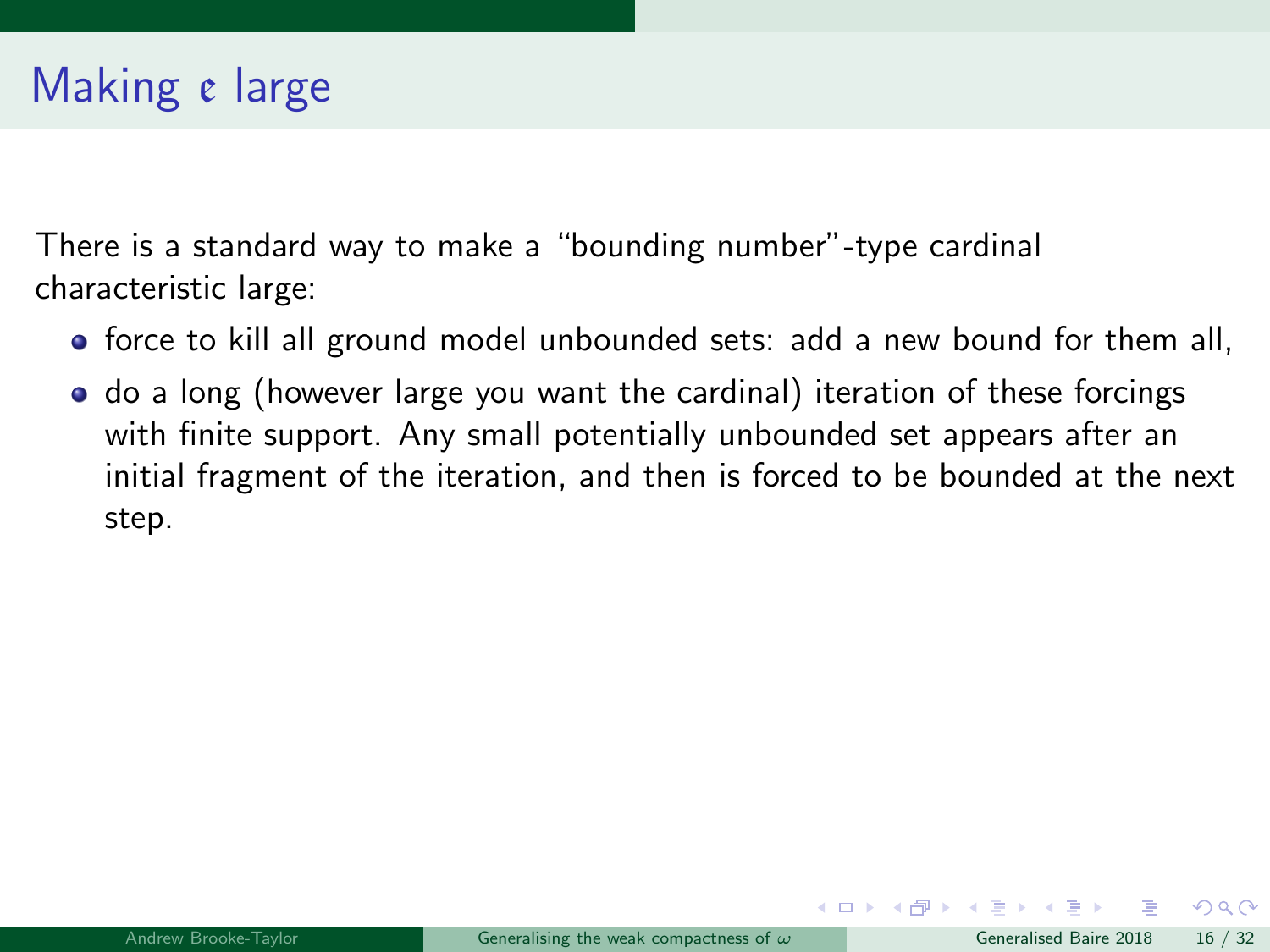- force to kill all ground model unbounded sets: add a new bound for them all,
- do a long (however large you want the cardinal) iteration of these forcings with finite support. Any small potentially unbounded set appears after an initial fragment of the iteration, and then is forced to be bounded at the next step.

In particular, to make  $e_{\omega}$  equal to some regular cardinal  $\lambda > \omega_1$ , we:

• force to add a new predictor that predicts all ground model functions,

 $\Omega$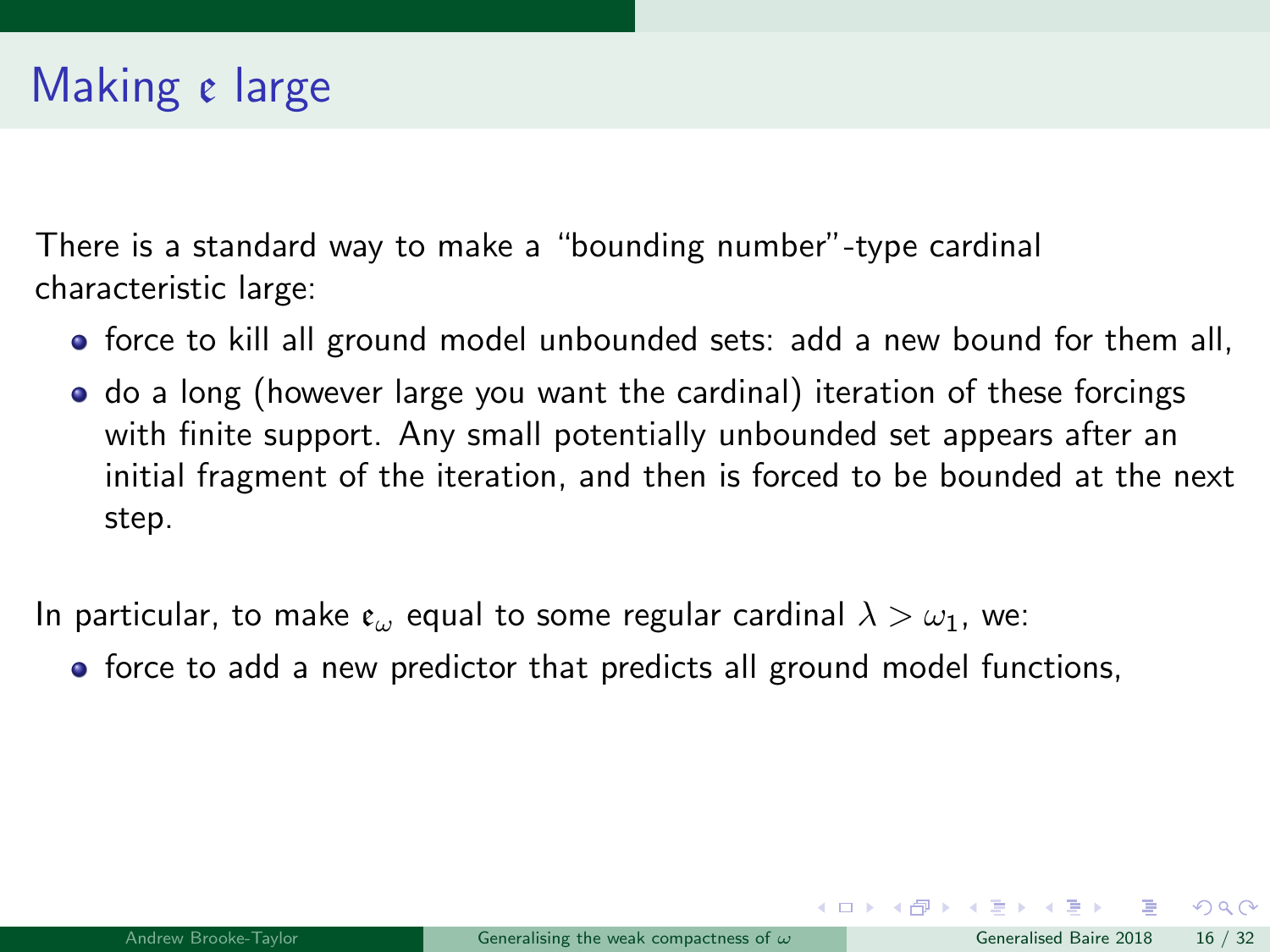- force to kill all ground model unbounded sets: add a new bound for them all,
- do a long (however large you want the cardinal) iteration of these forcings with finite support. Any small potentially unbounded set appears after an initial fragment of the iteration, and then is forced to be bounded at the next step.

In particular, to make  $e_{\omega}$  equal to some regular cardinal  $\lambda > \omega_1$ , we:

- force to add a new predictor that predicts all ground model functions,
- do a length  $\lambda$  iteration with finite supports of this forcing. Any set  $\mathcal{F} \subseteq \omega^\omega$ in the extension of cardinality less than  $\lambda$  must have appeared by some initial stage of the forcing, and then the predictor added at the next step predicts it.

 $\Omega$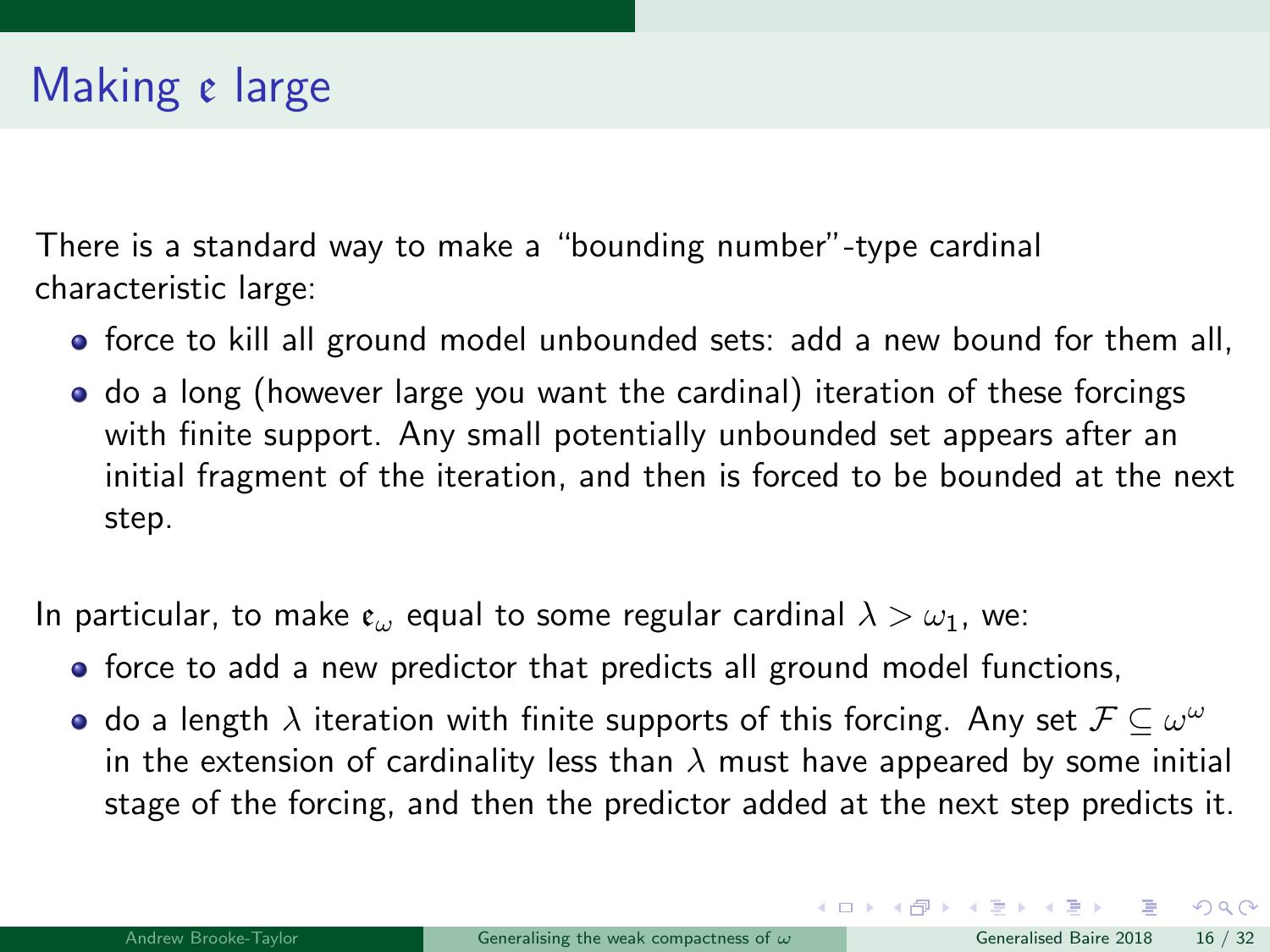How do we force to add a predictor that predicts all ground model functions?

活

 $299$ 

メロトメ 倒 トメ ミトメ ミト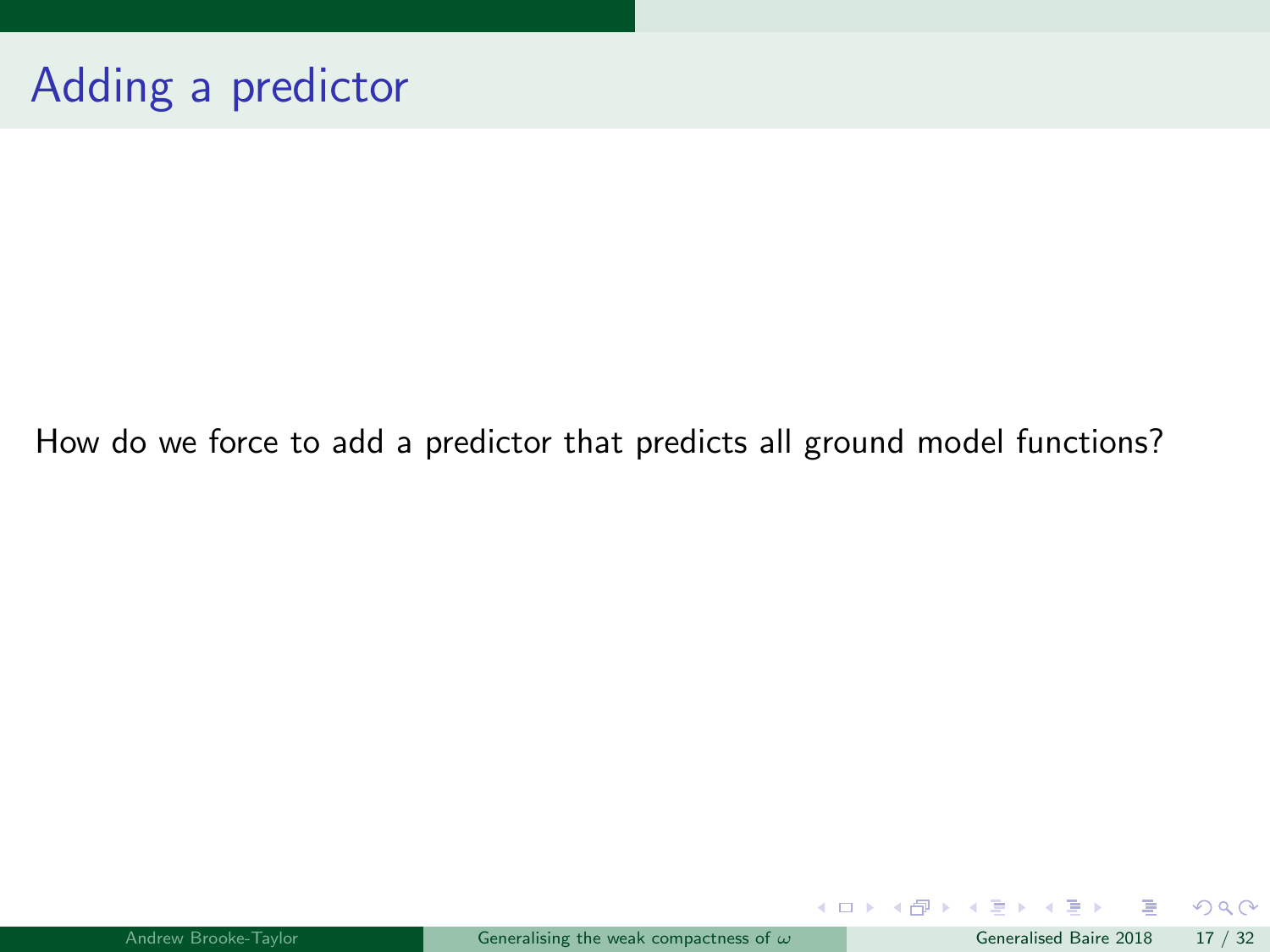How do we force to add a predictor that predicts all ground model functions? By finite approximations!

B

 $QQ$ 

メロト メ御 トメ ヨ トメ ヨト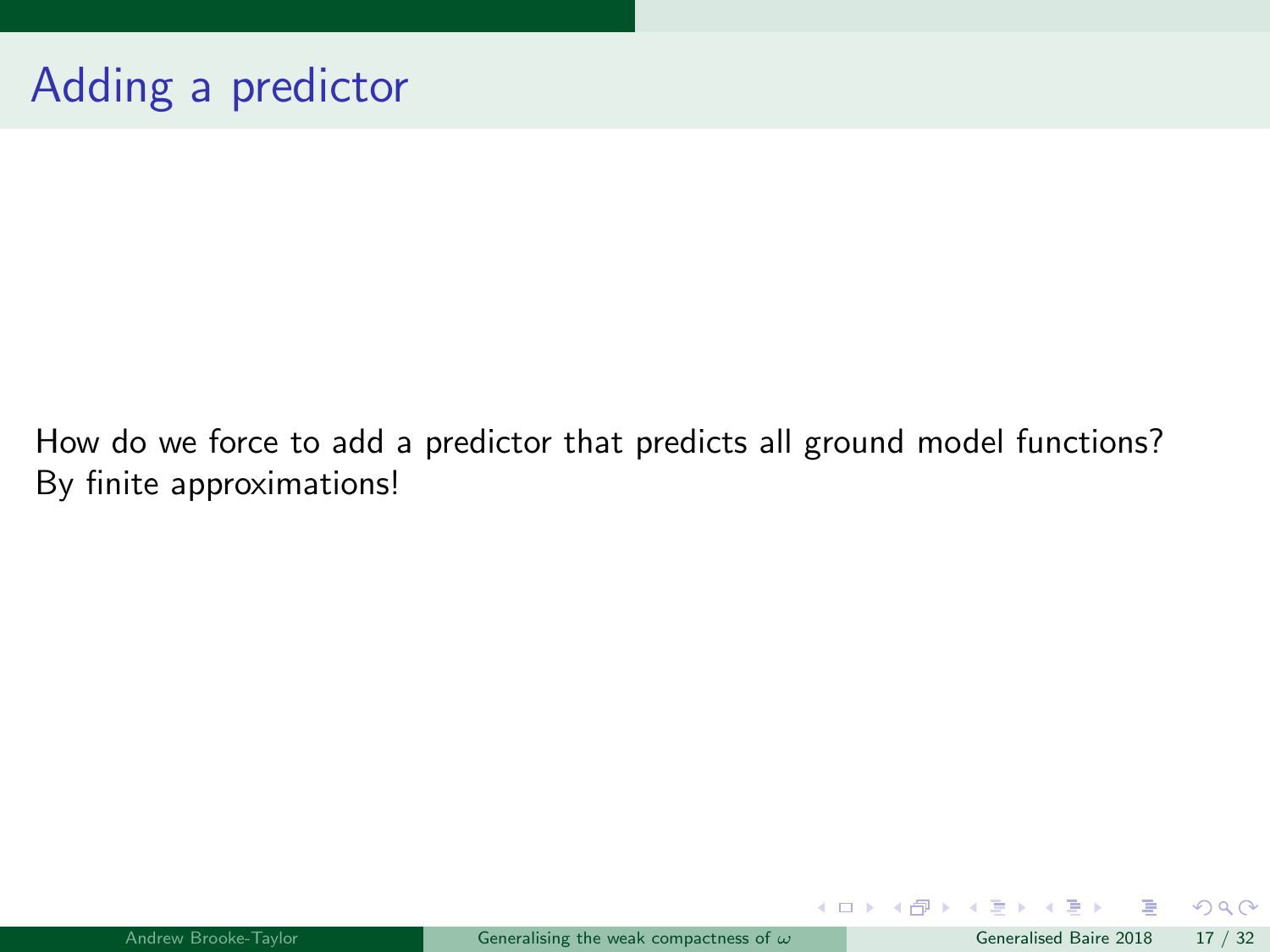#### Definition (Brendle-Shelah [\[2\]](#page-93-1))

<span id="page-54-0"></span>We define the single step predictor forcing  $\mathbb P$ . Conditions are triples  $\langle d, \pi, F \rangle$  such that

画

 $299$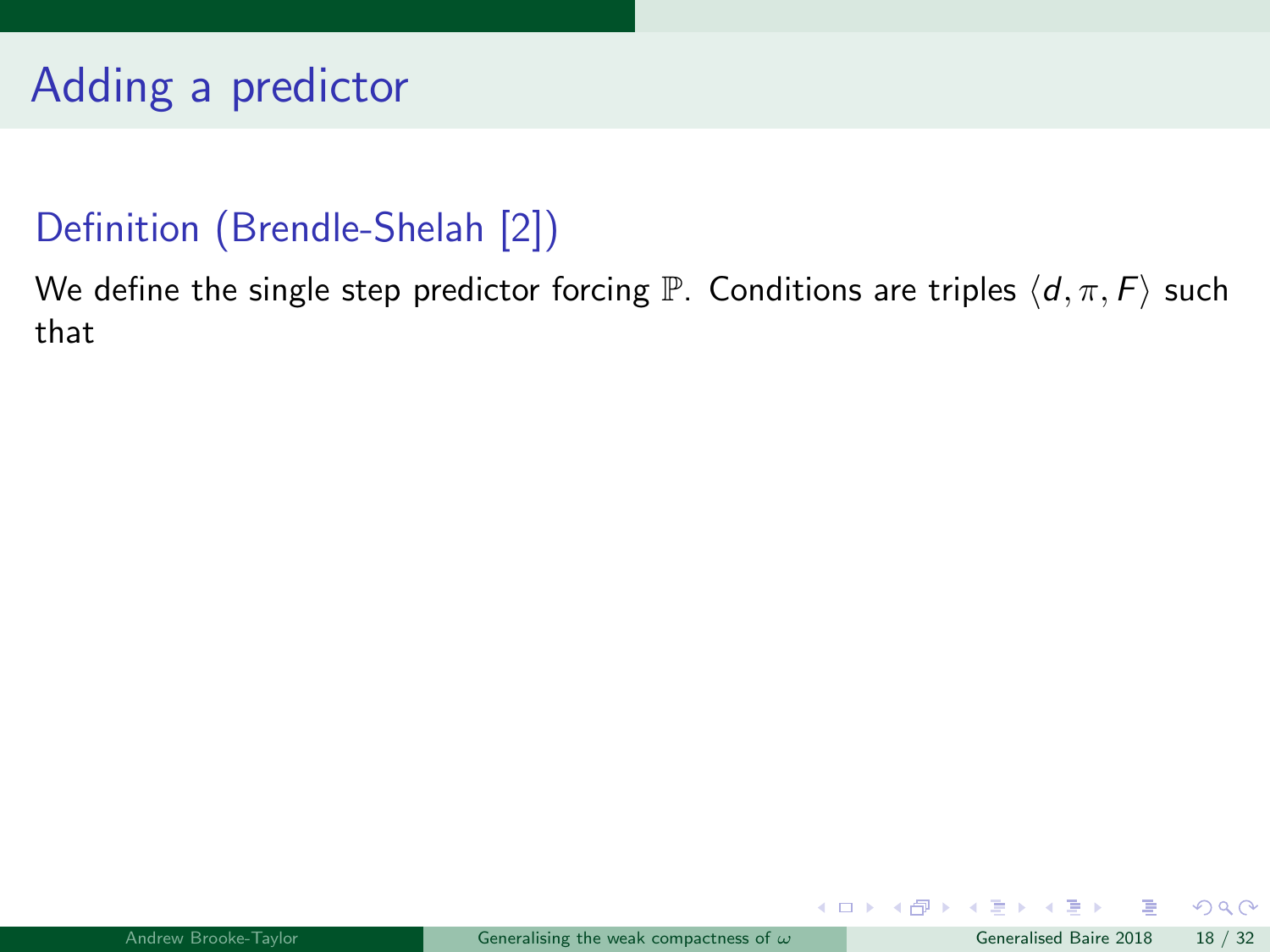#### Definition (Brendle-Shelah [\[2\]](#page-93-1))

We define the single step predictor forcing P. Conditions are triples  $\langle d, \pi, F \rangle$  such that



B

 $\Omega$ 

メロト メ母 トメミト メミト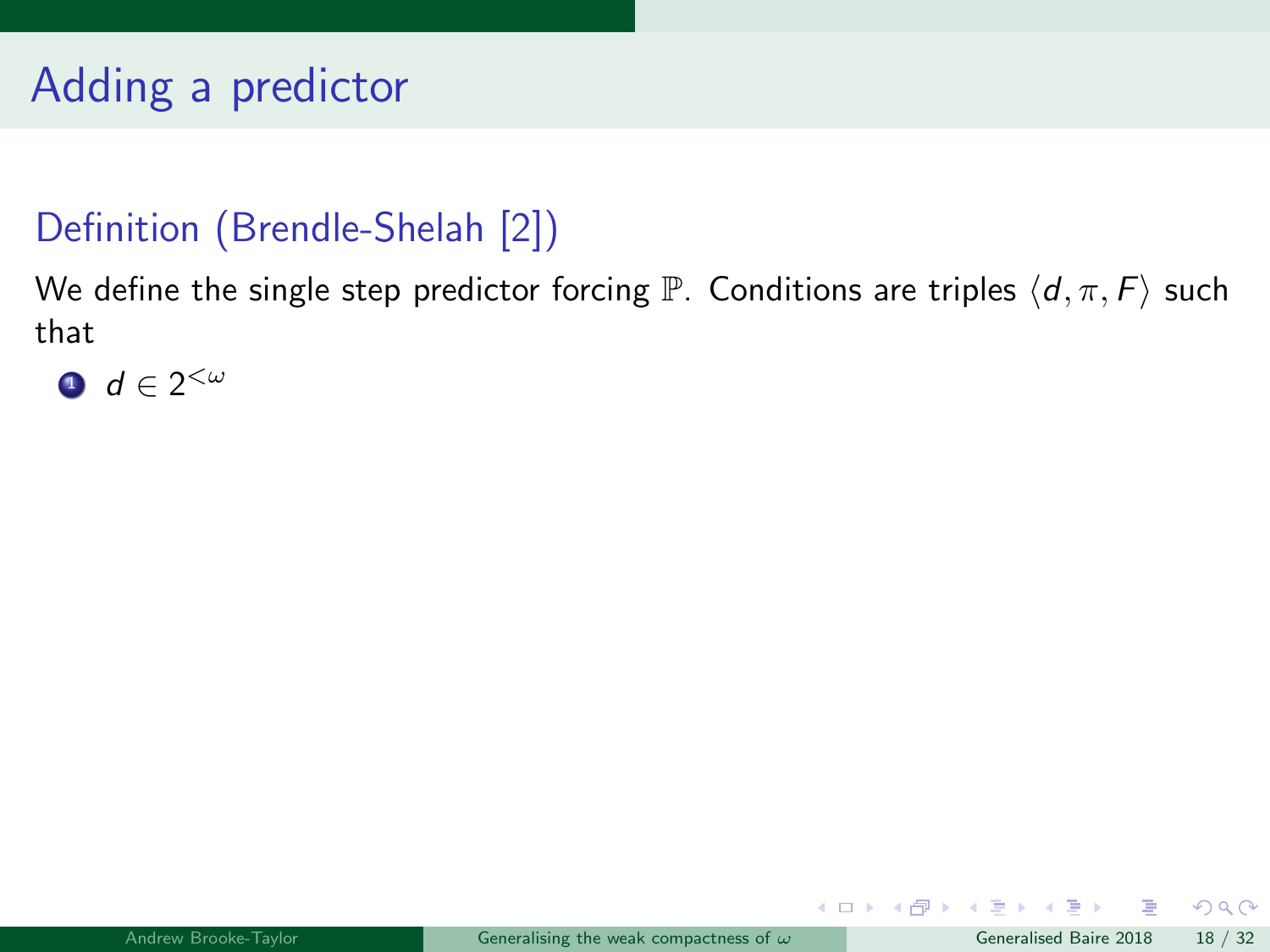#### Definition (Brendle-Shelah [\[2\]](#page-93-1))

We define the single step predictor forcing  $\mathbb P$ . Conditions are triples  $\langle d, \pi, F \rangle$  such that

 $\mathbf{D}$   $\boldsymbol{d} \in 2^{<\omega}$  (a finite approximation to the characteristic function of the domain of the predictor),

B

 $\Omega$ 

メロト メ母 トメミト メミト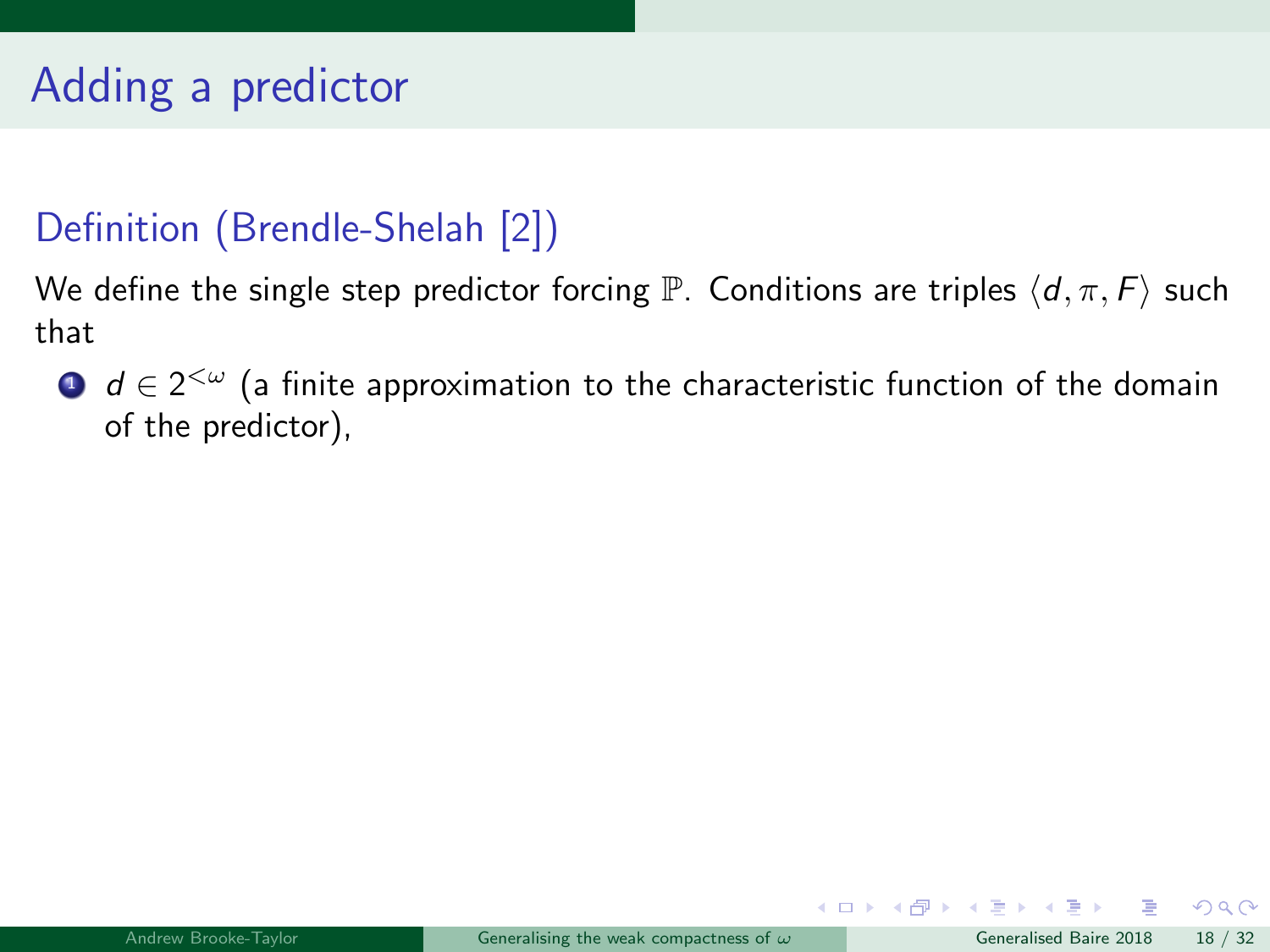#### Definition (Brendle-Shelah [\[2\]](#page-93-1))

We define the single step predictor forcing  $\mathbb P$ . Conditions are triples  $\langle d, \pi, F \rangle$  such that

- $\mathbf{D}$   $\boldsymbol{d} \in 2^{<\omega}$  (a finite approximation to the characteristic function of the domain of the predictor),
- $\bullet$   $\pi$  is a function with domain  $d^{-1}\{1\}$  such that  $\forall n\in d^{-1}\{1\}$ ,  $\pi(n)$  is a finite partial function from  $\omega^n$  to  $\omega$

 $QQ$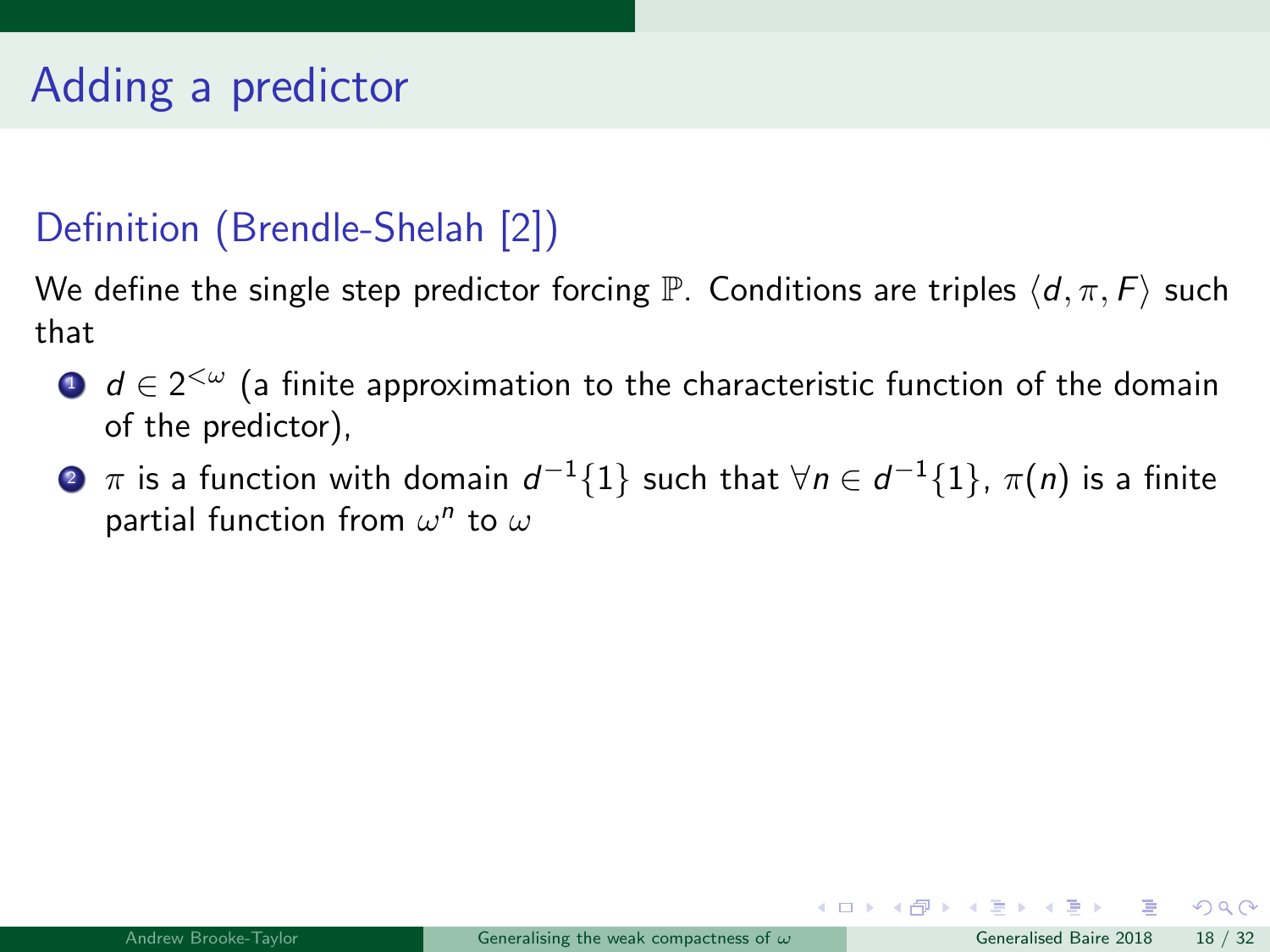#### Definition (Brendle-Shelah [\[2\]](#page-93-1))

We define the single step predictor forcing  $\mathbb P$ . Conditions are triples  $\langle d, \pi, F \rangle$  such that

- $\mathbf{D}$   $\boldsymbol{d} \in 2^{<\omega}$  (a finite approximation to the characteristic function of the domain of the predictor),
- $\bullet$   $\pi$  is a function with domain  $d^{-1}\{1\}$  such that  $\forall n\in d^{-1}\{1\}$ ,  $\pi(n)$  is a finite partial function from  $\omega^n$  to  $\omega$  (a finite approximation to the predictor),

 $QQ$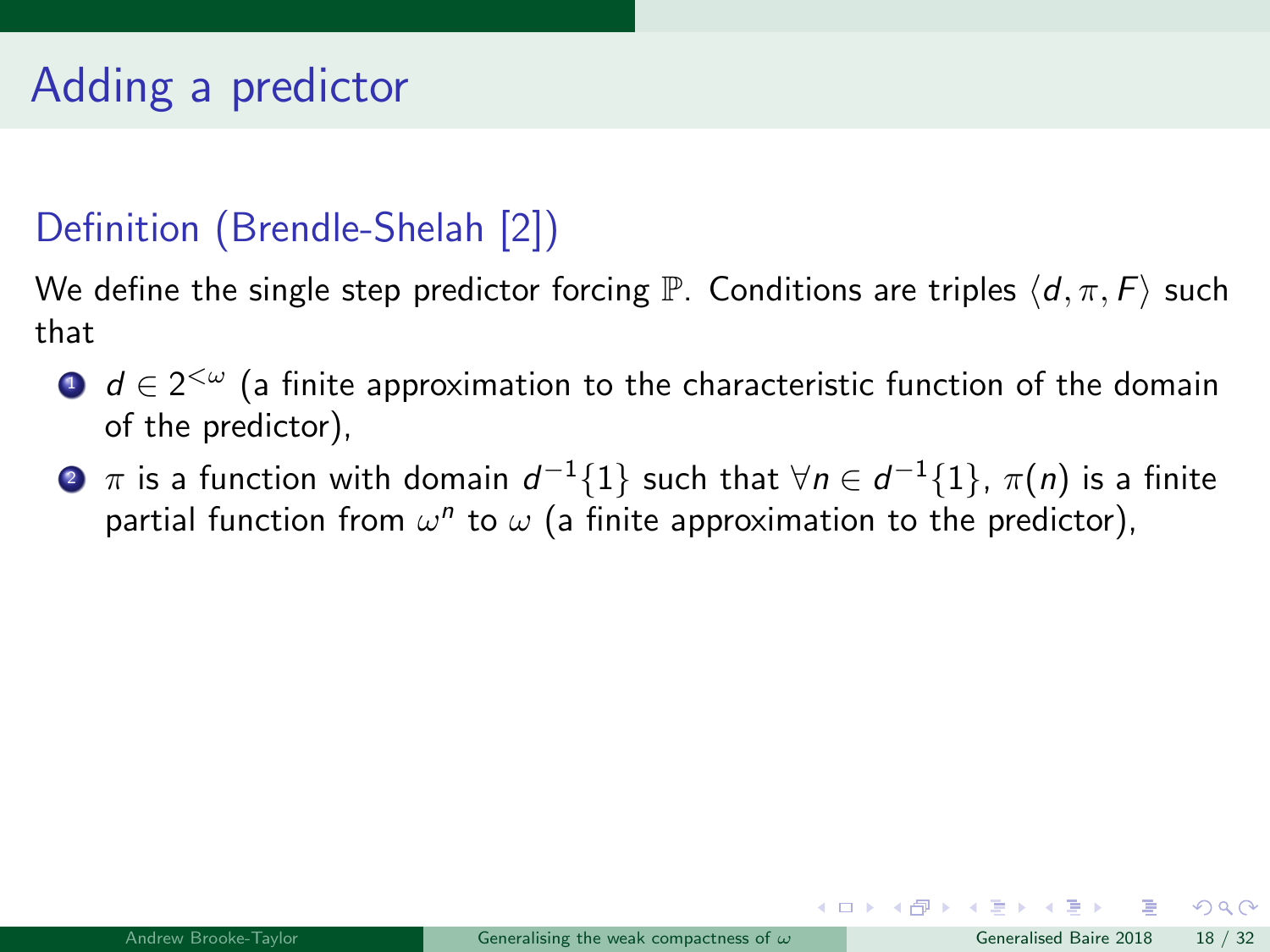#### Definition (Brendle-Shelah [\[2\]](#page-93-1))

We define the single step predictor forcing  $\mathbb P$ . Conditions are triples  $\langle d, \pi, F \rangle$  such that

- $\mathbf{D}$   $\boldsymbol{d} \in 2^{<\omega}$  (a finite approximation to the characteristic function of the domain of the predictor),
- $\bullet$   $\pi$  is a function with domain  $d^{-1}\{1\}$  such that  $\forall n\in d^{-1}\{1\}$ ,  $\pi(n)$  is a finite partial function from  $\omega^n$  to  $\omega$  (a finite approximation to the predictor),
- **3**  $F \subset \omega^\omega$  is finite and for  $f \neq g \in F$ ,  $\max(\{n : f \mid n = g \mid n\}) < \text{dom}(d)$

 $QQ$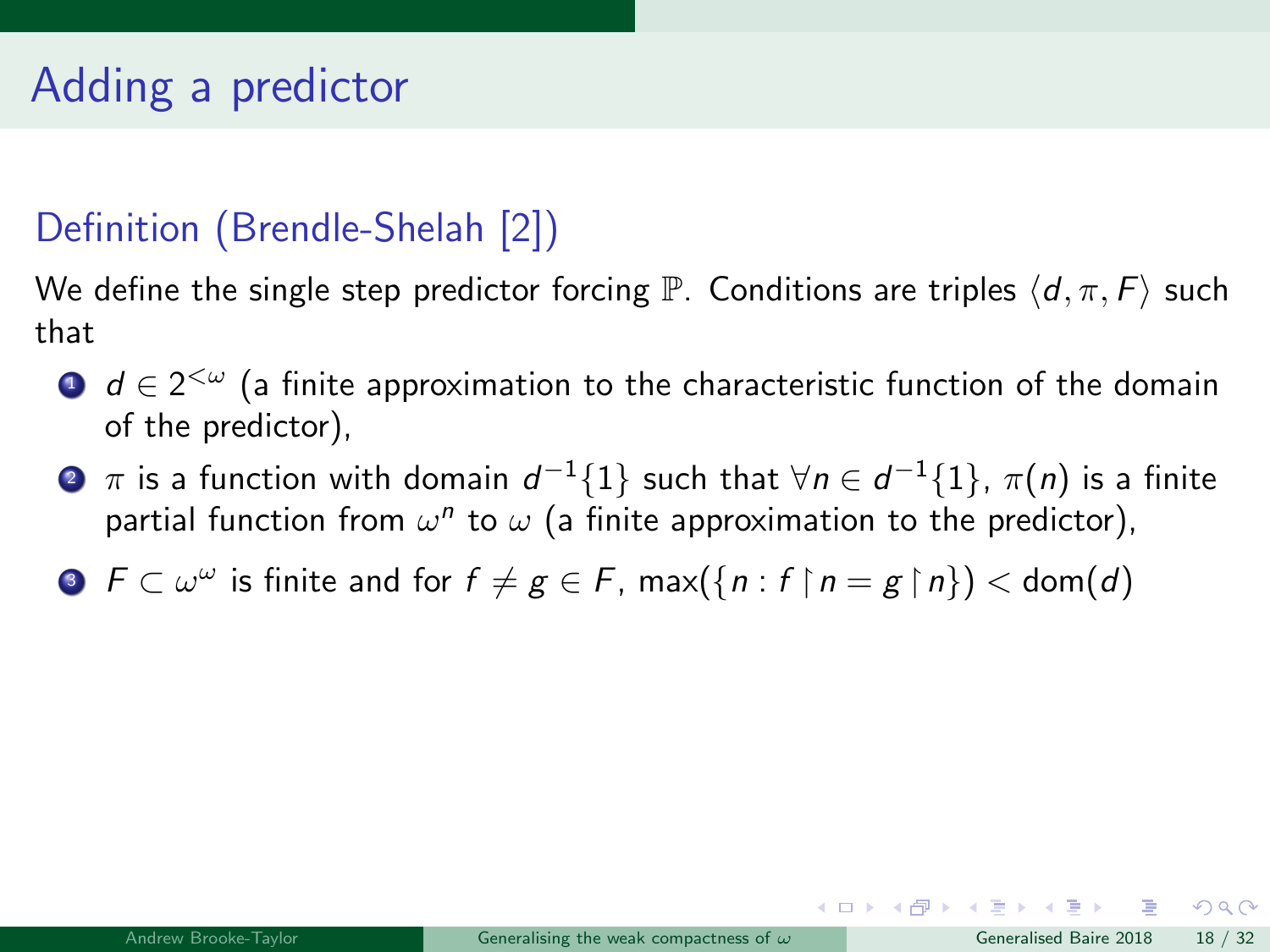#### Definition (Brendle-Shelah [\[2\]](#page-93-1))

We define the single step predictor forcing  $\mathbb P$ . Conditions are triples  $\langle d, \pi, F \rangle$  such that

- $\mathbf{D}$   $\boldsymbol{d} \in 2^{<\omega}$  (a finite approximation to the characteristic function of the domain of the predictor),
- $\bullet$   $\pi$  is a function with domain  $d^{-1}\{1\}$  such that  $\forall n\in d^{-1}\{1\}$ ,  $\pi(n)$  is a finite partial function from  $\omega^n$  to  $\omega$  (a finite approximation to the predictor),
- **3**  $F \subset \omega^\omega$  is finite and for  $f \neq g \in F$ ,  $\max(\{n : f \mid n = g \mid n\}) < \text{dom}(d)$ (a promise to predict the functions in  $F$  from now on).

 $QQ$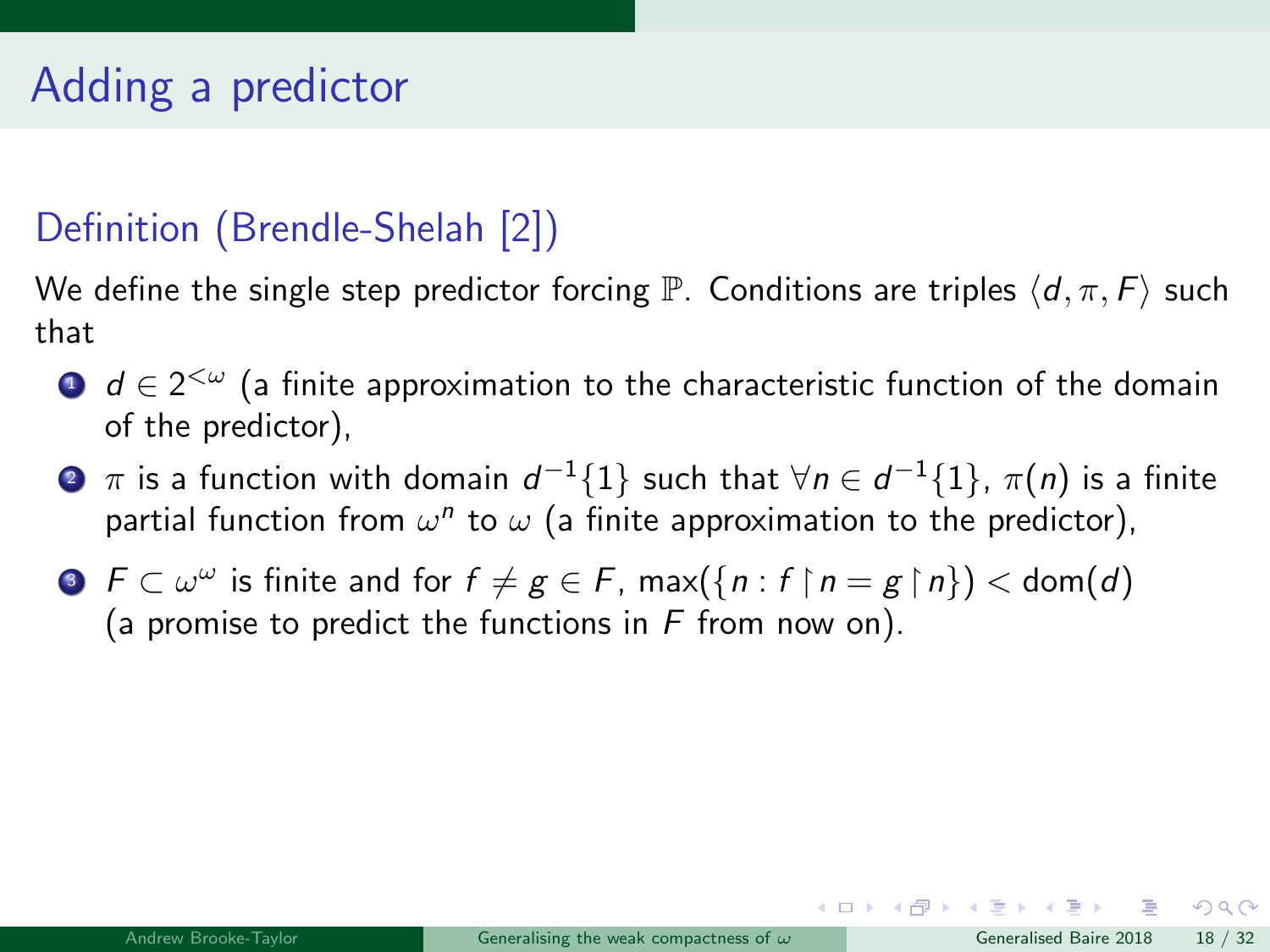#### Definition (Brendle-Shelah [\[2\]](#page-93-1))

We define the single step predictor forcing  $\mathbb P$ . Conditions are triples  $\langle d, \pi, F \rangle$  such that

- $\mathbf{D}$   $\boldsymbol{d} \in 2^{<\omega}$  (a finite approximation to the characteristic function of the domain of the predictor),
- $\bullet$   $\pi$  is a function with domain  $d^{-1}\{1\}$  such that  $\forall n\in d^{-1}\{1\}$ ,  $\pi(n)$  is a finite partial function from  $\omega^n$  to  $\omega$  (a finite approximation to the predictor),
- **3**  $F \subset \omega^\omega$  is finite and for  $f \neq g \in F$ ,  $\max(\{n : f \mid n = g \mid n\}) < \text{dom}(d)$ (a promise to predict the functions in  $F$  from now on).

We say  $\langle d', \pi', F' \rangle \le \langle d, \pi, F \rangle$  if and only if

 $d' \supseteq d$ ,  $\pi' \supseteq \pi$ , and  $F' \supseteq F$ , and

 $QQ$ 

イロト イ何 トイヨ トイヨ トー ヨ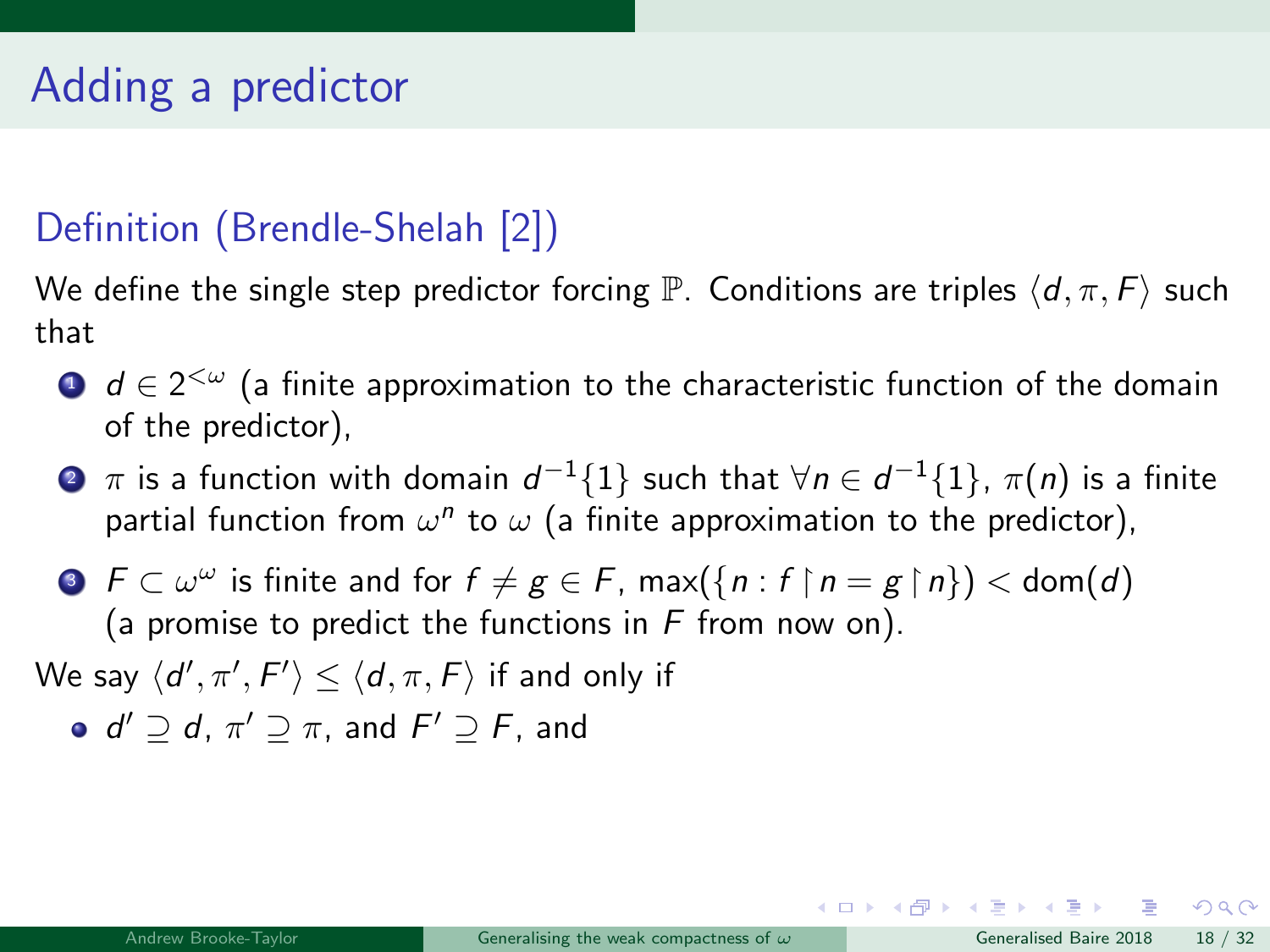### Definition (Brendle-Shelah [\[2\]](#page-93-1))

We define the single step predictor forcing  $\mathbb P$ . Conditions are triples  $\langle d, \pi, F \rangle$  such that

- $\mathbf{D}$   $\boldsymbol{d} \in 2^{<\omega}$  (a finite approximation to the characteristic function of the domain of the predictor),
- $\bullet$   $\pi$  is a function with domain  $d^{-1}\{1\}$  such that  $\forall n\in d^{-1}\{1\}$ ,  $\pi(n)$  is a finite partial function from  $\omega^n$  to  $\omega$  (a finite approximation to the predictor),
- **3**  $F \subset \omega^\omega$  is finite and for  $f \neq g \in F$ ,  $\max(\{n : f \mid n = g \mid n\}) < \text{dom}(d)$ (a promise to predict the functions in  $F$  from now on).
- We say  $\langle d', \pi', F' \rangle \le \langle d, \pi, F \rangle$  if and only if
	- $d' \supseteq d$ ,  $\pi' \supseteq \pi$ , and  $F' \supseteq F$ , and
	- for all  $f\in F$  and  $n\in (d')^{-1}\{1\}\smallsetminus d^{-1}\{1\},$   $\pi'(n)(f\upharpoonright n)=f(n)$  (and in particular is defined).

 $QQ$ 

イロト イ何 ト イヨ ト イヨ トー ヨー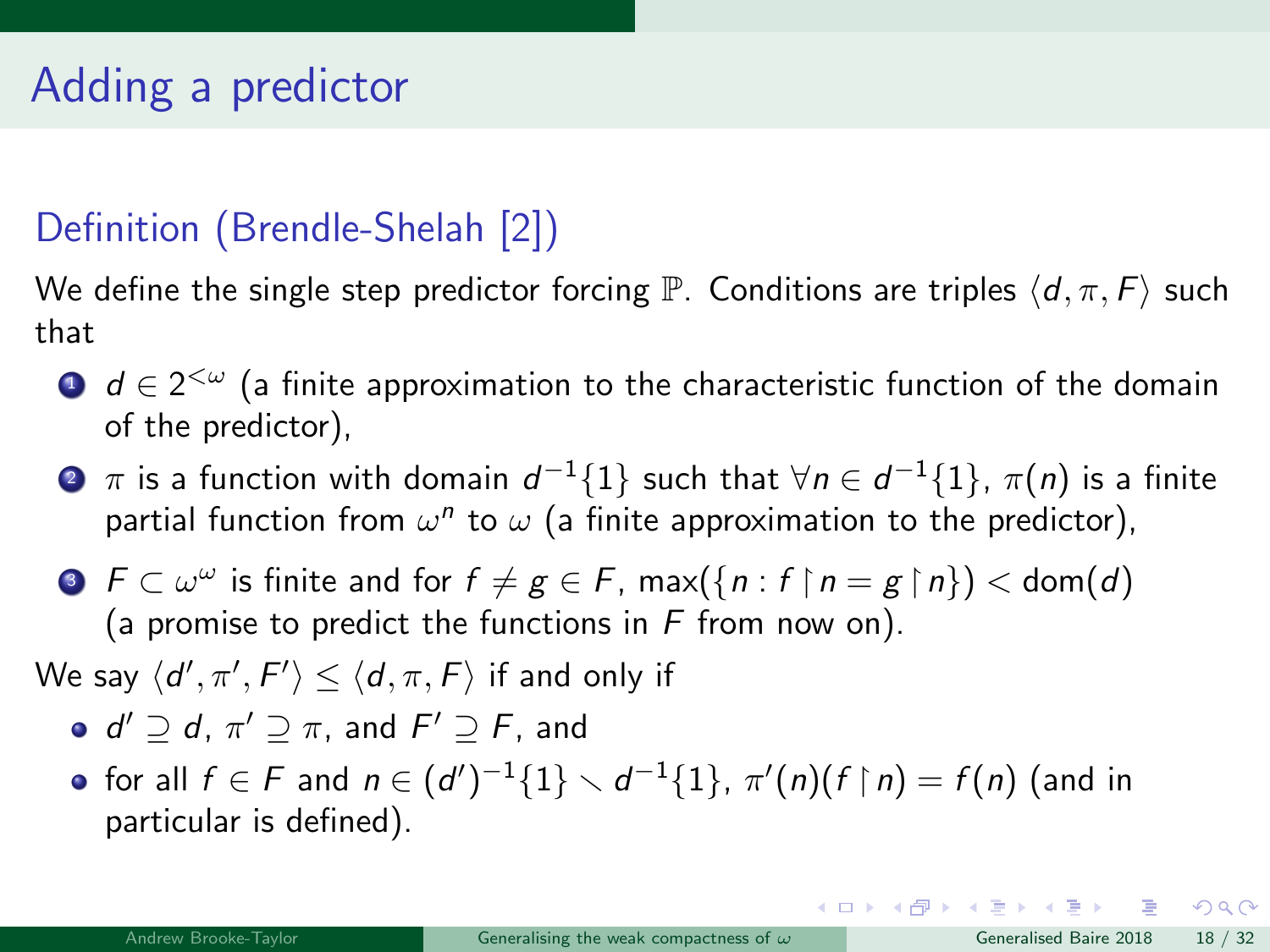### Centred-ness

Let  $P$  be a partial order.

- A subset X of P is  $(1, < \omega)$ -centred if any finitely many conditions in X have a common extension in P.
- A subset Y of P is  $(\lambda, < \omega)$ -centred if Y may be decomposed as  $Y=\bigcup_{\gamma<\lambda}Y_\gamma$  where each  $Y_\gamma$  is  $(1,<\omega)$ -centred in  $P$ .
- P is said to be  $\sigma$ -centred if it is  $(\omega, < \omega)$ -centred (as a subset of itself).

 $\Omega$ 

メロト メ押 トメミトメミ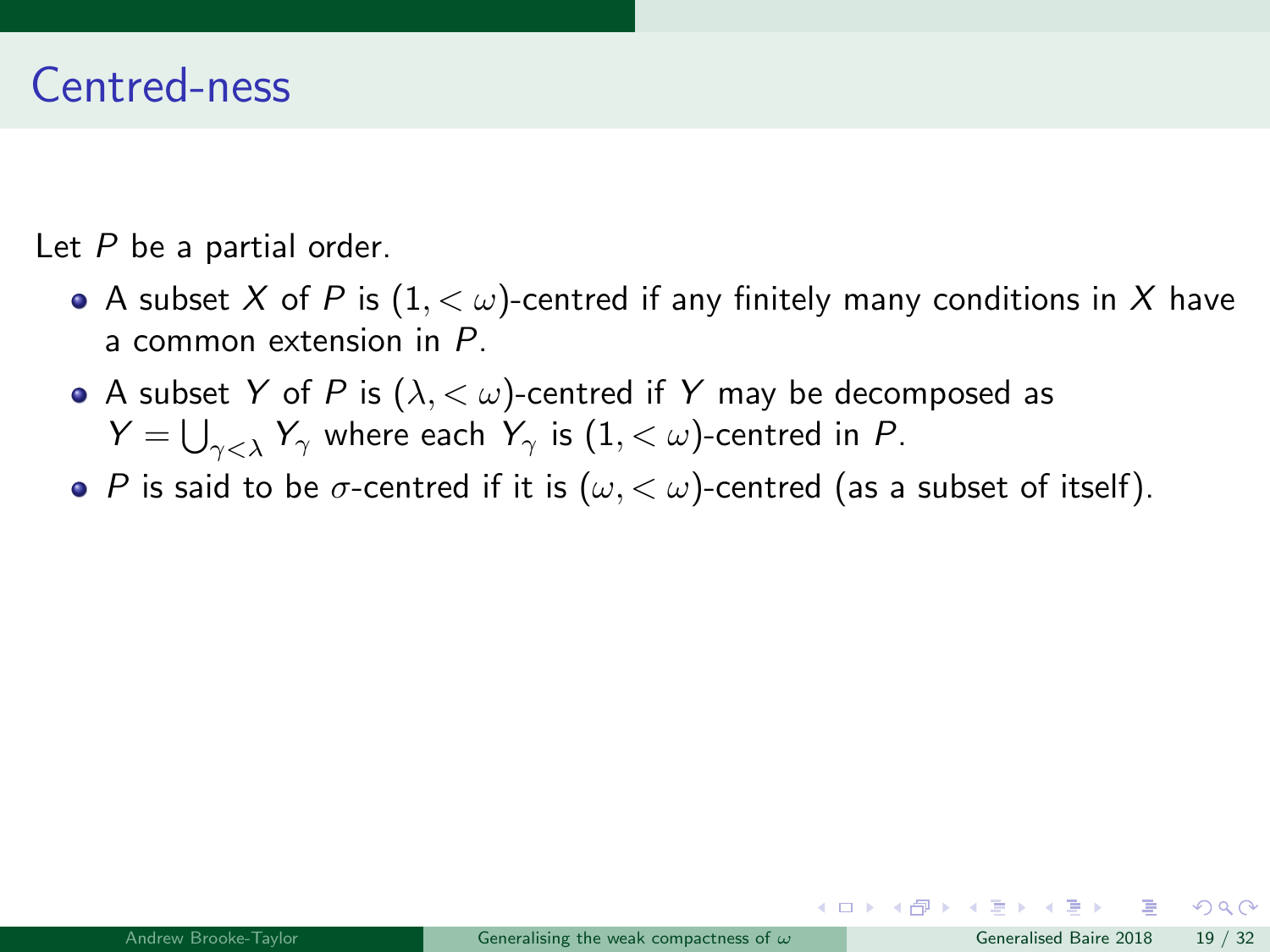### Centred-ness

Let  $P$  be a partial order.

- A subset X of P is  $(1, < \omega)$ -centred if any finitely many conditions in X have a common extension in P.
- A subset Y of P is  $(\lambda, < \omega)$ -centred if Y may be decomposed as  $Y=\bigcup_{\gamma<\lambda}Y_\gamma$  where each  $Y_\gamma$  is  $(1,<\omega)$ -centred in  $P$ .
- P is said to be  $\sigma$ -centred if it is  $(\omega, < \omega)$ -centred (as a subset of itself).

Clearly any  $\sigma$ -centred forcing is ccc.

 $\Omega$ 

メロト メ何 トメ ヨ トメ ヨ ト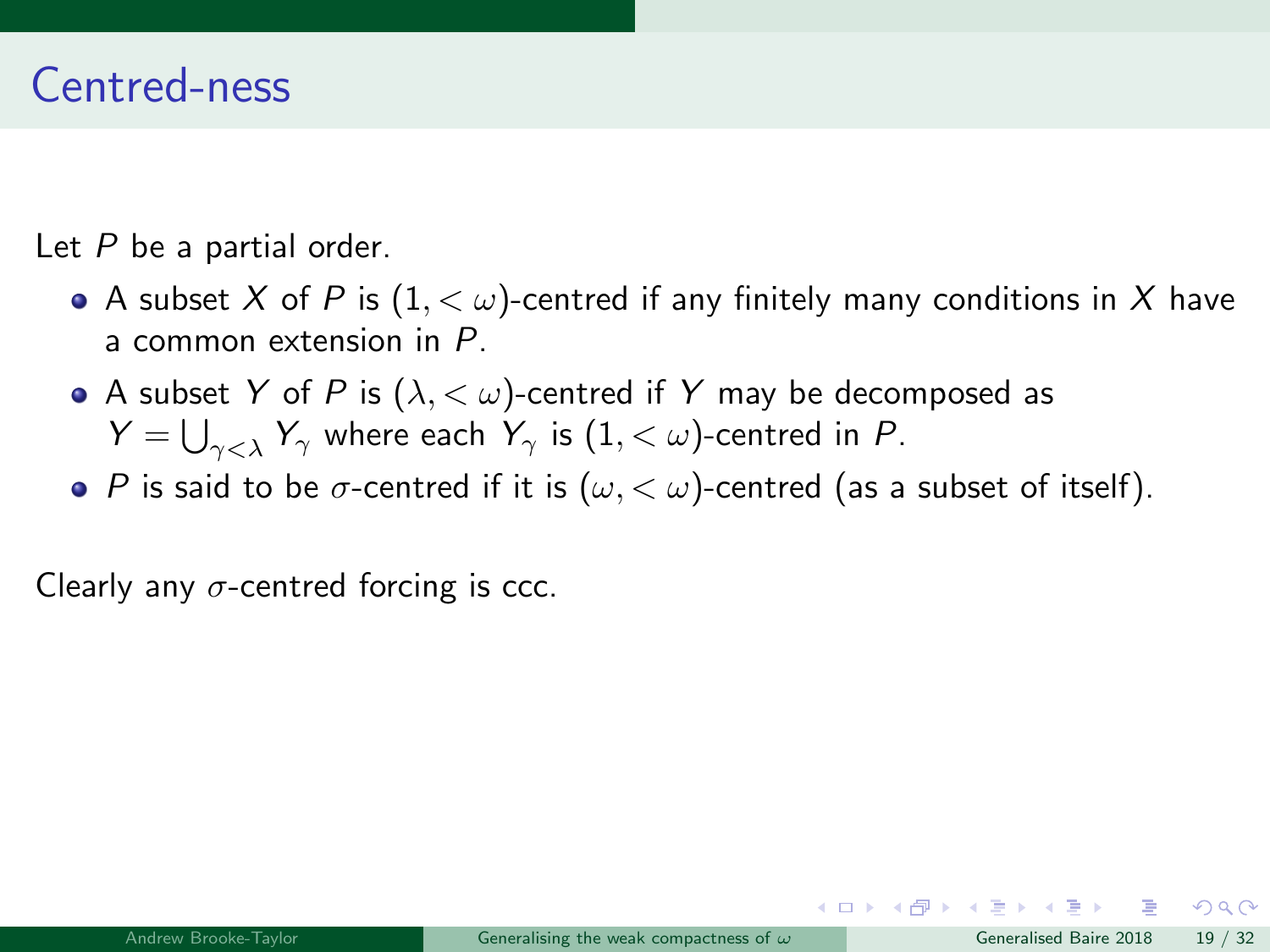### Centred-ness

Let  $P$  be a partial order.

- A subset X of P is  $(1, < \omega)$ -centred if any finitely many conditions in X have a common extension in P.
- A subset Y of P is  $(\lambda, < \omega)$ -centred if Y may be decomposed as  $Y=\bigcup_{\gamma<\lambda}Y_\gamma$  where each  $Y_\gamma$  is  $(1,<\omega)$ -centred in  $P$ .
- P is said to be  $\sigma$ -centred if it is  $(\omega, < \omega)$ -centred (as a subset of itself).

Clearly any  $\sigma$ -centred forcing is ccc.

Note that the predictor forcing  $\mathbb P$  is  $\sigma$ -centred: any set of conditions with the same d and  $\pi$  components are compatible: take the union of the F components, and extend  $d$  to take the value 0 for long enough to satisfy requirement [3](#page-54-0) on conditions.

 $\Omega$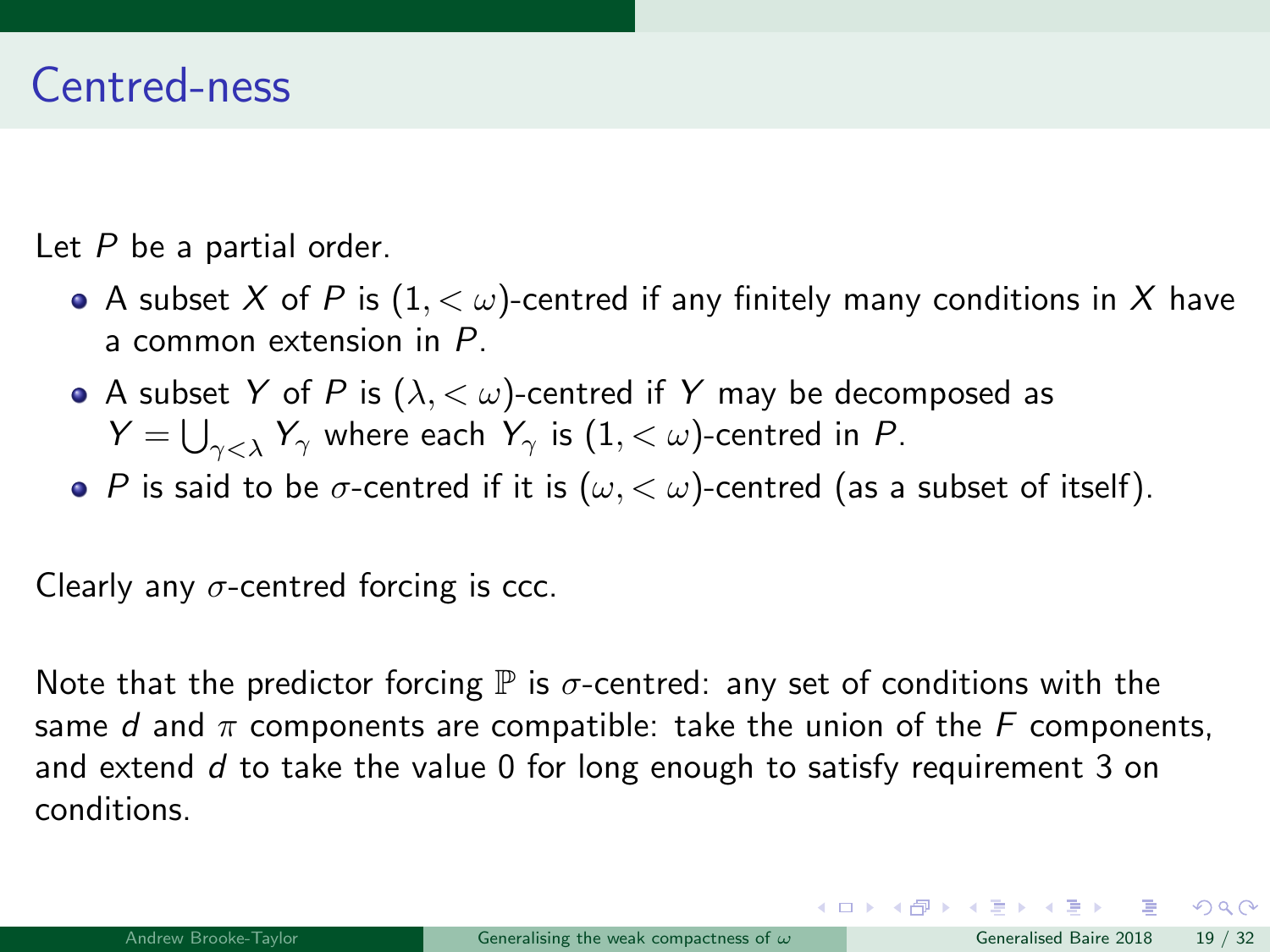So  $P$  is ccc, and hence preserves cardinals and cofinalities.

重

 $299$ 

メロトメ 倒 トメ ミトメ ミト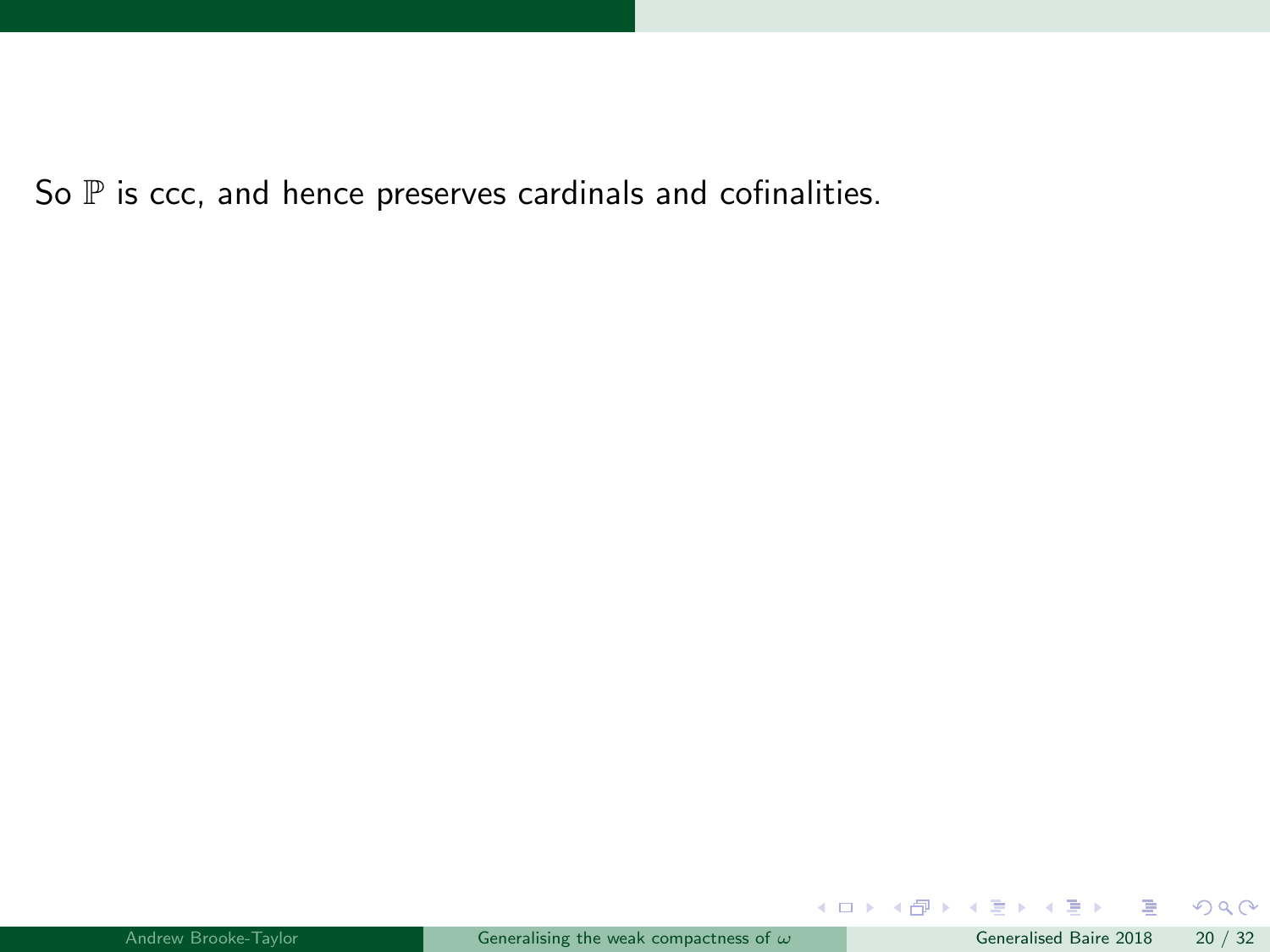So  $P$  is ccc, and hence preserves cardinals and cofinalities.

Given a generic filter G for  $\mathbb P$ , the union of the  $\pi$  components of the conditions in  $G$  is a predictor, with domain the union of the  $d$  components, which predicts every ground model function from  $\omega$  to  $\omega$ .

 $\Omega$ 

イロト イ押 トイヨ トイヨ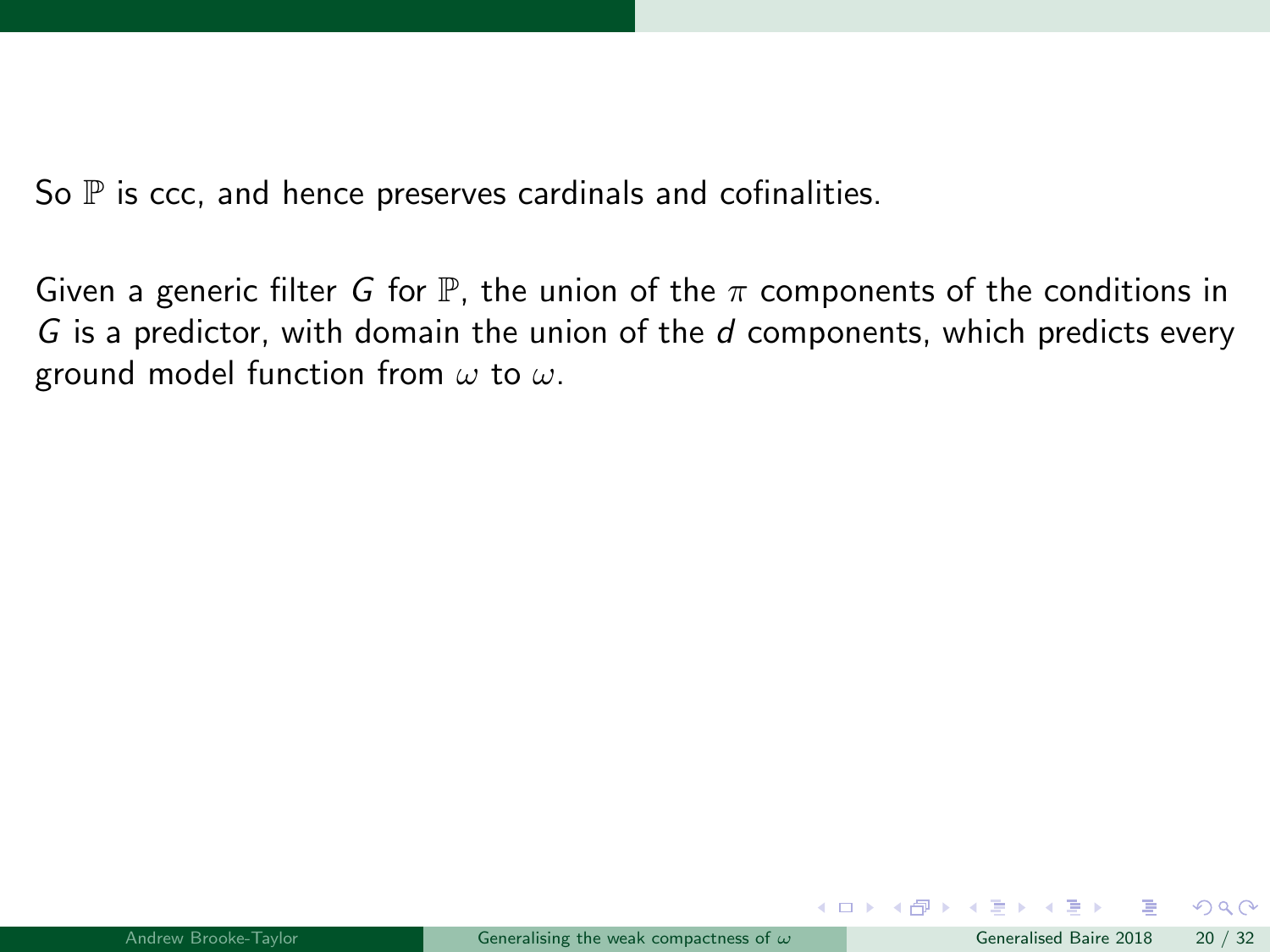So  $\mathbb P$  is ccc, and hence preserves cardinals and cofinalities.

Given a generic filter G for  $\mathbb{P}$ , the union of the  $\pi$  components of the conditions in  $G$  is a predictor, with domain the union of the  $d$  components, which predicts every ground model function from  $\omega$  to  $\omega$ . Iterating  $\mathbb P$  with finite support for length  $\lambda$  a regular cardinal makes  $\mathfrak{e}_{\omega} = \lambda$  in the generic extension, as outlined above.

 $\Omega$ 

イロト イ押 トイヨ トイヨ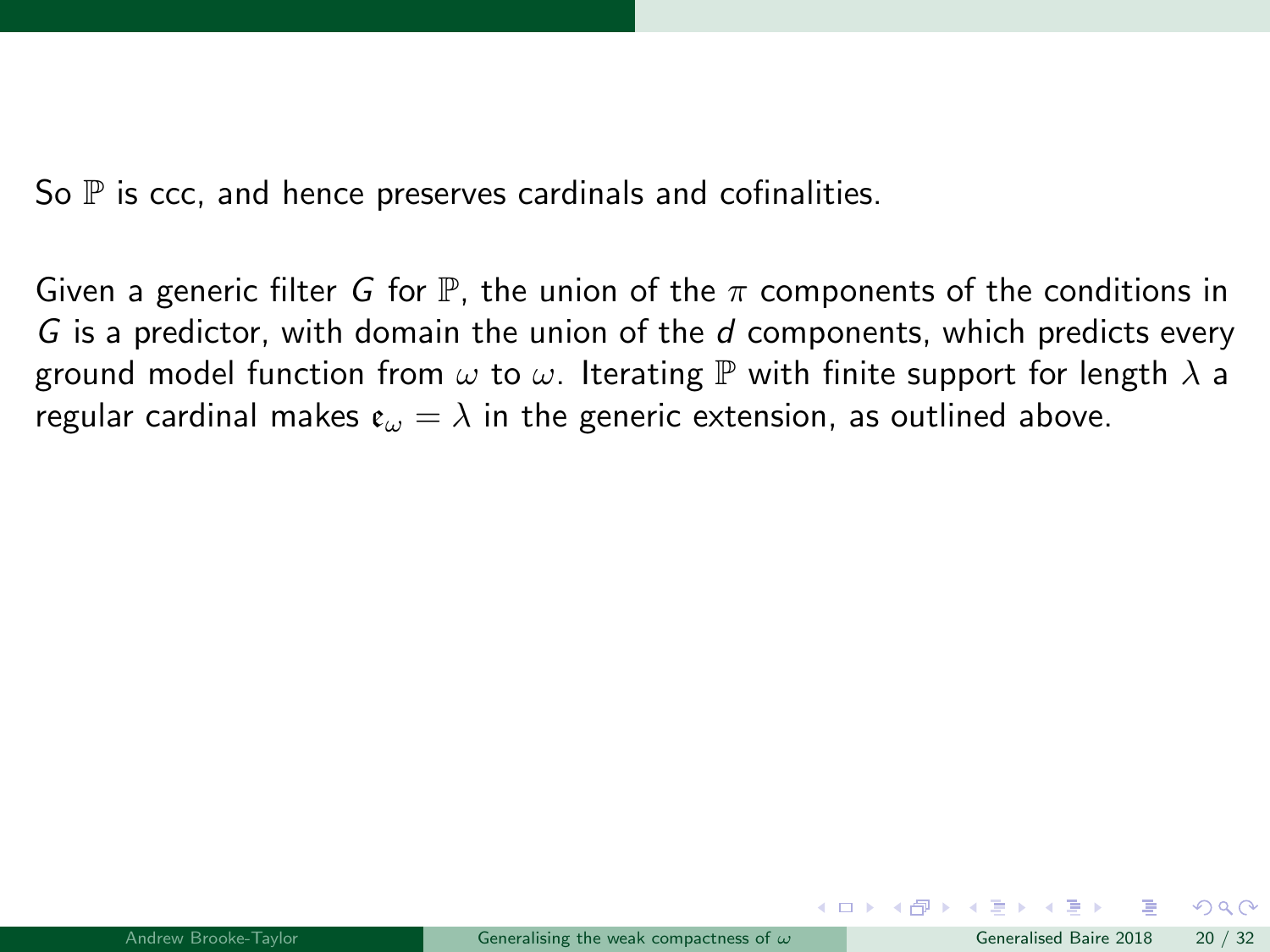So  $\mathbb P$  is ccc, and hence preserves cardinals and cofinalities.

Given a generic filter G for  $\mathbb{P}$ , the union of the  $\pi$  components of the conditions in G is a predictor, with domain the union of the  $d$  components, which predicts every ground model function from  $\omega$  to  $\omega$ . Iterating  $\mathbb P$  with finite support for length  $\lambda$  a regular cardinal makes  $\mathfrak{e}_{\omega} = \lambda$  in the generic extension, as outlined above.

To show that  $\mathfrak{b}_{\omega} = \omega_1$  in the extension, we use the following lemma:

#### Lemma

If F is an unbounded (with respect to  $\leq^*$ ) family of functions from  $\omega$  to  $\omega$ , then

 $\Vdash_{\mathbb{P}} \check{\mathcal{F}}$  is unbounded.

 $QQ$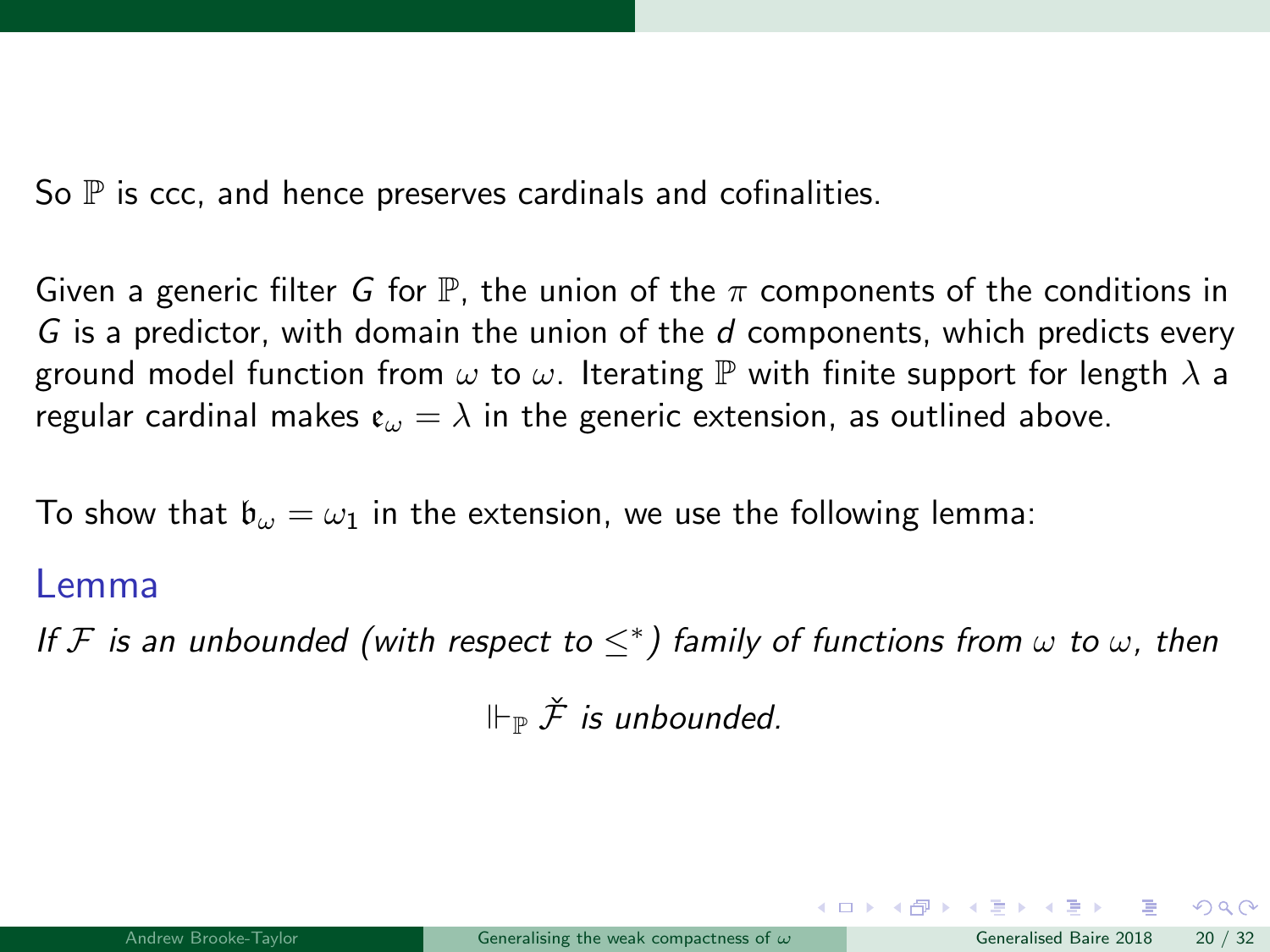To prove the Lemma, we use the following definitions.

• For a condition  $p = \langle d, \pi, F \rangle \in \mathbb{P}$  define

$$
I_p = \{f \mid \mathsf{dom}(d) : f \in F\}.
$$

For  $\dot{h}$  a  $\mathbb P$ -name for a function in  $\omega^\omega$  define  $h_{d,\pi,I}\in (\omega+1)^\omega$  by

 $h_{d,\pi,l}(n) = \min\{m \leq \omega : \text{there is no } p \in \mathbb{P} \text{ of the form } p = \langle d, \pi, F \rangle$ with  $I_p = I$  such that  $p \Vdash \dot{h}(n) > m$ .

 $209$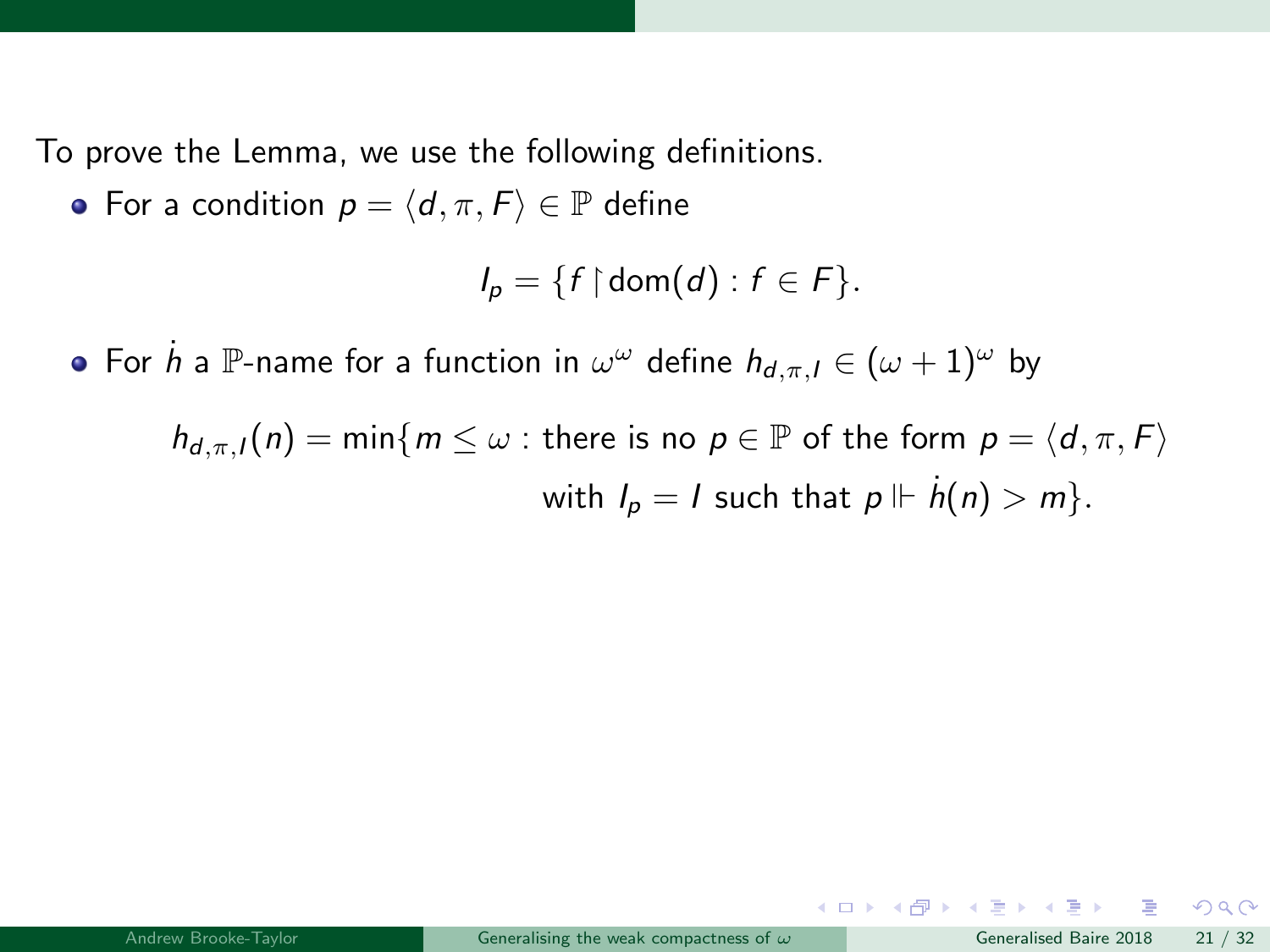To prove the Lemma, we use the following definitions.

• For a condition  $p = \langle d, \pi, F \rangle \in \mathbb{P}$  define

$$
I_p = \{f \mid \mathsf{dom}(d) : f \in F\}.
$$

For  $\dot{h}$  a  $\mathbb P$ -name for a function in  $\omega^\omega$  define  $h_{d,\pi,I}\in (\omega+1)^\omega$  by

 $h_{d,\pi,l}(n) = \min\{m \leq \omega : \text{there is no } p \in \mathbb{P} \text{ of the form } p = \langle d, \pi, F \rangle$ with  $I_p = I$  such that  $p \Vdash \dot{h}(n) > m$ .

Main Claim Actually,  $h_{d,\pi,I} \in \omega^\omega$ .

Proof.

Compactness of  $\omega$ .

 $209$ 

 $\left\{ \begin{array}{ccc} 1 & 0 & 0 \\ 0 & 1 & 0 \end{array} \right\}$  ,  $\left\{ \begin{array}{ccc} 0 & 0 & 0 \\ 0 & 0 & 0 \end{array} \right\}$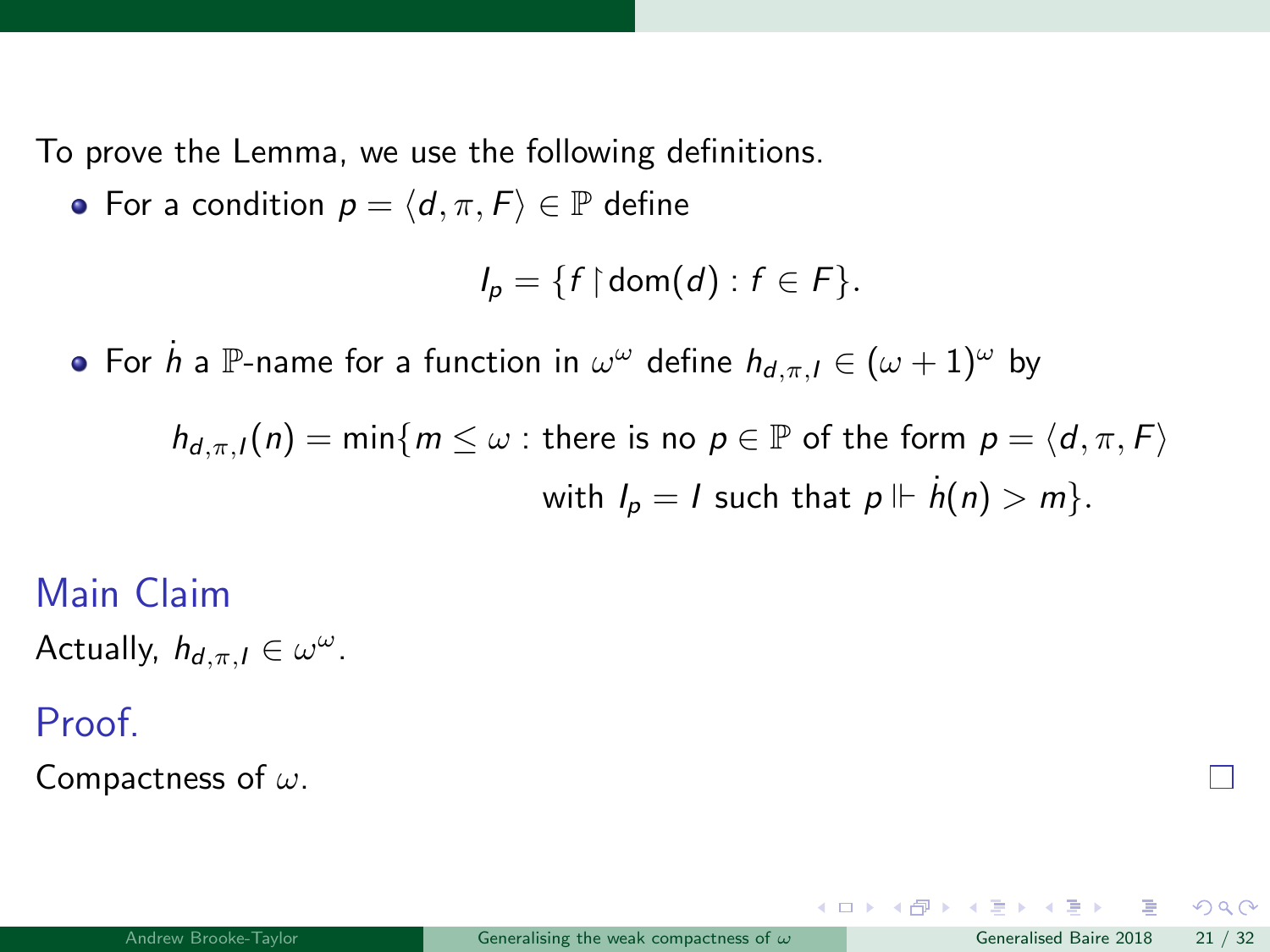Part II

 $299$ 

メロトメ 御 トメ ミトメ ミトリ (毛)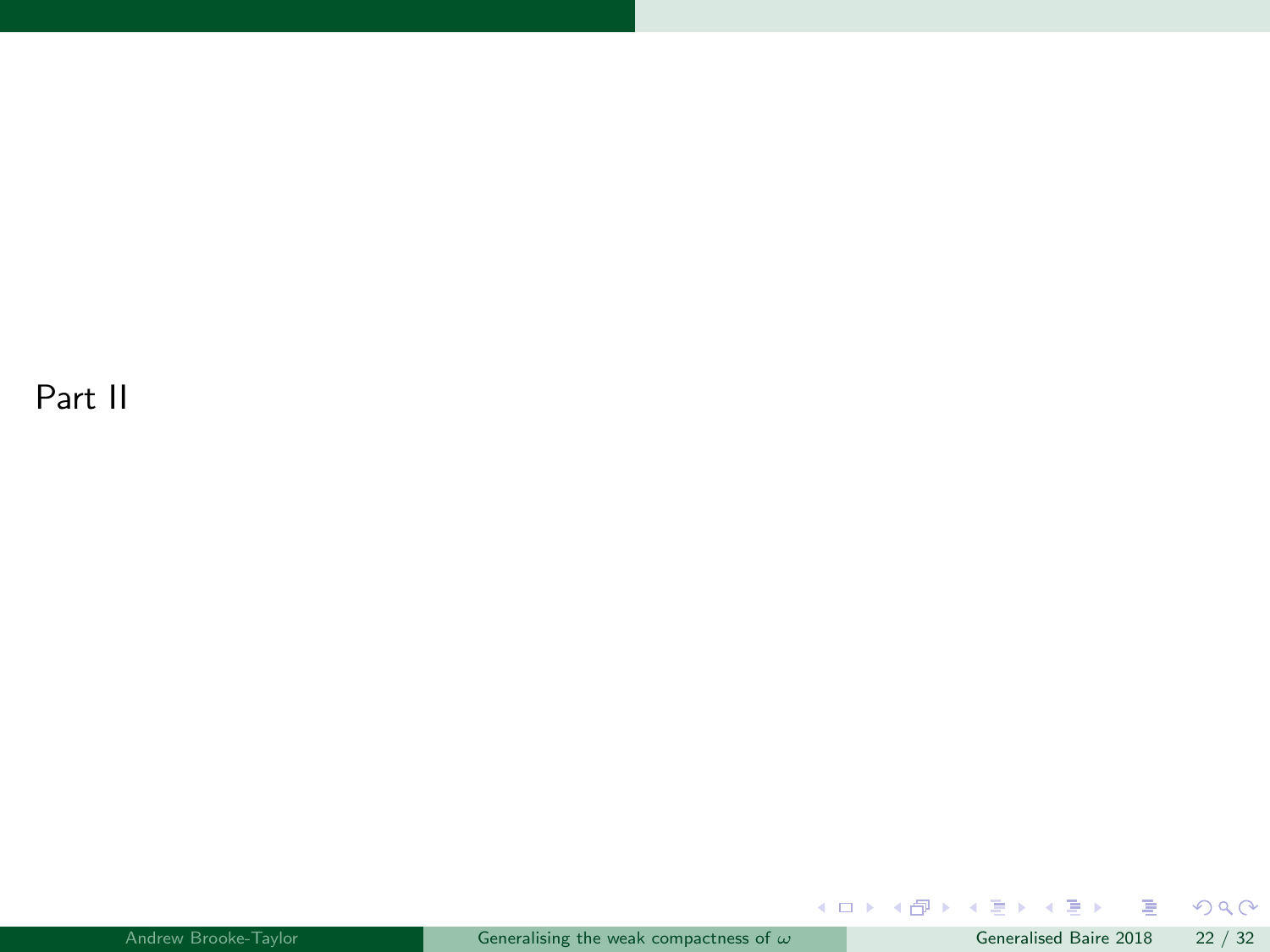## Recap

- $\pi$  predicts f if for all large enough n in dom $(\pi)$ ,  $\pi(n)(f \upharpoonright n) = f(n)$ .
- $\mathfrak{e}_\omega = \min\{|\mathcal{F}| : \mathcal{F} \subseteq \omega^\omega \wedge \forall \, \text{predictor} \, \pi \exists f \in \mathcal{F}(\pi \text{ does not predict } f)\}$
- Want to force  $\mathfrak{e}_{\omega} > \mathfrak{b}_{\omega}$  with a long iteration.
- Conditions in the individual forcing step:  $\langle d, \pi, F \rangle$  finite approximations to the generic predictor and its domain, and a promise to predict the functions in F.
- Lemma: F unbounded before the forcing  $\Rightarrow$  F unbounded after.
- Towards proof of the Lemma, let  $I_p = \{f \restriction \text{dom}(d) : f \in F\}$ , and given a  $\mathbb P$ -name  $\dot h$  for a funtion  $\omega\to\omega$ , define

$$
h_{d,\pi,l}(n) = \min\{m \leq \omega : \text{there is no } p \in \mathbb{P} \text{ of the form } p = \langle d, \pi, F \rangle
$$
  
with  $l_p = l$  such that  $p \Vdash \dot{h}(n) > m\}.$ 

• Main Claim:  $h_{d,\pi,l}(n)$  is finite for all *n*.

 $QQ$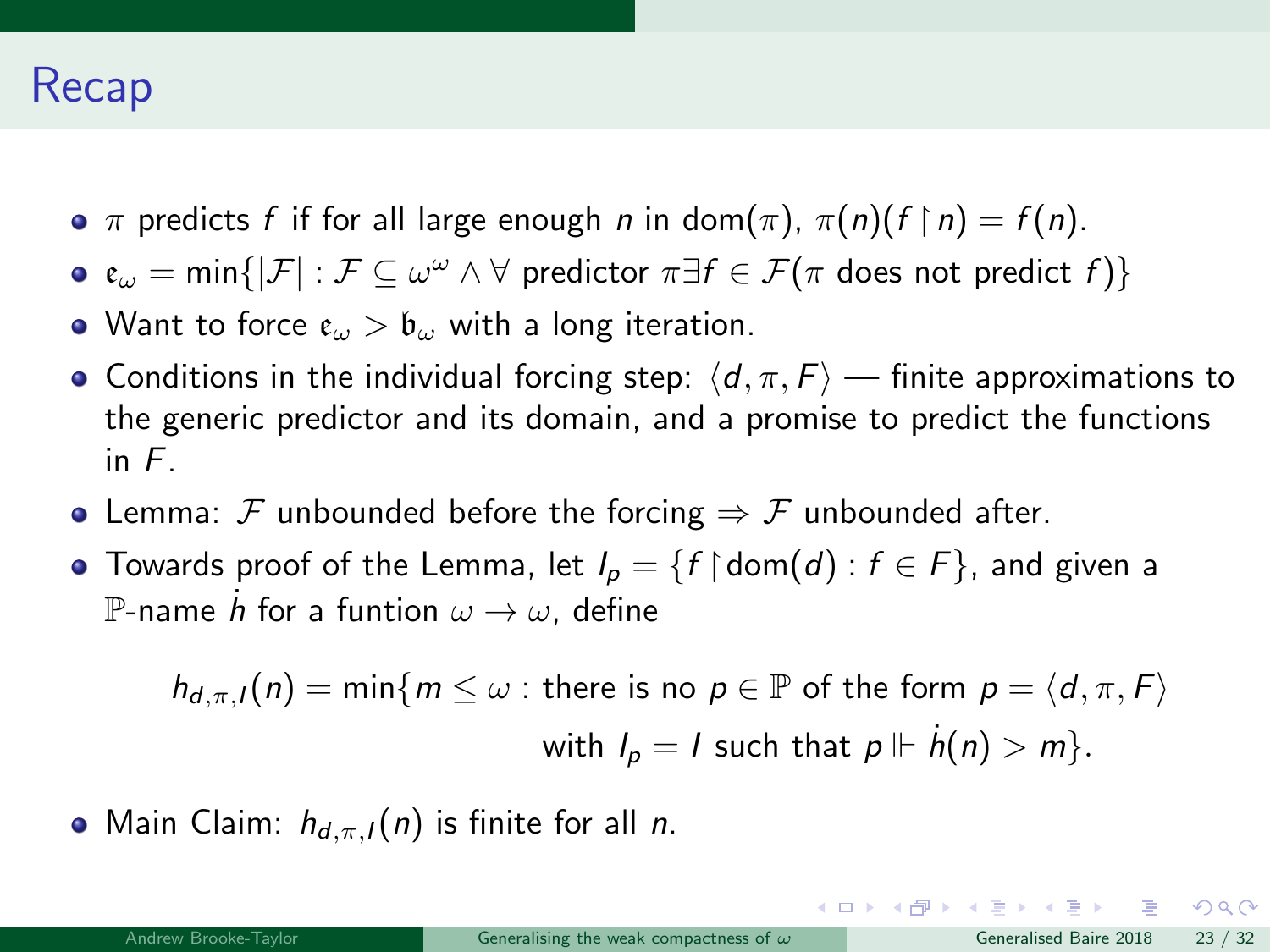Given  $\dot{h}$ , there are only countably many functions  $h_{d,\pi,I}$  (as  $d$ ,  $\pi$  and  $I$  vary), so there is some  $h^*\colon\omega\to\omega$  such that  $h_{d,\pi,I}\le^* h^*$ . Since  ${\mathcal F}$  is unbounded there is some  $f \in \mathcal{F}$  such that  $f(n) > h^*(n)$  for infinitely many n.

 $\Omega$ 

メロト メ押 トメミトメミ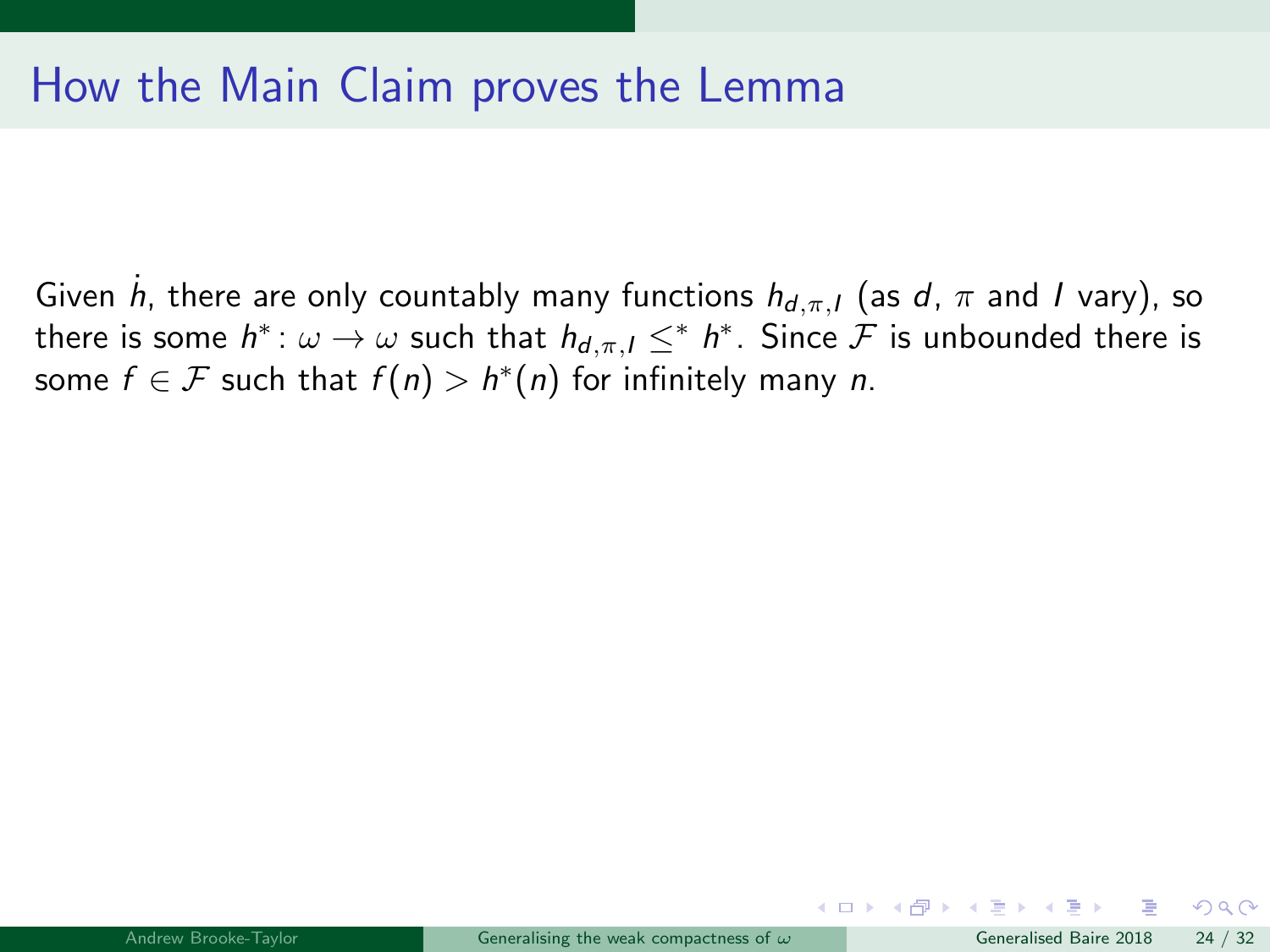Given  $\dot{h}$ , there are only countably many functions  $h_{d,\pi,I}$  (as  $d$ ,  $\pi$  and  $I$  vary), so there is some  $h^*\colon\omega\to\omega$  such that  $h_{d,\pi,I}\le^* h^*$ . Since  ${\mathcal F}$  is unbounded there is some  $f \in \mathcal{F}$  such that  $f(n) > h^*(n)$  for infinitely many  $n$ . Then also

$$
\Vdash_{\mathbb{P}} \check{f}(n) > \dot{h}(n) \text{ for infinitely many } n. \tag{\dagger}
$$

Otherwise, for some  $m$  and some  $p$  we would have  $p \Vdash_{\mathbb{P}} \forall n \geq \check{m}(\check{f}(n) \leq \dot{h}(n)).$ But taking  $d, \pi$  and I corresponding to p and  $n > m$  such that  $f(n)>h^*(n)\geq h_{d,\pi,l}(n)$ , we'd have  $p\Vdash_{\mathbb{P}}\check{h}_{d,\pi,l}(\check{n})<\check{f}(\check{n})\leq\dot{h}(\check{n})$ , contradicting the definition of  $h_{d,\pi,I}.$  So  $(\dagger)$  holds, and so  ${\cal F}$  is not bounded by the function named by  $\dot{h}$ , which was arbitrary; so  ${\cal F}$  remains unbounded.

 $\Omega$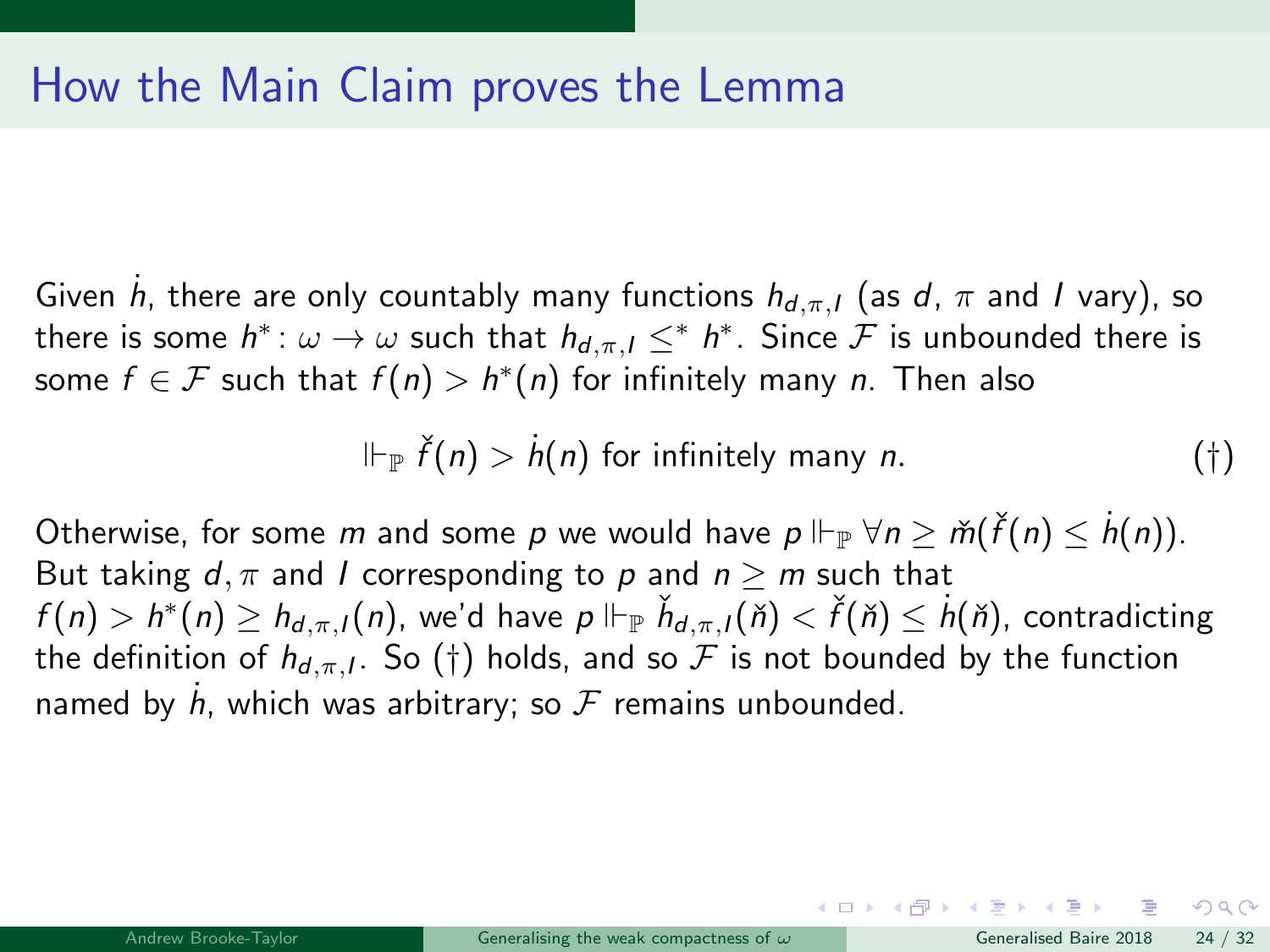## Proving the Main Claim

Main Claim:  $h_{d,\pi,l}(n)$  is finite for all *n*, where

$$
h_{d,\pi,l}(n) = \min\{m \leq \omega : \text{there is no } p \in \mathbb{P} \text{ of the form } p = \langle d, \pi, F \rangle
$$
  
with  $l_p = l$  such that  $p \Vdash \dot{h}(n) > m\}.$ 

Suppose not. Then there are d,  $\pi$ , I and  $p_i$  for  $i \in \omega$  with  $p_i = \langle d, \pi, F_i \rangle$  and  $I_{p_i} = I$  such that

 $p_i \Vdash_{\mathbb{P}} \dot{h}(\check{n}) > \check{i}.$ 

 $2990$ 

メロト メ御 トメ ヨ トメ ヨト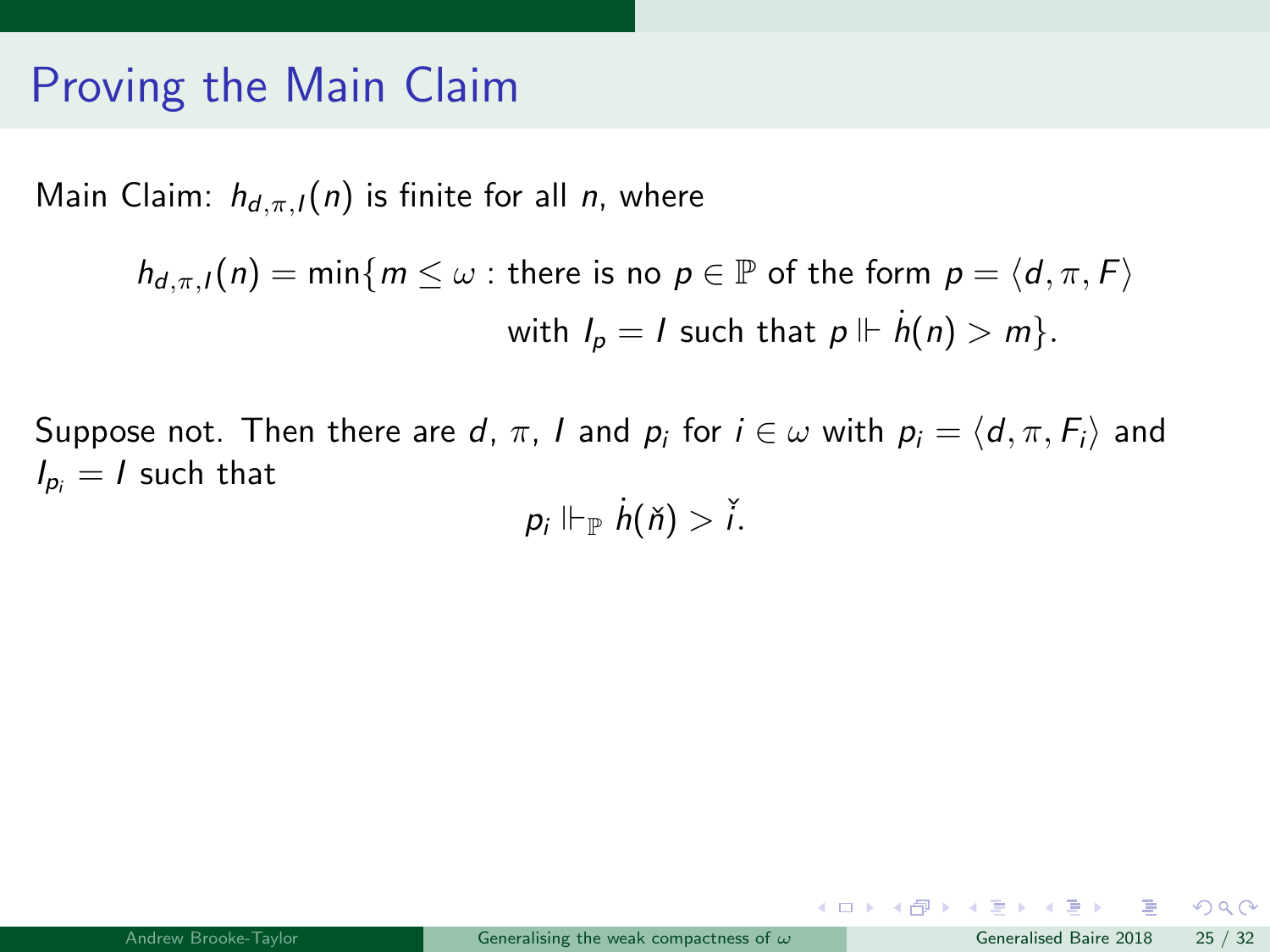## Proving the Main Claim

Main Claim:  $h_{d,\pi,l}(n)$  is finite for all *n*, where

$$
h_{d,\pi,l}(n) = \min\{m \leq \omega : \text{there is no } p \in \mathbb{P} \text{ of the form } p = \langle d, \pi, F \rangle
$$
  
with  $l_p = l$  such that  $p \Vdash \dot{h}(n) > m\}.$ 

Suppose not. Then there are d,  $\pi$ , I and  $p_i$  for  $i \in \omega$  with  $p_i = \langle d, \pi, F_i \rangle$  and  $I_{p_i} = I$  such that

$$
p_i \Vdash_{\mathbb{P}} \dot{h}(\check{n}) > \check{i}.
$$

Let's index  $I$  as  $I = \{\bar{f}_\ell : \ell < |I|\}$  and each  $F_i$  as  $F_i = \{f_\ell^i : \ell < |I|\}$  such that  $f^i_\ell \restriction \mathsf{dom}(d) = \bar{f}_\ell.$ 

We may thin out the sequence of  $p_i$  so that for each  $\ell < |I|$ , either

$$
\bullet \ \exists g_{\ell} \in \omega^{\omega} \forall i (f_{\ell}^{i} \upharpoonright i = g_{\ell} \upharpoonright i), \text{ or}
$$

 $\exists i_\ell \in \omega \exists \hat{g}_\ell \in \omega^{i_\ell} \forall i (f_\ell^i \restriction i_\ell = \hat{g}_\ell \land f_\ell^i(i_\ell) > i).$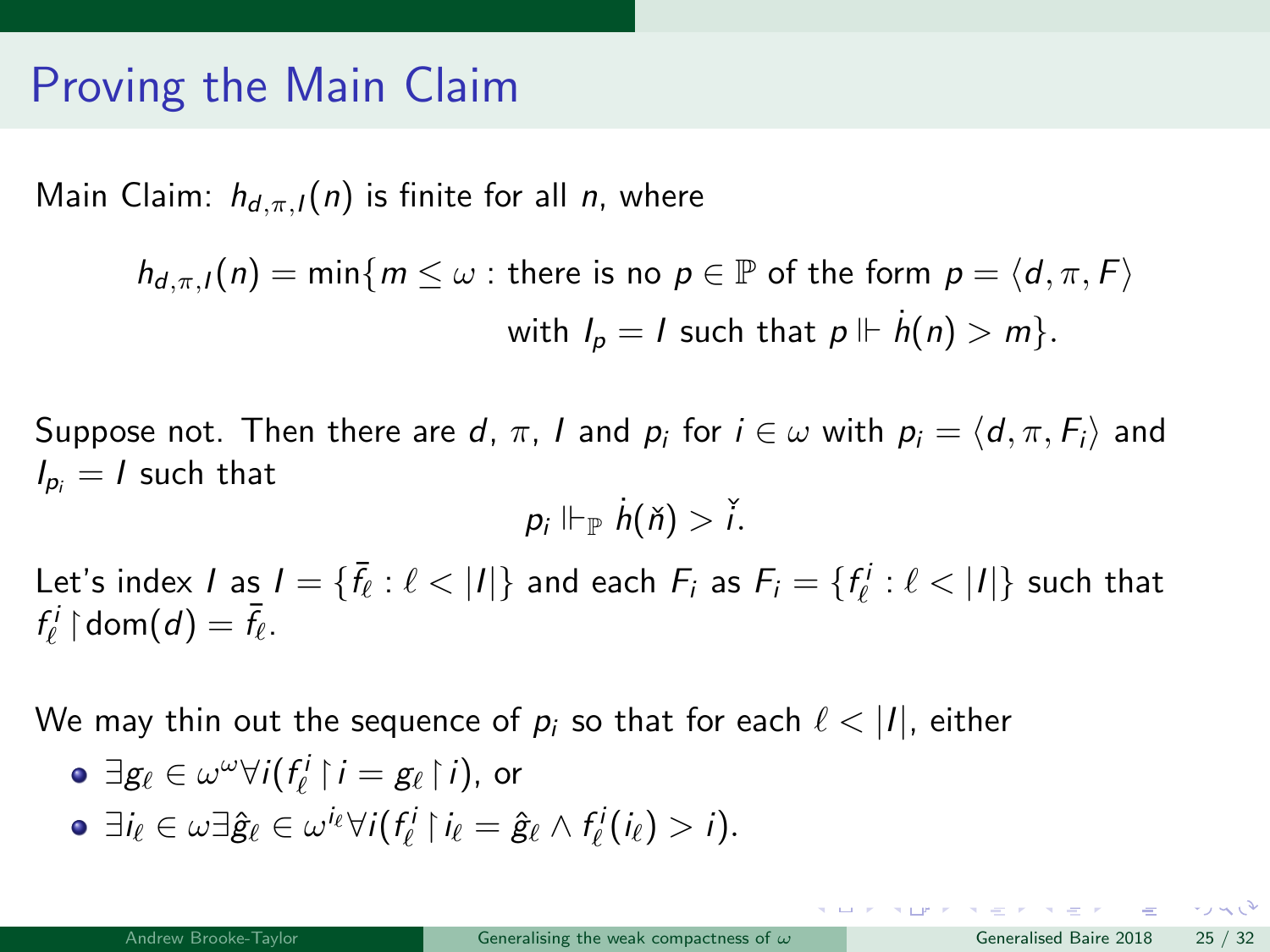## Proving the Main Claim

Main Claim:  $h_{d,\pi,l}(n)$  is finite for all *n*, where

$$
h_{d,\pi,l}(n) = \min\{m \leq \omega : \text{there is no } p \in \mathbb{P} \text{ of the form } p = \langle d, \pi, F \rangle
$$
  
with  $l_p = l$  such that  $p \Vdash \dot{h}(n) > m\}.$ 

Suppose not. Then there are d,  $\pi$ , I and  $p_i$  for  $i \in \omega$  with  $p_i = \langle d, \pi, F_i \rangle$  and  $I_{p_i} = I$  such that

$$
p_i \Vdash_{\mathbb{P}} \dot{h}(\check{n}) > \check{i}.
$$

Let's index  $I$  as  $I = \{\bar{f}_\ell : \ell < |I|\}$  and each  $F_i$  as  $F_i = \{f_\ell^i : \ell < |I|\}$  such that  $f^i_\ell \restriction \mathsf{dom}(d) = \bar{f}_\ell.$ 

We may thin out the sequence of  $p_i$  so that for each  $\ell < |I|$ , either

• 
$$
\exists g_{\ell} \in \omega^{\omega} \forall i (f_{\ell}^{i} \upharpoonright i = g_{\ell} \upharpoonright i)
$$
, or

$$
\bullet \ \exists i_{\ell} \in \omega \exists \hat{g}_{\ell} \in \omega^{i_{\ell}} \forall i (f_{\ell}^{i} \mid i_{\ell} = \hat{g}_{\ell} \wedge f_{\ell}^{i}(i_{\ell}) > i).
$$

Compactness of  $\omega$  has been used here!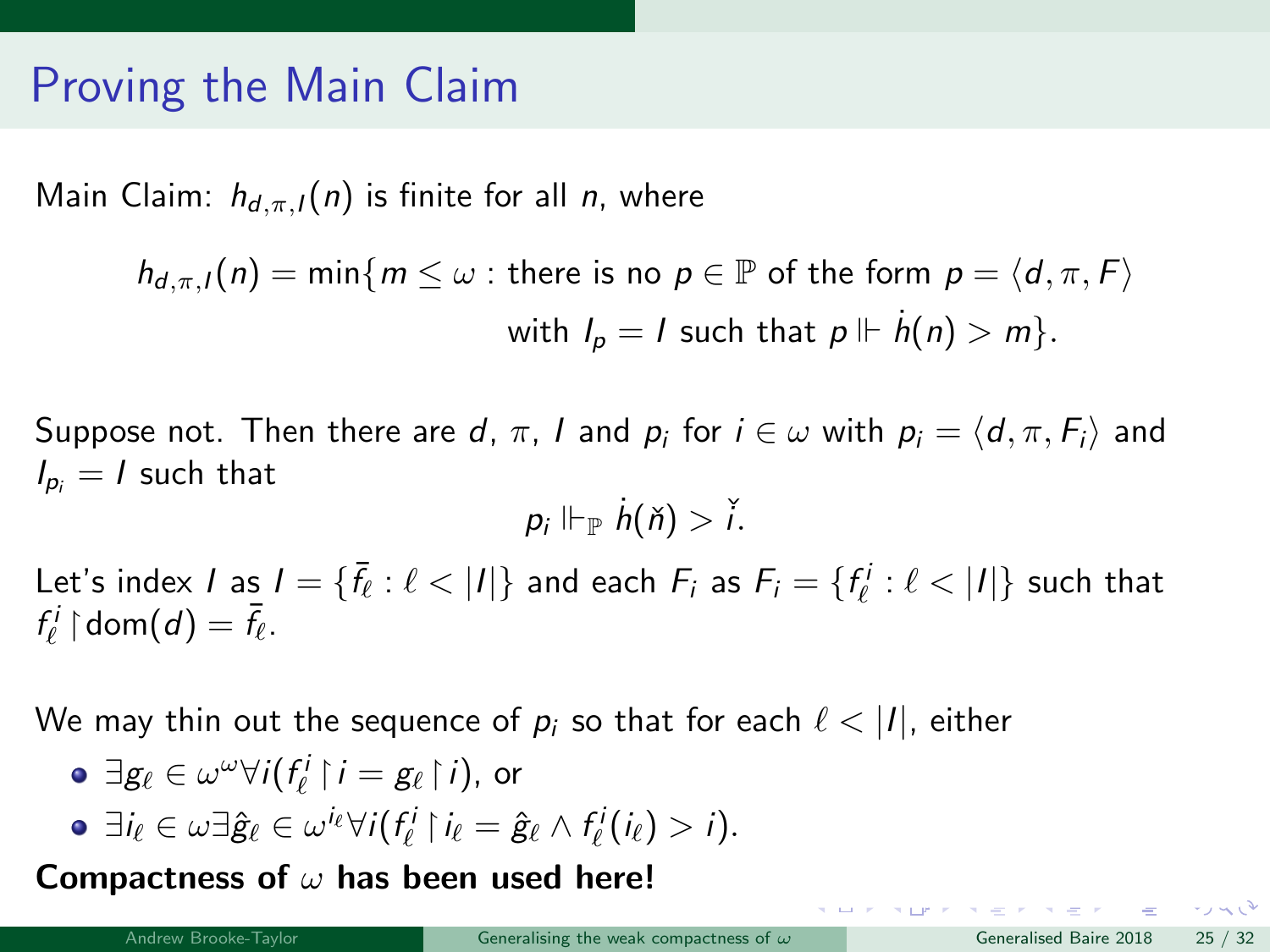With the  $p_i$  thinned out to get this dichotomy, we have enough hands-on control to build a contradiction.

B

 $299$ 

 $A \square$   $B$   $A$   $B$   $B$   $A$   $B$   $B$   $A$   $B$   $B$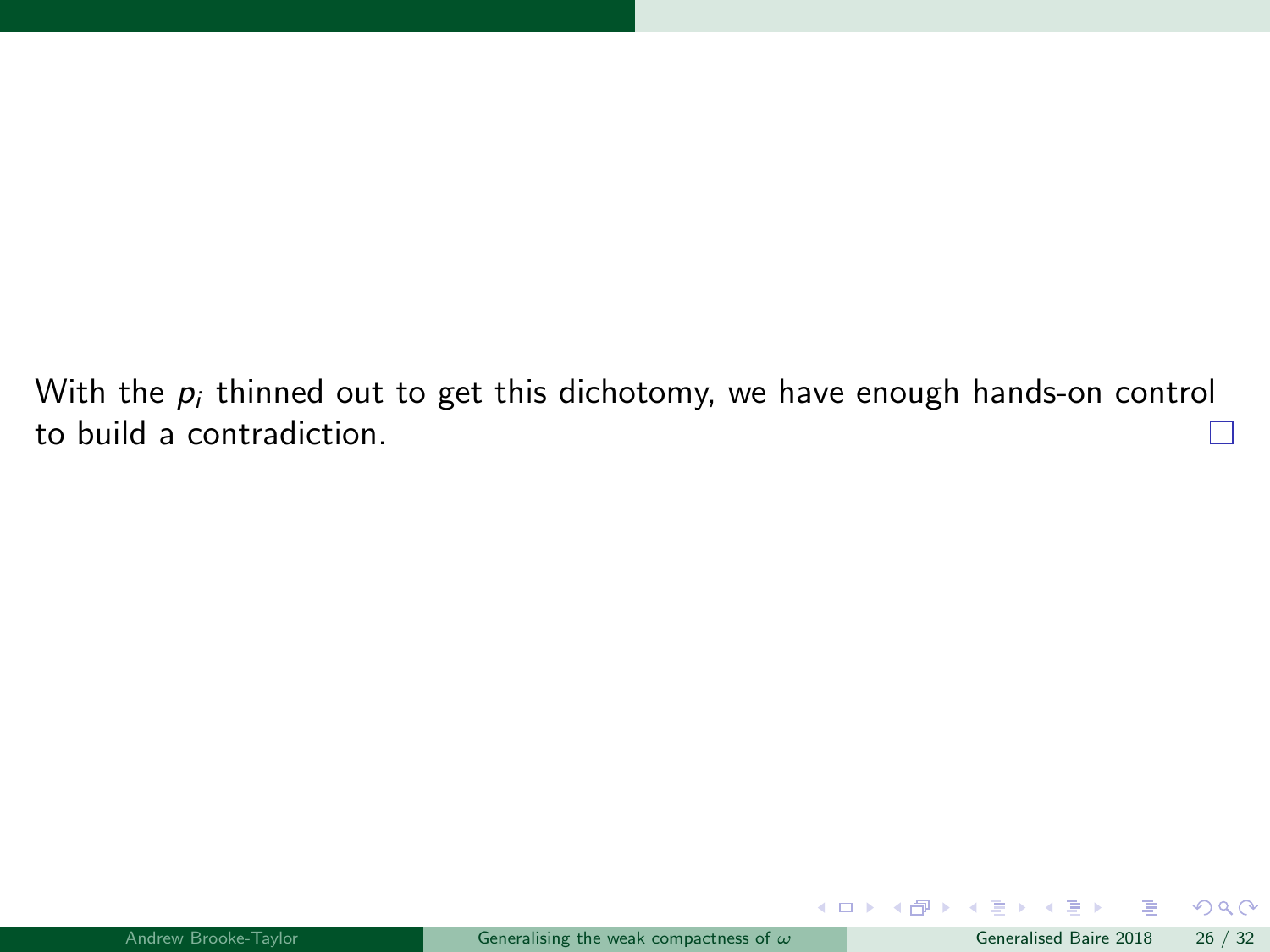(Joint work with Jörg Brendle)

To carry over the proof for the single step of the iteration, the main obstacle is to generalise this thinning out.

 $\Omega$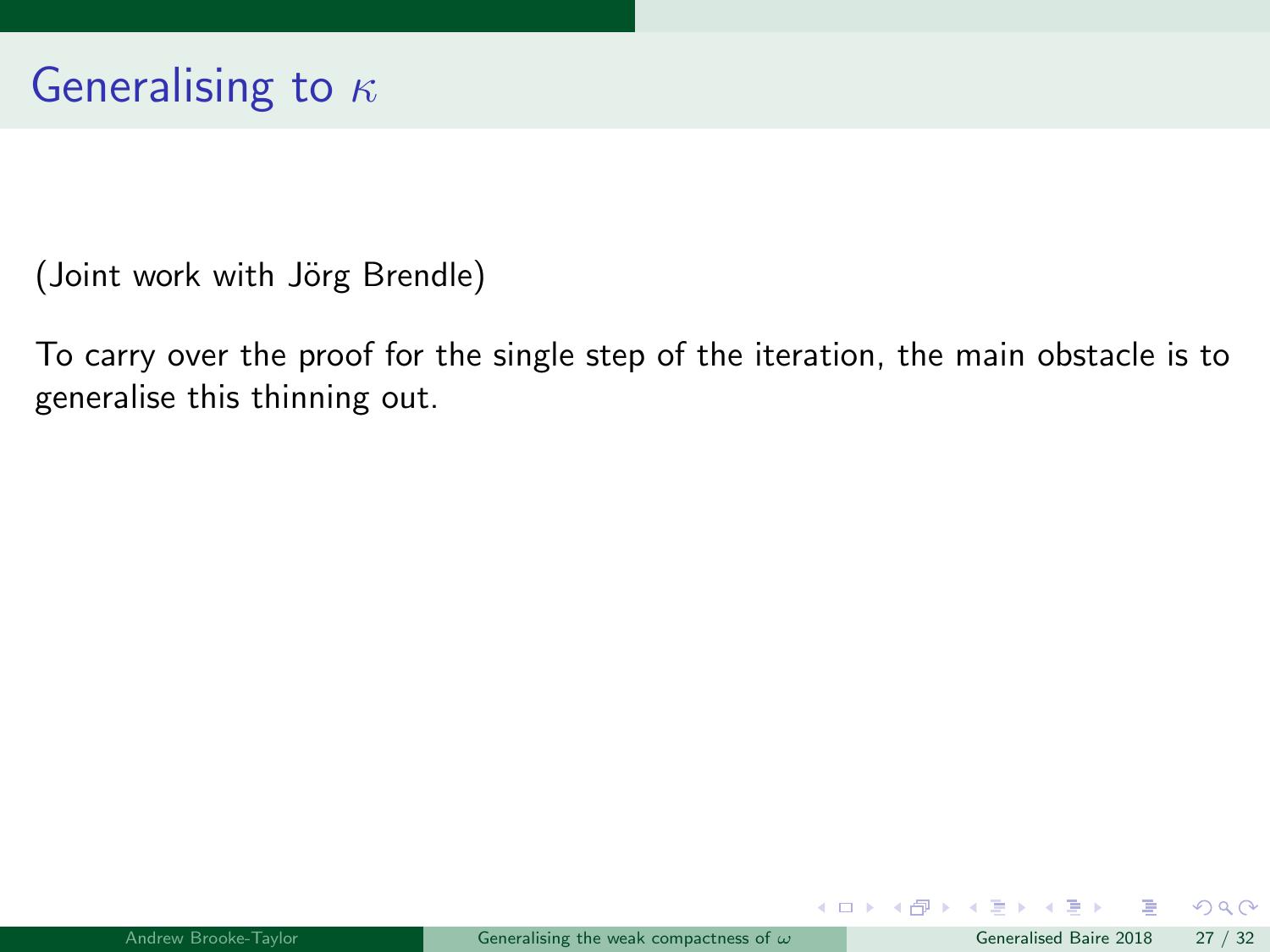(Joint work with Jörg Brendle)

To carry over the proof for the single step of the iteration, the main obstacle is to generalise this thinning out.

There is a natural tree to consider — the set of all restrictions  $f^i_\ell \restriction k.$  But it would still be helpful to think of "climbing up through the tree" rather than just using a branch that the tree property hands down to use.

 $\Omega$ 

 $\left\{ \begin{array}{ccc} 1 & 0 & 0 \\ 0 & 1 & 0 \end{array} \right\}$  ,  $\left\{ \begin{array}{ccc} 0 & 0 & 0 \\ 0 & 0 & 0 \end{array} \right\}$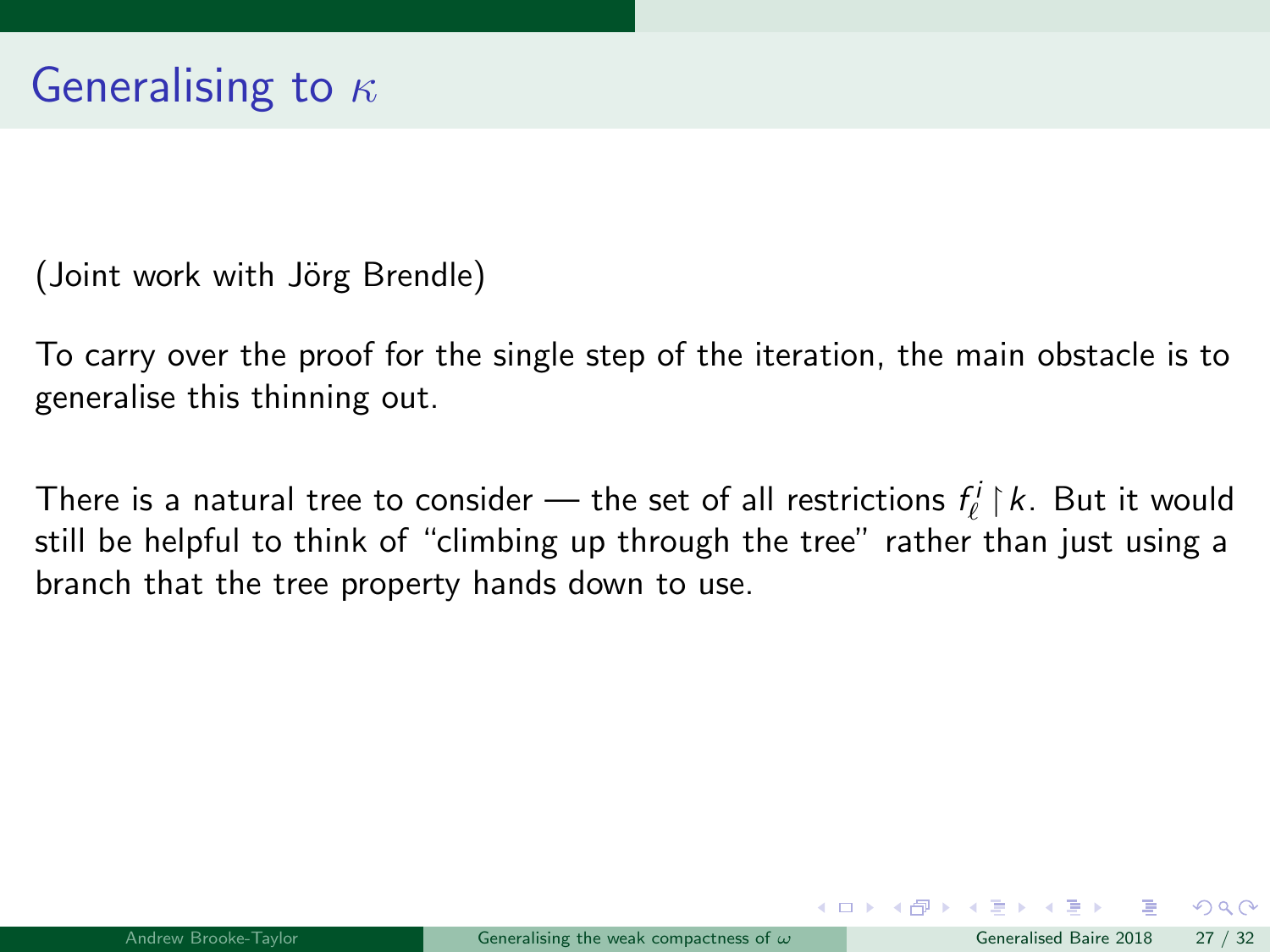(Joint work with Jörg Brendle)

To carry over the proof for the single step of the iteration, the main obstacle is to generalise this thinning out.

There is a natural tree to consider — the set of all restrictions  $f^i_\ell \restriction k.$  But it would still be helpful to think of "climbing up through the tree" rather than just using a branch that the tree property hands down to use.

To do this we can use the embedding form of weak compactness to give us an ultrafilter to follow.

 $\Omega$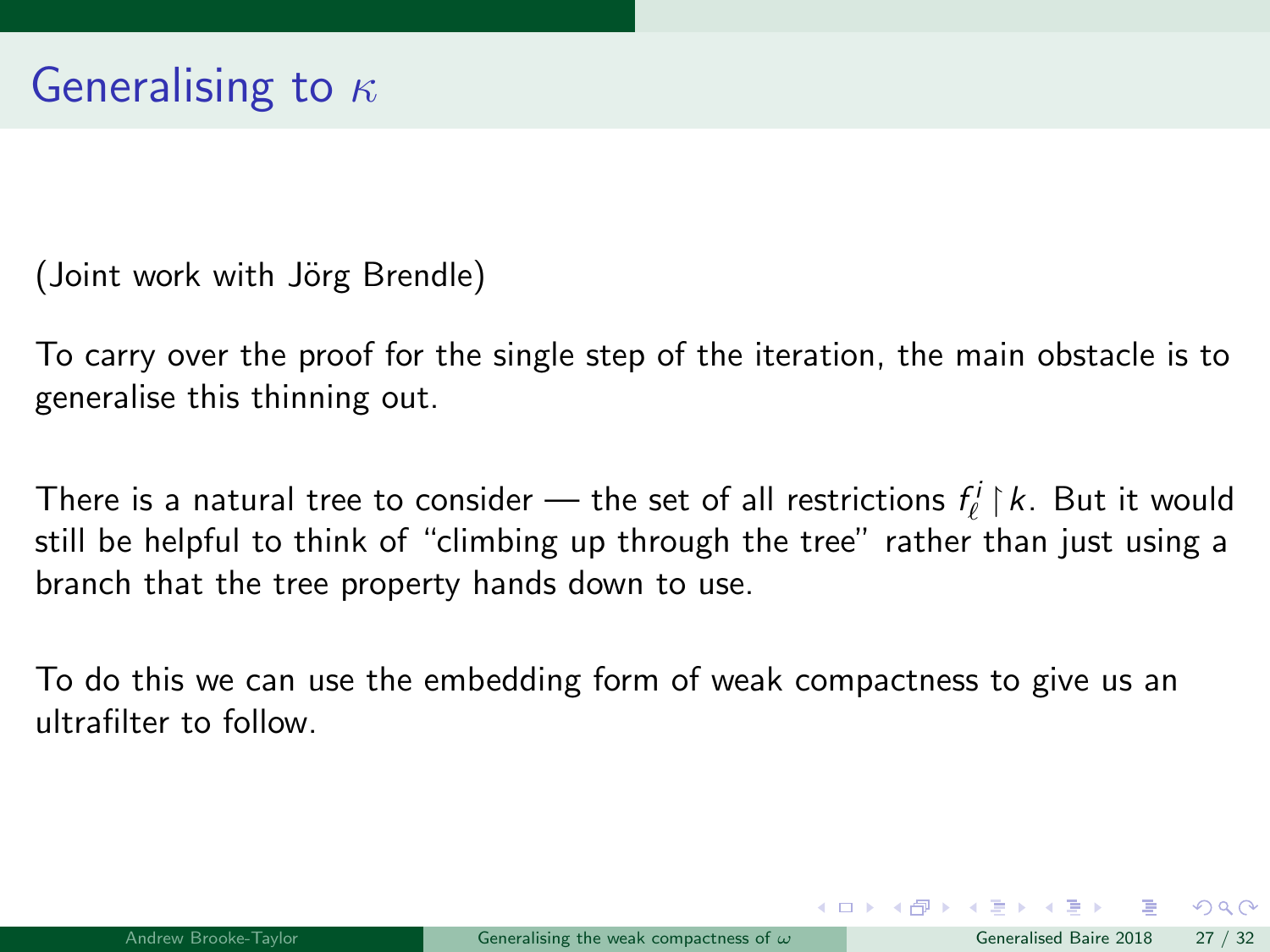### **Proposition**

Let  $\kappa$  be a weakly compact cardinal. Then for suitable structures M of size  $\kappa$  for a vocabulary of size at most  $\kappa$ , there is an M-normal ultrafilter: a set U such that

 $\langle M, \in, \mathcal{U} \models \mathcal{U}$  is a  $\kappa$ -complete normal ultrafilter on  $\kappa$ .

In particular, if  $M^{<\kappa} \subset M$ , then U really is closed under  $< \kappa$ -fold intersections.

### Proof sketch.

Use the embedding formulation of weak compactness, define for  $X \subset \kappa$  in M,

$$
X\in\mathcal{U}\Leftrightarrow j(X)\ni\kappa.
$$

 $\Omega$ 

 $4$  O  $\rightarrow$   $4$   $\overline{m}$   $\rightarrow$   $4$   $\overline{m}$   $\rightarrow$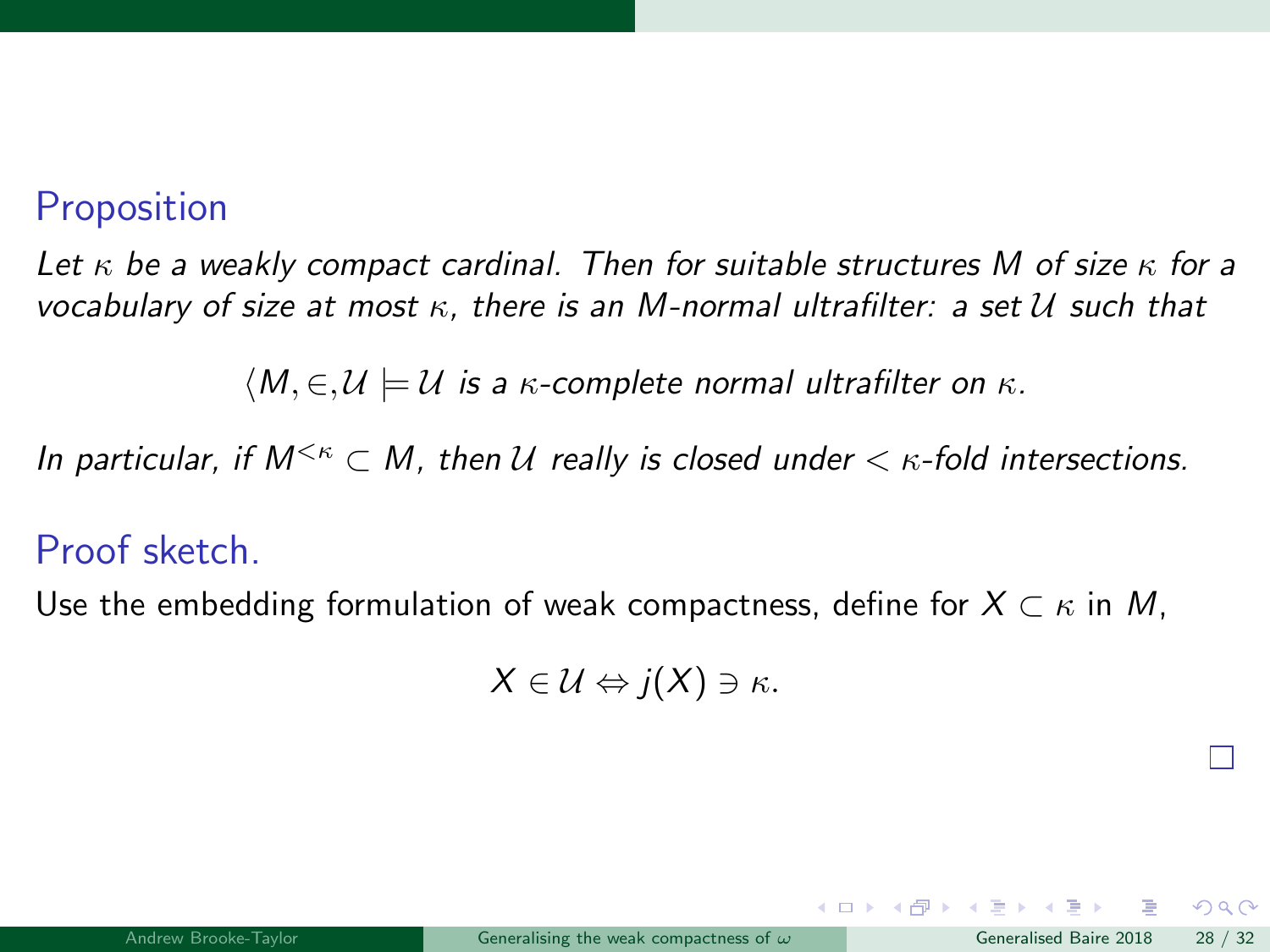So working in a  $\kappa$ -sized model containing everything needed (such as the tree), we can use this ultrafilter to guide our way up the tree, and at the end, use normality to get the final thinned out sequence. We get:

#### Lemma

Suppose  $\kappa$  is a weakly compact cardinal,  $\gamma$  is a cardinal less than  $\kappa$ , and for each  $\beta\in\gamma$ ,  $\langle f^\delta_\beta:\delta\in\kappa\rangle$  is a sequence of functions in  $\kappa^\kappa$ . Then there is a strictly increasing sequence of ordinals less than  $\kappa$ ,  $\{\delta_n : \eta \in \kappa\}$ , such that for every  $\beta \in \gamma$ ,

$$
\begin{aligned}\n\text{either } (\mathsf{a})_{\beta}: \exists \mathsf{g}_{\beta} \in \kappa^{\kappa} \forall \eta < \kappa (f^{\delta_{\eta}}_{\beta} \upharpoonright \eta = \mathsf{g}_{\beta} \upharpoonright \eta) \\
\text{or } (\mathsf{b})_{\beta}: \exists \iota_{\beta} < \kappa \exists \hat{\mathsf{g}}_{\beta} \in \kappa^{\iota_{\beta}} \forall \eta < \kappa (f^{\delta_{\eta}}_{\beta} \upharpoonright \iota_{\beta} = \hat{\mathsf{g}}_{\beta} \wedge f^{\delta_{\eta}}_{\beta}(\iota_{\beta}) \geq \eta).\n\end{aligned}
$$

 $\Omega$ 

イロト イ押ト イヨト イ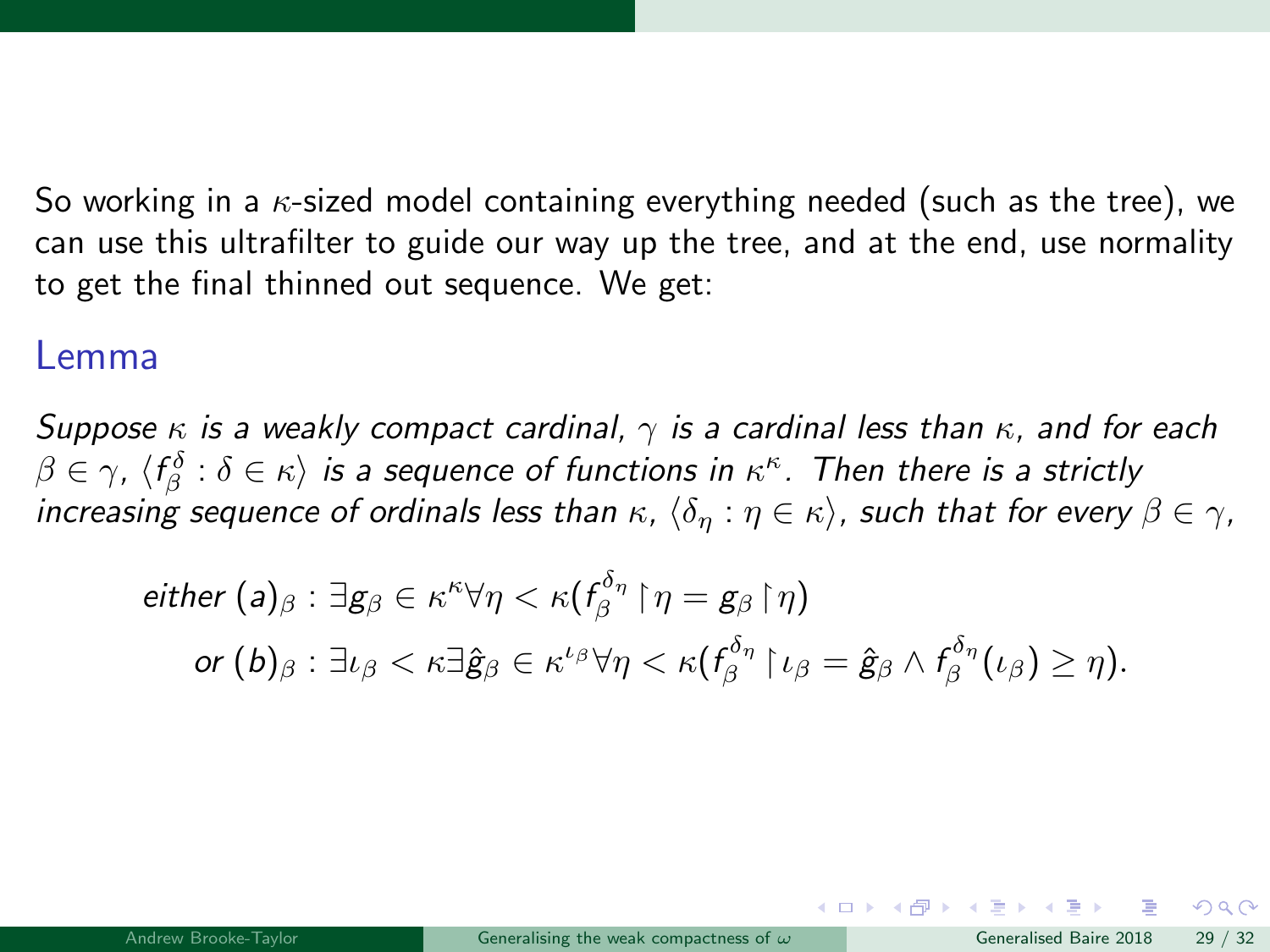# Finishing the generalisation

The above Lemma is enough to generalise the single forcing step. How about the rest of the proof?

B

 $299$ 

 $\left\{ \begin{array}{ccc} 1 & 0 & 0 \\ 0 & 1 & 0 \end{array} \right\}$  ,  $\left\{ \begin{array}{ccc} 0 & 0 & 0 \\ 0 & 0 & 0 \end{array} \right\}$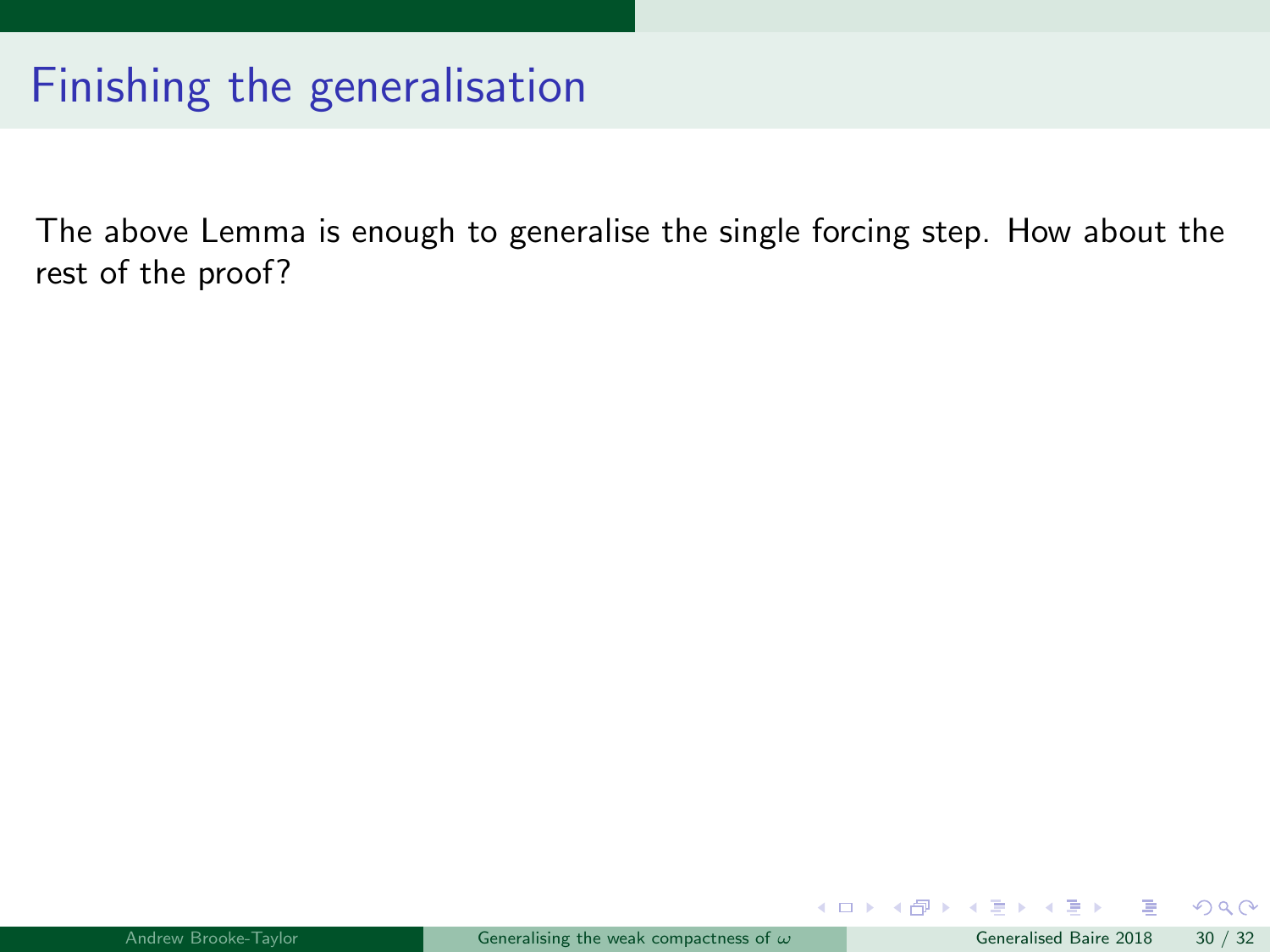# Finishing the generalisation

The above Lemma is enough to generalise the single forcing step. How about the rest of the proof?

More problems:

 $\bullet$  We want  $\kappa$  to remain weakly compact for later stages of the forcing.

 $\left\{ \begin{array}{ccc} \square & \rightarrow & \left\{ \bigcap \mathbb{P} \right\} & \left\{ \begin{array}{ccc} \square & \rightarrow & \left\{ \end{array} \right\} \end{array} \right.$ 

 $QQ$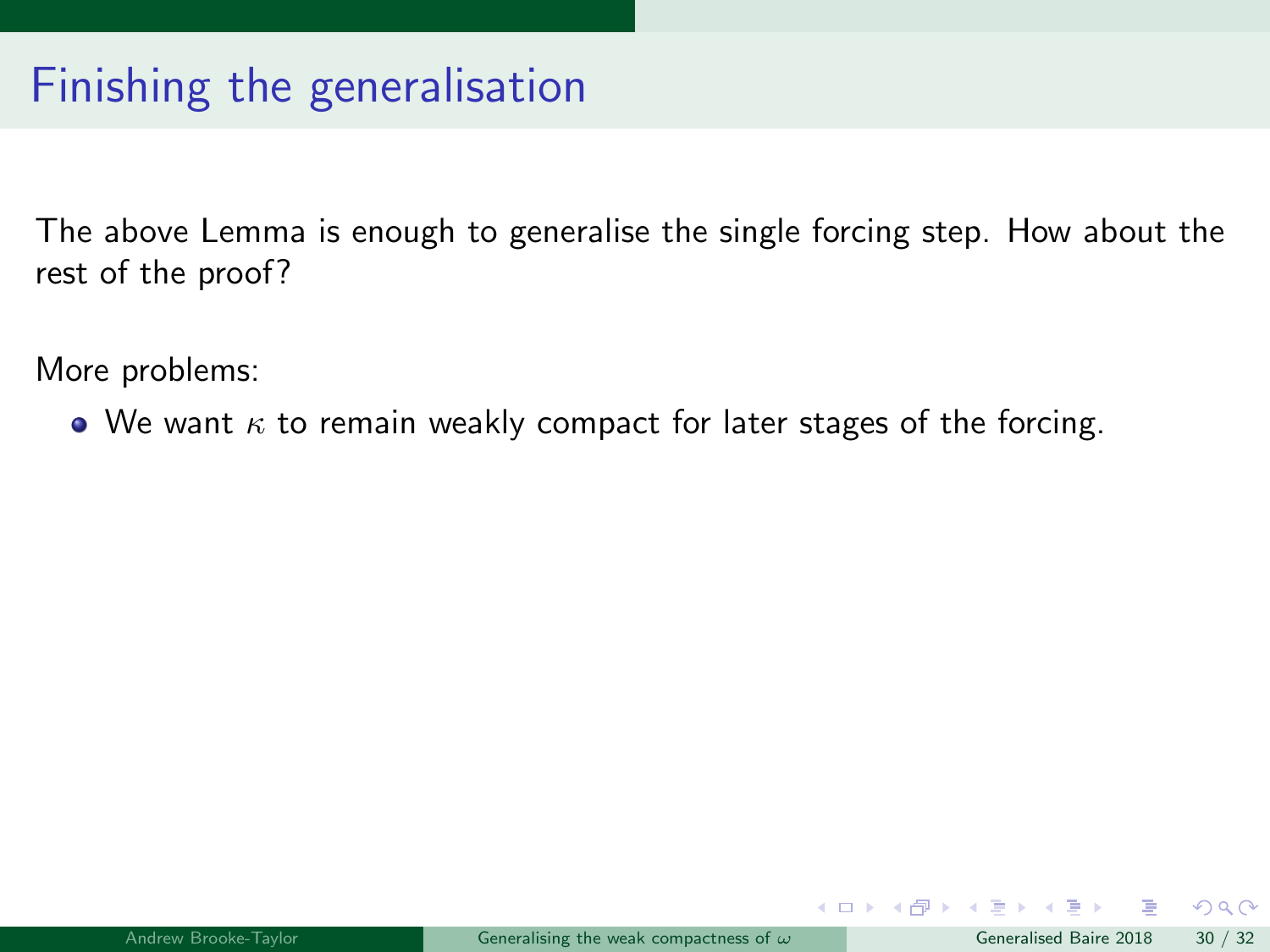# Finishing the generalisation

The above Lemma is enough to generalise the single forcing step. How about the rest of the proof?

More problems:

- $\bullet$  We want  $\kappa$  to remain weakly compact for later stages of the forcing.
	- Solution: Johnstone [\[3\]](#page-93-0) showed that strongly unfoldable cardinals, which are somewhat stronger than weakly compact cardinals but still far below supercompact, can be made indestructible to a class of forcings including these. So we just assume this stronger large cardinals.

 $\Omega$ 

イロト イ押 ト イヨ ト イヨ)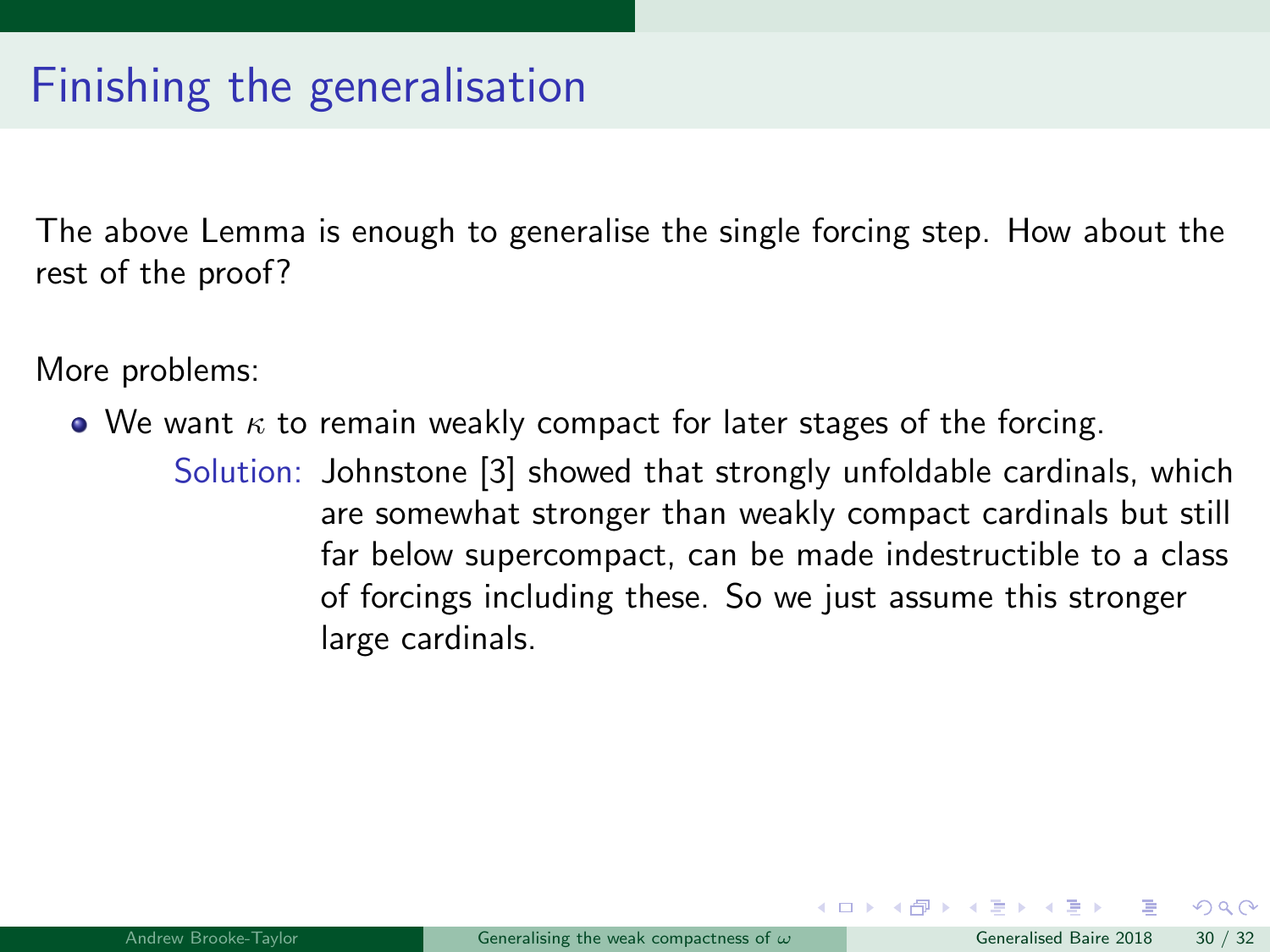The above Lemma is enough to generalise the single forcing step. How about the rest of the proof?

More problems:

- $\bullet$  We want  $\kappa$  to remain weakly compact for later stages of the forcing.
	- Solution: Johnstone [\[3\]](#page-93-0) showed that strongly unfoldable cardinals, which are somewhat stronger than weakly compact cardinals but still far below supercompact, can be made indestructible to a class of forcings including these. So we just assume this stronger large cardinals.
- The iteration theorems that deal with limit stages of the iteration in the  $\omega$ case don't carry over for small cofinality limit stages.

 $\Omega$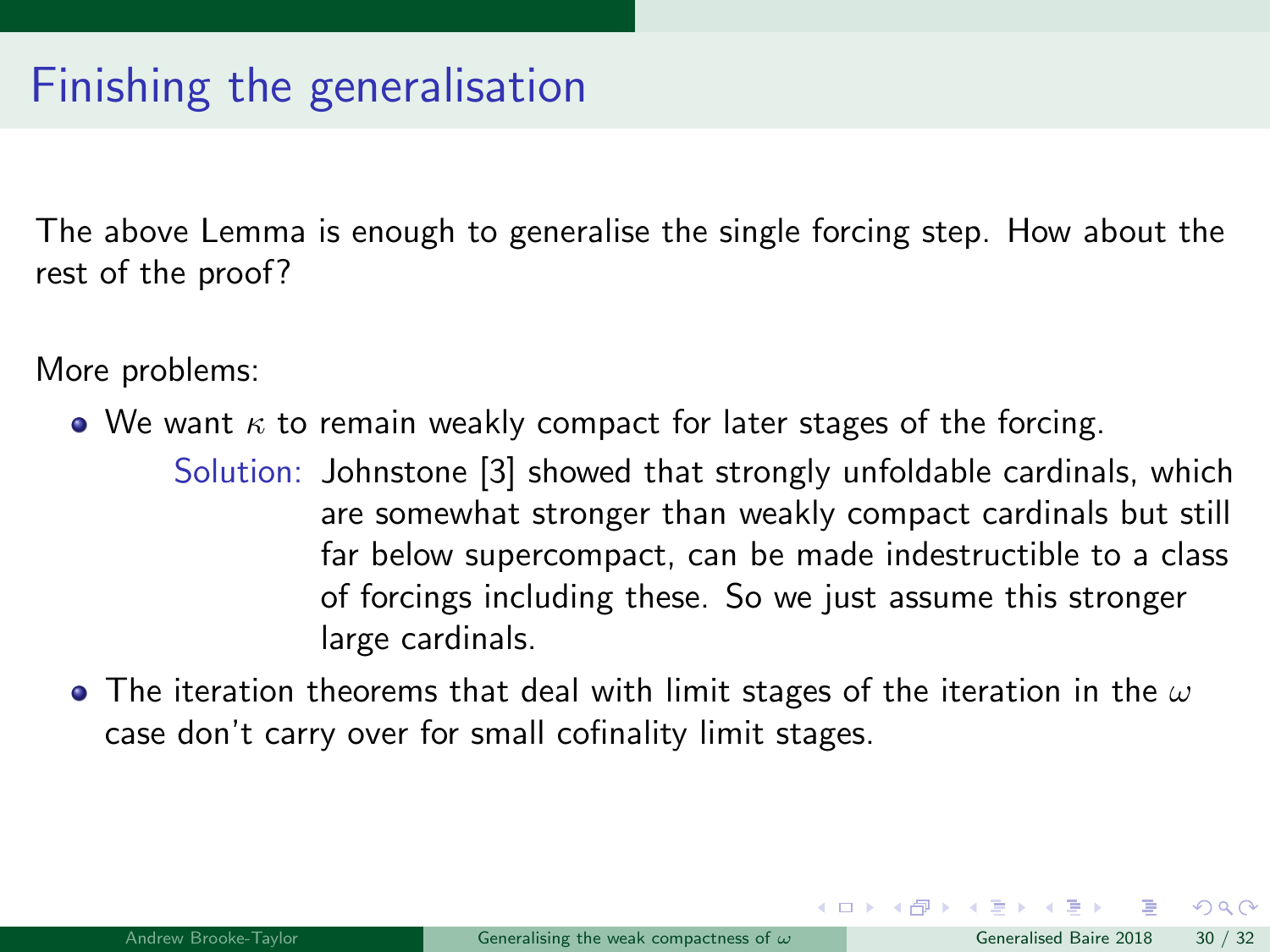The above Lemma is enough to generalise the single forcing step. How about the rest of the proof?

More problems:

- $\bullet$  We want  $\kappa$  to remain weakly compact for later stages of the forcing.
	- Solution: Johnstone [\[3\]](#page-93-0) showed that strongly unfoldable cardinals, which are somewhat stronger than weakly compact cardinals but still far below supercompact, can be made indestructible to a class of forcings including these. So we just assume this stronger large cardinals.
- The iteration theorems that deal with limit stages of the iteration in the  $\omega$ case don't carry over for small cofinality limit stages.

Solution: Work with the fact that  $\mathbb P$  is  $\kappa$  centred with canonical lower bounds (caution: not written down yet. . . ).

 $\Omega$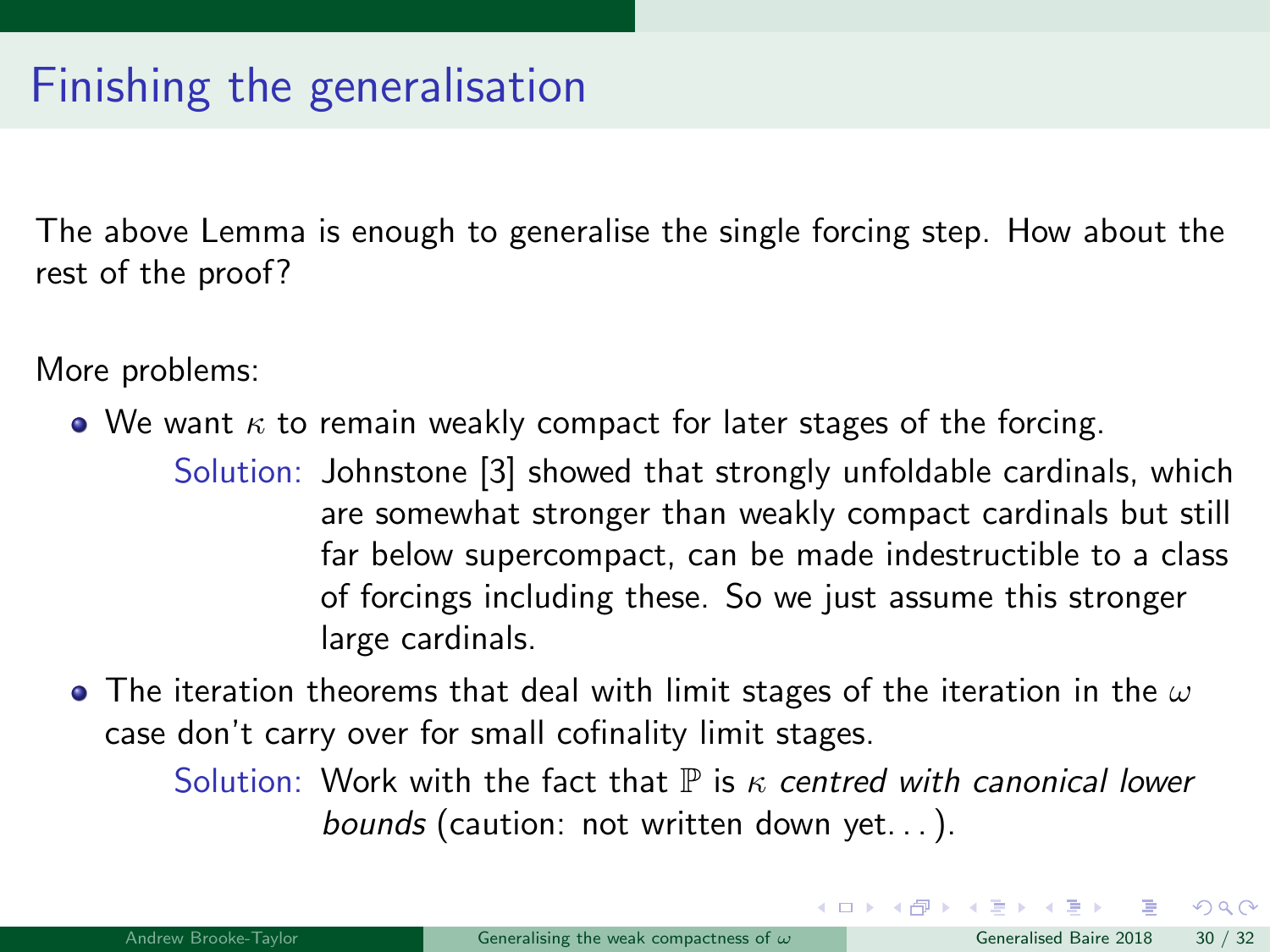• What large cardinal assumption is really needed for  $\mathfrak{e}_{\kappa} > \mathfrak{b}_{\kappa}$ ? Strong unfoldability? Weak compactness? None?

B

 $299$ 

メロト メ御 トメ ヨ トメ ヨト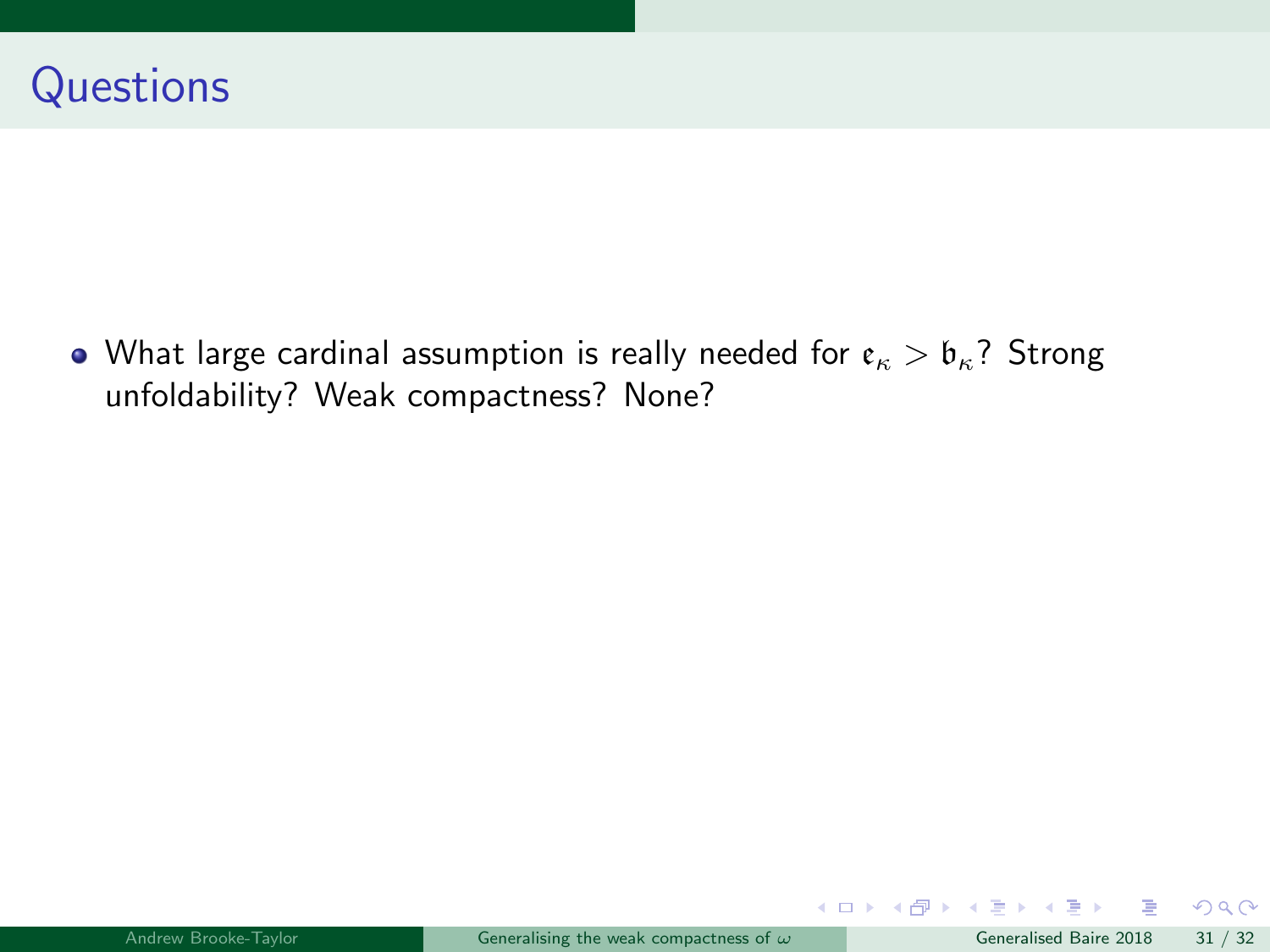- What large cardinal assumption is really needed for  $\epsilon_{\kappa} > \mathfrak{b}_{\kappa}$ ? Strong unfoldability? Weak compactness? None?
- What other cardinal characteristics of the continuum results use compactness & need weak compactness to generalise?

 $\Omega$ 

 $\left\{ \begin{array}{ccc} \square & \rightarrow & \left\{ \bigcap \mathbb{P} \right\} & \left\{ \begin{array}{ccc} \square & \rightarrow & \left\{ \end{array} \right\} \end{array} \right.$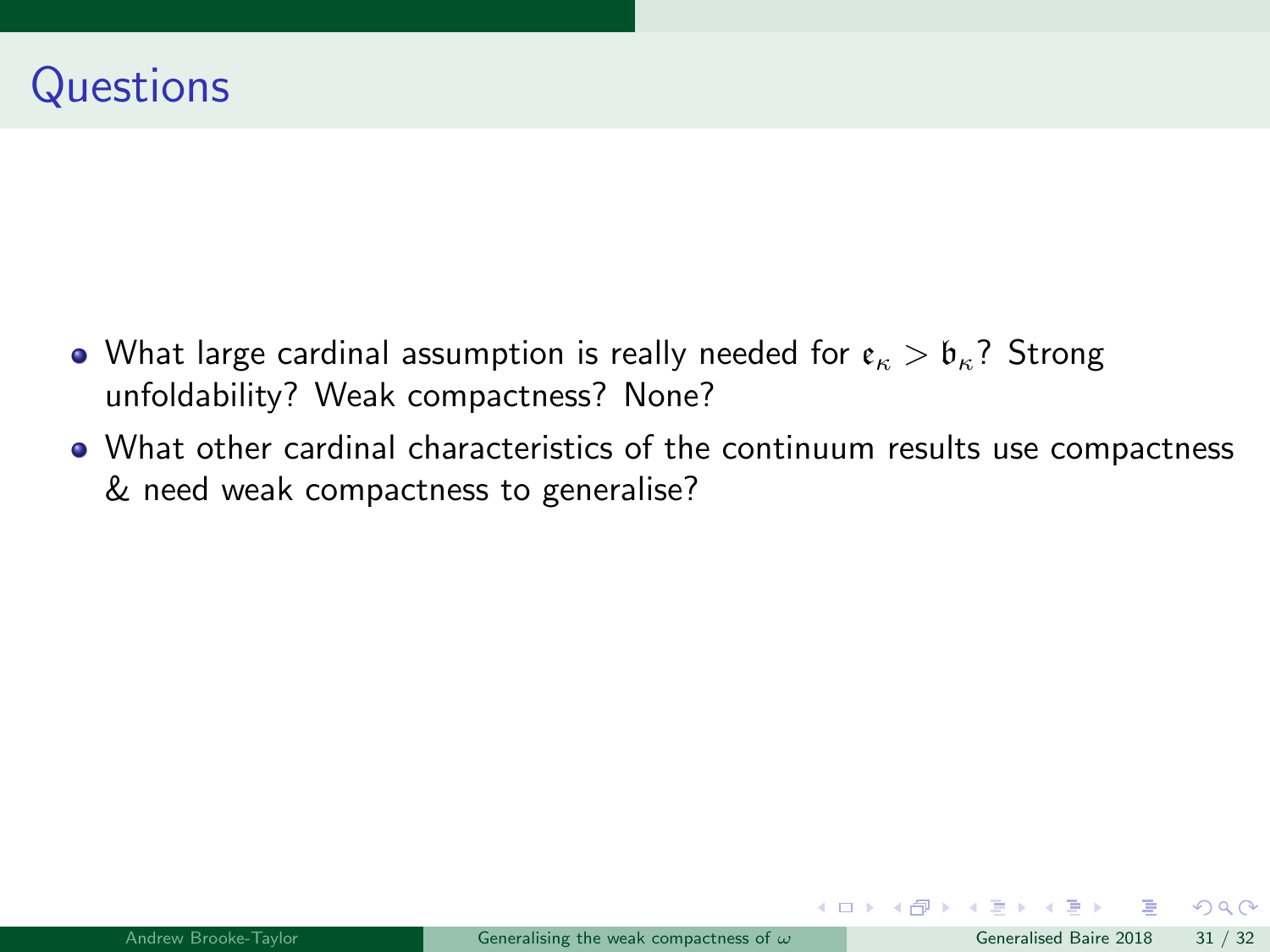- What large cardinal assumption is really needed for  $\epsilon_{\kappa} > \mathfrak{b}_{\kappa}$ ? Strong unfoldability? Weak compactness? None?
- What other cardinal characteristics of the continuum results use compactness & need weak compactness to generalise?
- This is saying something about the *necessity* of compactness for these arguments from the  $\omega$  case. Is there an interesting way to view this from a reverse mathematics perspective?

 $\Omega$ 

イロト イ押 ト イヨ ト イヨ)